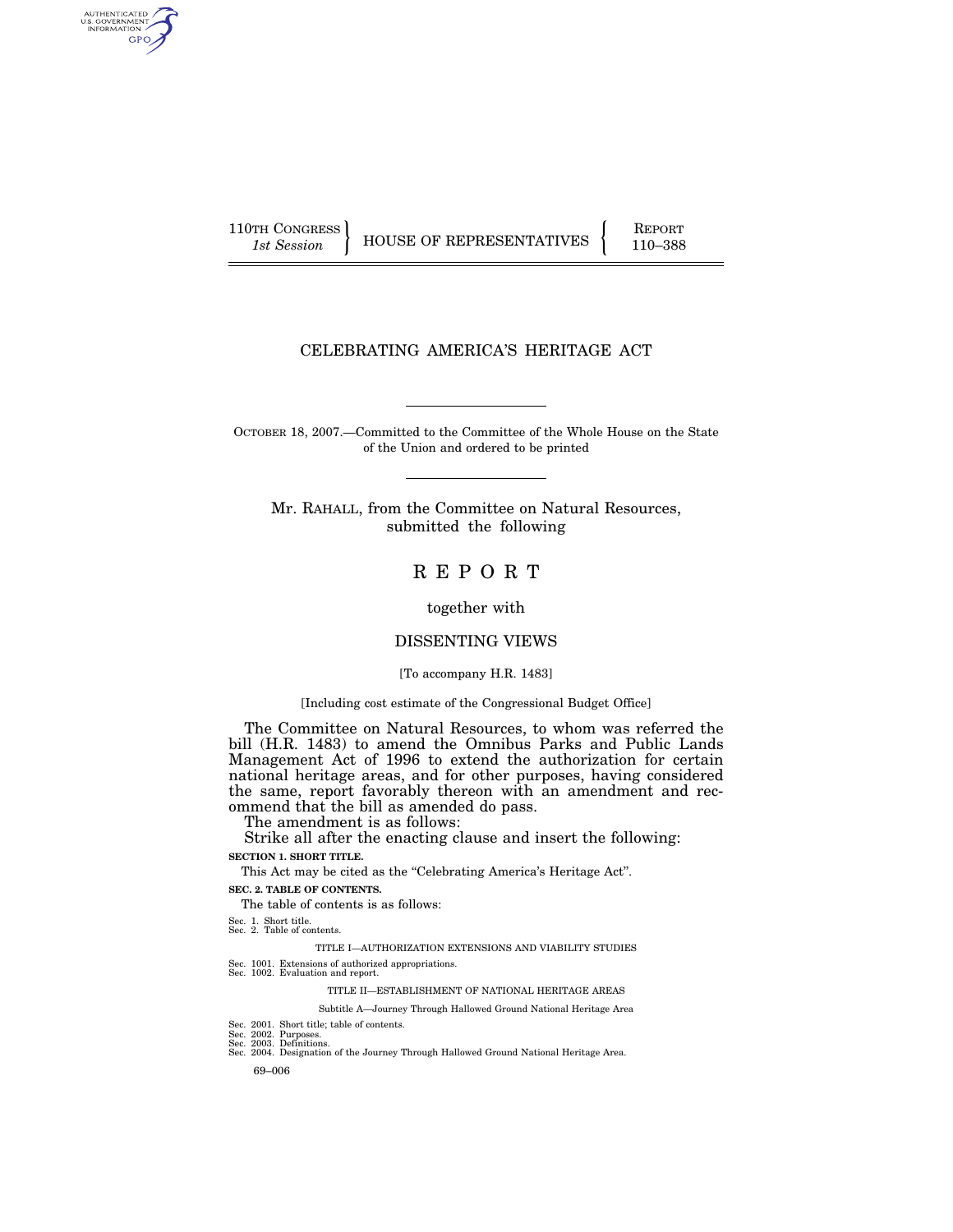- 
- 
- 
- Sec. 2005. Management plan.<br>Sec. 2006. Evaluation; report.<br>Sec. 2007. Local coordinating entity.<br>Sec. 2007. Local coordinating entity.<br>Sec. 2008. Relationship to other Federal agencies.<br>Sec. 2010. Authorization of appropri
- 
- - Subtitle B—Niagara Falls National Heritage Area
	-
- 
- 
- Sec. 2021. Short title; table of contents.<br>Sec. 2022. Purposes.<br>Sec. 2022. Designation of the Niagara Falls National Heritage Area.<br>Sec. 2024. Designation of the Niagara Falls National Heritage Area.<br>Sec. 2025. Management
- 
- 
- 
- 
- 
- 
- 
- 

#### Subtitle C—Muscle Shoals National Heritage Area

- Sec. 2041. Short title; table of contents. Sec. 2042. Purposes. Sec. 2043. Definitions.
- 
- 
- Sec. 2044. Designation of Muscle Shoals National Heritage Area.<br>Sec. 2045. Management plan.<br>Sec. 2046. Evaluation; report.<br>Sec. 2047. Local coordinating entity.<br>Sec. 2047. Local coordinating entity.<br>Sec. 2048. Relationship
- 
- 
- 
- 
- 
- 

#### Subtitle D—Freedom's Way National Heritage Area

- 
- 
- Sec. 2061. Short title; table of contents.<br>Sec. 2062. Purposes.<br>Sec. 2063. Designation of Freedom's Way National Heritage Area.<br>Sec. 2064. Designation of Freedom's Way National Heritage Area.<br>Sec. 2066. Evaluation; report.
- 
- 
- 
- 
- 
- 
- 

#### Subtitle E—Abraham Lincoln National Heritage Area

- 
- 
- Sec. 2081. Short title; table of contents.<br>Sec. 2082. Purposes.<br>Sec. 2083. Definitions.<br>Sec. 2084. Designation of Abraham Lincoln National Heritage Area.<br>Sec. 2085. Evaluation; report.<br>Sec. 2085. Evaluation; report.<br>Sec. 2
- 
- 
- 
- 
- 
- 
- 

#### Subtitle F—Santa Cruz Valley National Heritage Area

- Sec. 2111. Short title; table of contents. Sec. 2112. Purposes. Sec. 2113. Definitions.
- 
- 
- 
- 
- 
- Sec. 2114. Designation of Santa Cruz Valley National Heritage Area.<br>Sec. 2115. Management plan.<br>Sec. 2115. Management plan.<br>Sec. 2117. Local coordinating entity.<br>Sec. 2117. Local coordinating entity.<br>Sec. 2118. Relationshi
- -

#### TITLE III—STUDY

Sec. 3001. Study and report of proposed Northern Neck National Heritage Area.

#### TITLE IV—TECHNICAL CORRECTIONS AND ADDITIONS

- 
- Sec. 4001. National Coal Heritage Area technical corrections. Sec. 4002. Rivers of steel national heritage area addition. Sec. 4003. South Carolina National Heritage Corridor addition.
-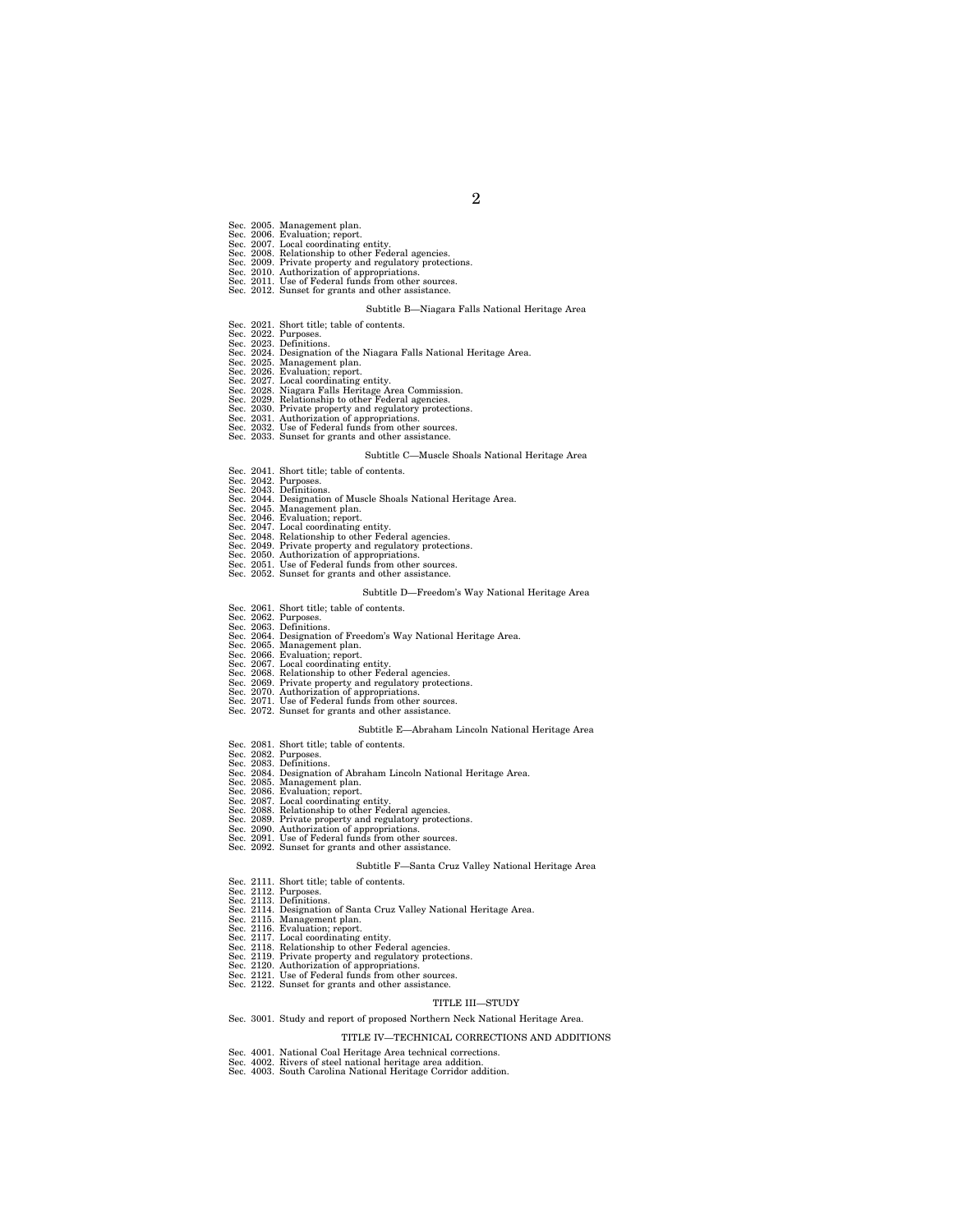Sec. 4004. Ohio and Erie Canal National Heritage Corridor technical corrections.<br>Sec. 4005. New Jersey Coastal Heritage trail route extension of authorization.<br>Sec. 4006. Erie Canalway National Heritage Corridor technical

TITLE V—SENSE OF CONGRESS REGARDING FUNDING

Sec. 5001. Sense of Congress Regarding Funding.

### **TITLE I—AUTHORIZATION EXTENSIONS AND VIABILITY STUDIES**

#### **SEC. 1001. EXTENSIONS OF AUTHORIZED APPROPRIATIONS.**

Division II of the Omnibus Parks and Public Lands Management Act of 1996 (Public Law 104–333; 16 U.S.C. 461 note) is amended in each of sections 108(a), 209(a), 311(a), 409(a), 508(a), 608(a), 708(a), 810(a) (as redesignated by this Act), and 909(c), by striking "\$10,000,000" and inserting "\$15,000,000".

#### **SEC. 1002. EVALUATION AND REPORT.**

(a) IN GENERAL.—For the nine National Heritage Areas authorized in Division II of the Omnibus Parks and Public Lands Management Act of 1996, not later than 3 years before the date on which authority for Federal funding terminates for each National Heritage Area, the Secretary shall—

(1) conduct an evaluation of the accomplishments of the National Heritage Area; and

 $(2)$  prepare a report in accordance with subsection (c).

(b) EVALUATION.—An evaluation conducted under subsection  $(a)(1)$  shall-

(1) assess the progress of the local management entity with respect to—

(A) accomplishing the purposes of the authorizing legislation for the National Heritage Area; and

(B) achieving the goals and objectives of the approved management plan for the National Heritage Area;

(2) analyze the investments of Federal, State, Tribal, and local government and private entities in each National Heritage Area to determine the impact of the investments; and

(3) review the management structure, partnership relationships, and funding of the National Heritage Area for purposes of identifying the critical components for sustainability of the National Heritage Area.

(c) REPORT.—Based on the evaluation conducted under subsection (a)(1), the Secretary shall submit a report to the Committee on Natural Resources of the United States House of Representatives and the Committee on Energy and Natural Resources of the Senate. The report shall include recommendations for the future role of the National Park Service, if any, with respect to the National Heritage Area.

### **TITLE II—ESTABLISHMENT OF NATIONAL HERITAGE AREAS**

### **Subtitle A—Journey Through Hallowed Ground National Heritage Area**

#### **SEC. 2001. SHORT TITLE; TABLE OF CONTENTS.**

(a) SHORT TITLE.—This subtitle may be cited as the ''Journey Through Hallowed Ground National Heritage Area Act''.

- (b) TABLE OF CONTENTS.—The table of contents of this subtitle is as follows:
- 
- 
- Sec. 2001. Short title; table of contents. Sec. 2002. Purposes. Sec. 2003. Definitions. Sec. 2004. Designation of the Journey Through Hallowed Ground National Heritage Area. Sec. 2005. Management plan.
- 
- 
- 
- 
- 
- Sec. 2006. Evaluation; report.<br>Sec. 2006. Evaluation; report<br>Sec. 2007. Local coordinating entity.<br>Sec. 2008. Relationship to other Federal agencies.<br>Sec. 2010. Authorization of appropriations.<br>Sec. 2011. Use of Federal fu
- 

#### **SEC. 2002. PURPOSES.**

(a) The purposes of this subtitle include—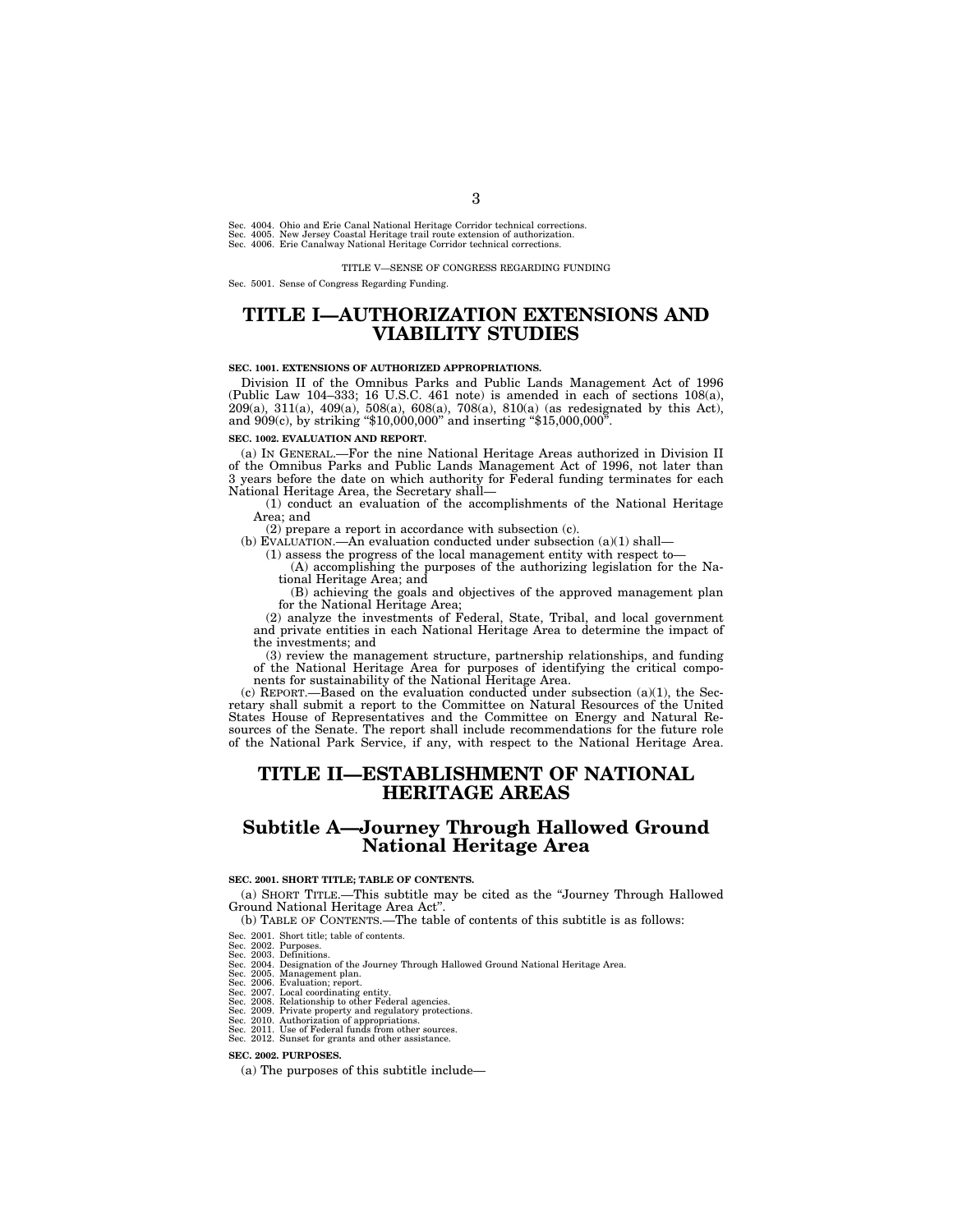(1) to recognize the national importance of the natural and cultural legacies of the area, as demonstrated in the study entitled ''The Journey Through Hallowed Ground National Heritage Area Feasibility Study'' dated September 2006;

(2) to preserve, support, conserve, and interpret the legacy of the American history created along the National Heritage Area;

(3) to promote heritage, cultural and recreational tourism and to develop educational and cultural programs for visitors and the general public;

(4) to recognize and interpret important events and geographic locations representing key developments in the creation of America, including Native American, Colonial American, European American, and African American heritage;

(5) to recognize and interpret the effect of the Civil War on the civilian population of the National Heritage Area during the war and post-war reconstruction period;

(6) to enhance a cooperative management framework to assist the Commonwealth of Virginia, the State of Maryland, the Commonwealth of Pennsylvania, the State of West Virginia, and their units of local government, the private sector, and citizens residing in the National Heritage Area in conserving, supporting, enhancing, and interpreting the significant historic, cultural and recreational sites in the National Heritage Area; and

(7) to provide appropriate linkages among units of the National Park System within and surrounding the National Heritage Area, to protect, enhance, and interpret resources outside of park boundaries.

#### **SEC. 2003. DEFINITIONS.**

In this subtitle—

(1) NATIONAL HERITAGE AREA.—The term ''National Heritage Area'' means the Journey Through Hallowed Ground National Heritage Area established in this subtitle.

(2) LOCAL COORDINATING ENTITY.—The term ''local coordinating entity'' means the Journey Through Hallowed Ground Partnership, a Virginia non-profit, which is hereby designated by Congress—

(A) to develop, in partnership with others, the management plan for the National Heritage Area; and

(B) to act as a catalyst for the implementation of projects and programs among diverse partners in the National Heritage Area.

(3) MANAGEMENT PLAN.—The term ''management plan'' means the plan prepared by the local coordinating entity for the National Heritage Area that specifies actions, policies, strategies, performance goals, and recommendations to meet the goals of the National Heritage Area, in accordance with this subtitle. (4) SECRETARY.—The term ''Secretary'' means the Secretary of the Interior.

#### **SEC. 2004. DESIGNATION OF THE JOURNEY THROUGH HALLOWED GROUND NATIONAL HERIT-AGE AREA.**

(a) ESTABLISHMENT.—There is hereby established the Journey Through Hallowed Ground National Heritage Area.

(b) BOUNDARIES.—

(1) IN GENERAL.—The Heritage Area shall consist of the 175-mile region generally following the Route 15 corridor and surrounding areas from Adams County, Pennsylvania, through Frederick County, Maryland, including the Heart of the Civil War Maryland State Heritage Area, looping through Brunswick, Maryland, to Harpers Ferry, West Virginia, back through Loudoun County, Virginia, to the Route 15 corridor and surrounding areas encompassing portions of Loudoun and Prince William Counties, Virginia, then Fauquier County, Virginia, portions of Spotsylvania and Madison Counties, Virginia, and Culpepper, Rappahannock, Orange, and Albemarle Counties, Virginia.

(2) MAP.—The boundaries of the National Heritage Area shall include all of those lands and interests as generally depicted on the map titled ''Journey Through Hallowed Ground National Heritage Area'', numbered P90/80,000, and dated October 2006. The map shall be on file and available to the public in the appropriate offices of the National Park Service and the local coordinating entity.

#### **SEC. 2005. MANAGEMENT PLAN.**

(a) REQUIREMENTS.—The management plan for the National Heritage Area shall—

(1) describe comprehensive policies, goals, strategies, and recommendations for telling the story of the heritage of the area covered by the National Heritage Area and encouraging long-term resource protection, enhancement, interpretation, funding, management, and development of the National Heritage Area;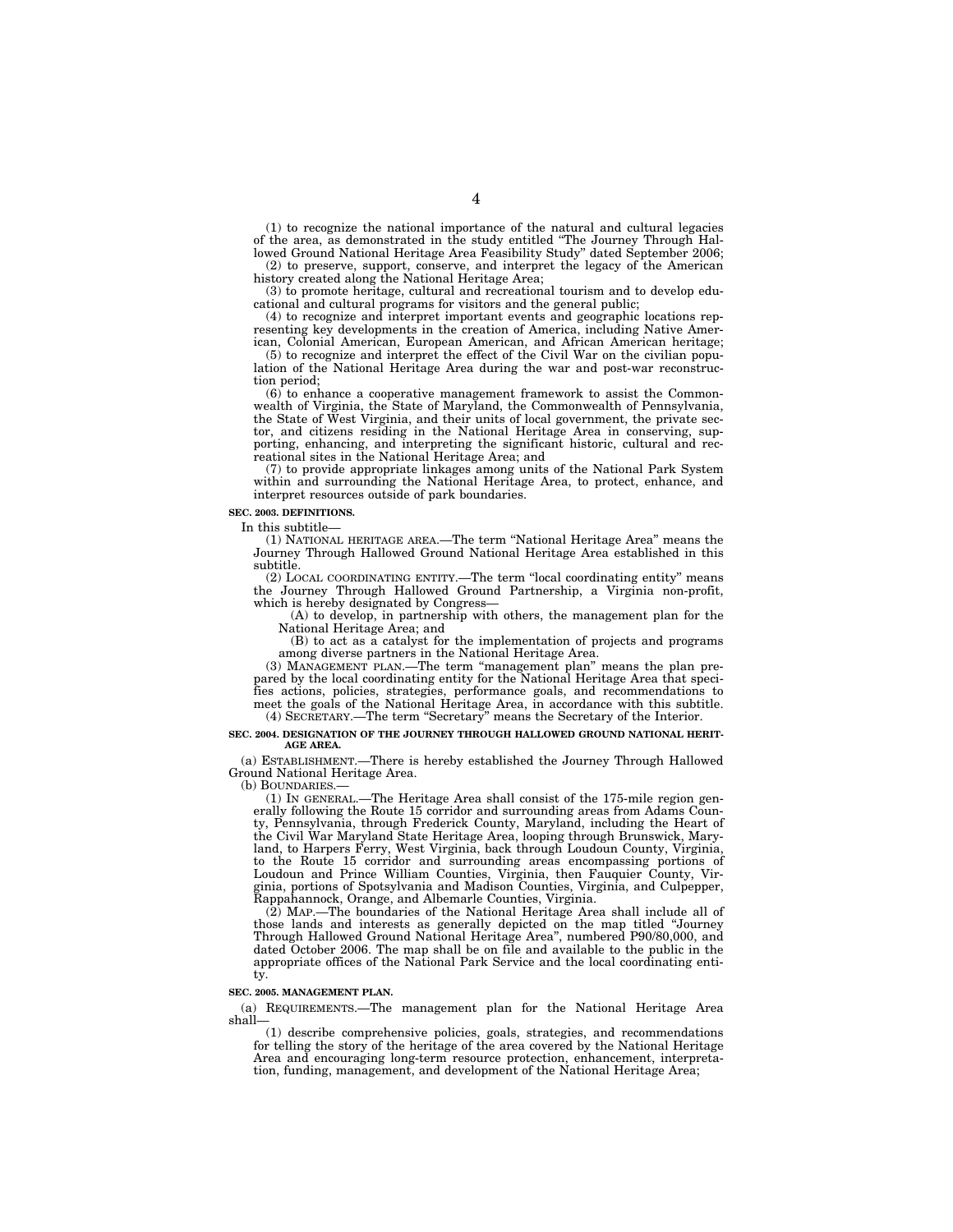(2) include a description of actions and commitments that Federal, State, Tribal, and local governments, private organizations, and citizens will take to protect, enhance, interpret, fund, manage, and develop the natural, historical, cultural, educational, scenic, and recreational resources of the National Heritage Area;

(3) specify existing and potential sources of funding or economic development strategies to protect, enhance, interpret, fund, manage, and develop the National Heritage Area;

(4) include an inventory of the natural, historical, cultural, educational, scenic, and recreational resources of the National Heritage Area related to the national importance and themes of the National Heritage Area that should be protected, enhanced, interpreted, managed, funded, and developed;

(5) recommend policies and strategies for resource management, including the development of intergovernmental and interagency agreements to protect, enhance, interpret, fund, manage, and develop the natural, historical, cultural, educational, scenic, and recreational resources of the National Heritage Area;

(6) describe a program for implementation for the management plan, including—

(A) performance goals;

(B) plans for resource protection, enhancement, interpretation, funding, management, and development; and

(C) specific commitments for implementation that have been made by the local coordinating entity or any Federal, State, Tribal or local government agency, organization, business, or individual;

(7) include an analysis of, and recommendations for, means by which Federal, State, Tribal, and local programs may best be coordinated (including the role of the National Park Service and other Federal agencies associated with the National Heritage Area) to further the purposes of this subtitle; and

(8) include a business plan that—

(A) describes the role, operation, financing, and functions of the local coordinating entity and of each of the major activities contained in the management plan; and

(B) provides adequate assurances that the local coordinating entity has the partnerships and financial and other resources necessary to implement the management plan for the National Heritage Area.

(b) DEADLINE.—

(1) IN GENERAL.—Not later than 3 years after the date on which funds are first made available to develop the management plan after designation as a National Heritage Area, the local coordinating entity shall submit the management plan to the Secretary for approval.

(2) TERMINATION OF FUNDING.—If the management plan is not submitted to the Secretary in accordance with paragraph (1), the local coordinating entity shall not qualify for any additional financial assistance under this subtitle until such time as the management plan is submitted to and approved by the Secretary.

(c) APPROVAL OF MANAGEMENT PLAN.—

(1) REVIEW.—Not later than 180 days after receiving the plan, the Secretary shall review and approve or disapprove the management plan for a National Heritage Area on the basis of the criteria established under paragraph (3).

(2) CONSULTATION.—The Secretary shall consult with the Governor of each State in which the National Heritage Area is located before approving a management plan for the National Heritage Area.

(3) CRITERIA FOR APPROVAL.—In determining whether to approve a management plan for a National Heritage Area, the Secretary shall consider whether—

(A) the local coordinating entity represents the diverse interests of the National Heritage Area, including Federal, State, Tribal, and local governments, natural, and historic resource protection organizations, educational institutions, businesses, recreational organizations, community residents, and private property owners;

 $(B)$  the local coordinating entity—

(i) has afforded adequate opportunity for public and Federal, State,

Tribal, and local governmental involvement (including through work-

shops and hearings) in the preparation of the management plan; and (ii) provides for at least semiannual public meetings to ensure adequate implementation of the management plan;

(C) the resource protection, enhancement, interpretation, funding, management, and development strategies described in the management plan, if implemented, would adequately protect, enhance, interpret, fund, manage,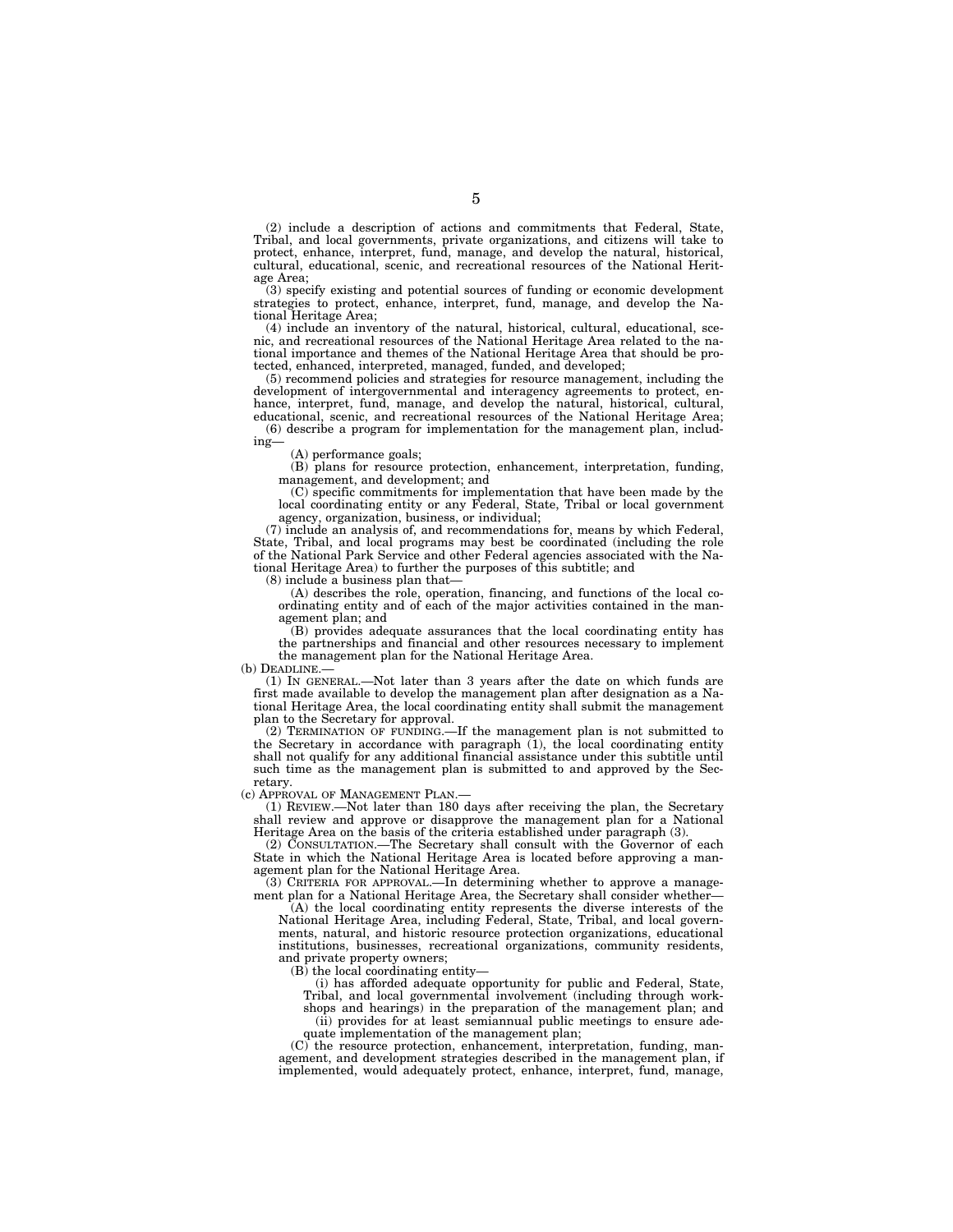and develop the natural, historic, cultural, educational, scenic, and recreational resources of the National Heritage Area;

(D) the management plan would not adversely affect any activities authorized on Federal land under public land laws or land use plans;

(E) the local coordinating entity has demonstrated the financial capability, in partnership with others, to carry out the plan;

(F) the Secretary has received adequate assurances from the appropriate State, Tribal, and local officials whose support is needed to ensure the effective implementation of the State, Tribal, and local elements of the management plan; and

(G) the management plan demonstrates partnerships among the local coordinating entity, Federal, State, Tribal, and local governments, regional planning organizations, nonprofit organizations, or private sector parties for implementation of the management plan.

(4) DISAPPROVAL.—

(A) IN GENERAL.—If the Secretary disapproves the management plan, the Secretary—

(i) shall advise the local coordinating entity in writing of the reasons for the disapproval; and

(ii) may make recommendations to the local coordinating entity for revisions to the management plan.

(B) DEADLINE.—Not later than 180 days after receiving a revised management plan, the Secretary shall approve or disapprove the revised management plan.

(5) AMENDMENTS.—

(A) IN GENERAL.—An amendment to the management plan that substantially alters the purposes of the National Heritage Area shall be reviewed by the Secretary and approved or disapproved in the same manner as the original management plan.

(B) IMPLEMENTATION.—The local coordinating entity shall not use Federal funds authorized by this subtitle to implement an amendment to the management plan until the Secretary approves the amendment.

(6) AUTHORITIES.—The Secretary may—

(A) provide technical assistance under the authority of this subtitle for the development and implementation of the management plan; and

(B) enter into cooperative agreements with interested parties to carry out this subtitle.

#### **SEC. 2006. EVALUATION; REPORT.**

(a) IN GENERAL.—Not later than 3 years before the date on which authority for Federal funding terminates for the National Heritage Area under this subtitle, the Secretary shall—

(1) conduct an evaluation of the accomplishments of the National Heritage Area; and

(2) prepare a report in accordance with subsection (c).

(b) EVALUATION.—An evaluation conducted under subsection (a)(1) shall—

(1) assess the progress of the local coordinating entity with respect to—

(A) accomplishing the purposes of the authorizing legislation for the National Heritage Area; and

(B) achieving the goals and objectives of the approved management plan for the National Heritage Area;

(2) analyze the Federal, State, Tribal, local, and private investments in the National Heritage Area to determine the impact of the investments; and

(3) review the management structure, partnership relationships, and funding of the National Heritage Area for purposes of identifying the critical components for sustainability of the National Heritage Area.

(c) REPORT.—Based on the evaluation conducted under subsection (a)(1), the Secretary shall submit a report to the Committee on Natural Resources of the United States House of Representatives and the Committee on Energy and Natural Resources of the United States Senate. The report shall include recommendations for the future role of the National Park Service, if any, with respect to the National Heritage Area.

#### **SEC. 2007. LOCAL COORDINATING ENTITY.**

(a) DUTIES.—To further the purposes of the National Heritage Area, the Journey Through Hallowed Ground Partnership, as the local coordinating entity, shall—

 $(1)$  prepare a management plan for the National Heritage Area, and submit the management plan to the Secretary, in accordance with this subtitle;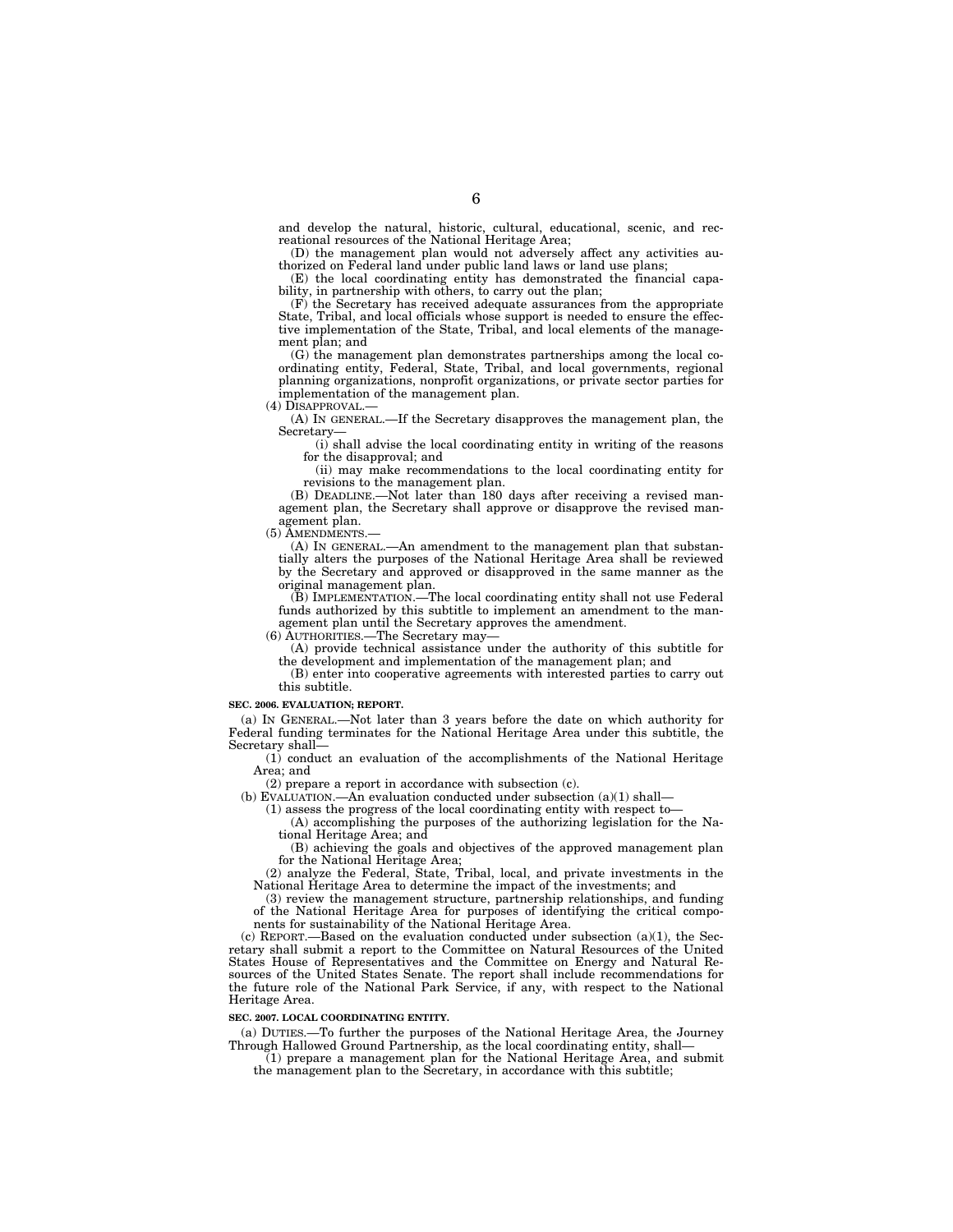(2) submit an annual report to the Secretary for each fiscal year for which the local coordinating entity receives Federal funds under this subtitle, specifying—

(A) the specific performance goals and accomplishments of the local coordinating entity;

(B) the expenses and income of the local coordinating entity;

(C) the amounts and sources of matching funds;

(D) the amounts leveraged with Federal funds and sources of the leveraging; and

(E) grants made to any other entities during the fiscal year;

(3) make available for audit for each fiscal year for which the local coordinating entity receives Federal funds under this subtitle, all information pertaining to the expenditure of the funds and any matching funds; and

(4) encourage economic viability and sustainability that is consistent with the purposes of the National Heritage Area.

(b) AUTHORITIES.—For the purposes of preparing and implementing the approved management plan for the National Heritage Area, the local coordinating entity may use Federal funds made available under this subtitle to—

(1) make grants to political jurisdictions, nonprofit organizations, and other parties within the National Heritage Area;

(2) enter into cooperative agreements with or provide technical assistance to political jurisdictions, nonprofit organizations, Federal agencies, and other interested parties;

(3) hire and compensate staff, including individuals with expertise in—

(A) natural, historical, cultural, educational, scenic, and recreational resource conservation;

(B) economic and community development; and

(C) heritage planning;

(4) obtain funds or services from any source, including other Federal programs;

(5) contract for goods or services; and

(6) support activities of partners and any other activities that further the purposes of the National Heritage Area and are consistent with the approved management plan.

(c) PROHIBITION ON ACQUISITION OF REAL PROPERTY.—The local coordinating entity may not use Federal funds authorized under this subtitle to acquire any interest in real property.

#### **SEC. 2008. RELATIONSHIP TO OTHER FEDERAL AGENCIES.**

(a) IN GENERAL.—Nothing in this subtitle affects the authority of a Federal agency to provide technical or financial assistance under any other law.

(b) CONSULTATION AND COORDINATION.—The head of any Federal agency planning to conduct activities that may have an impact on a National Heritage Area is encouraged to consult and coordinate the activities with the Secretary and the local coordinating entity to the maximum extent practicable.

(c) OTHER FEDERAL AGENCIES.—Nothing in this subtitle—

(1) modifies, alters, or amends any law or regulation authorizing a Federal agency to manage Federal land under the jurisdiction of the Federal agency;

(2) limits the discretion of a Federal land manager to implement an approved land use plan within the boundaries of a National Heritage Area; or

(3) modifies, alters, or amends any authorized use of Federal land under the jurisdiction of a Federal agency.

#### **SEC. 2009. PRIVATE PROPERTY AND REGULATORY PROTECTIONS.**

Nothing in this subtitle—

(1) abridges the rights of any property owner (whether public or private), including the right to refrain from participating in any plan, project, program, or activity conducted within the National Heritage Area;

(2) requires any property owner to permit public access (including access by Federal, State, Tribal, or local agencies) to the property of the property owner, or to modify public access or use of property of the property owner under any other Federal, State, Tribal, or local law;

(3) alters any duly adopted land use regulation, approved land use plan, or other regulatory authority (such as the authority to make safety improvements or increase the capacity of existing roads or to construct new roads) of any Federal, State, Tribal, or local agency, or conveys any land use or other regulatory authority to any local coordinating entity, including but not necessarily limited to development and management of energy or water or water-related infrastructure;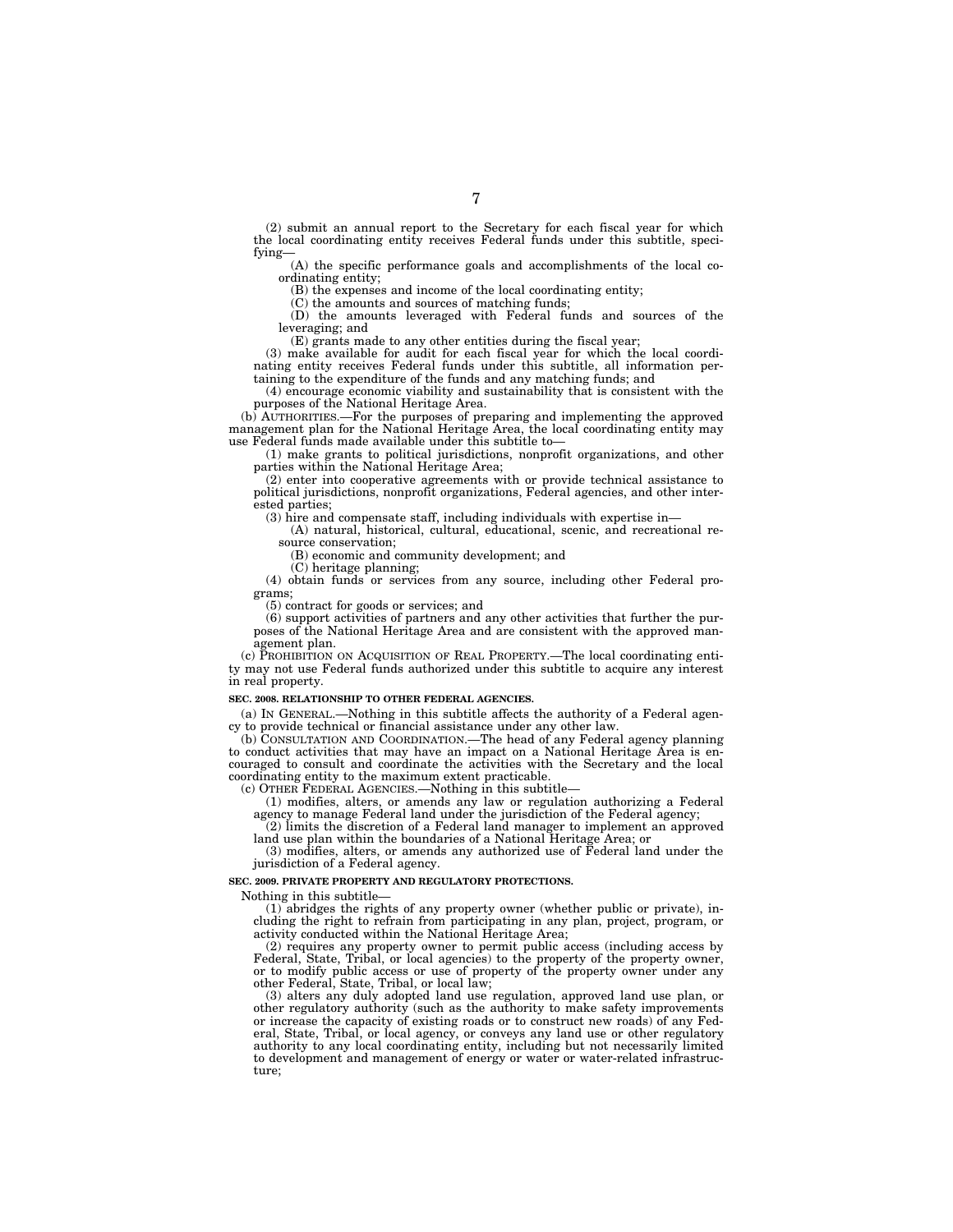(4) authorizes or implies the reservation or appropriation of water or water rights;

(5) diminishes the authority of the State to manage fish and wildlife, includ-ing the regulation of fishing and hunting within the National Heritage Area;

or (6) creates any liability, or affects any liability under any other law, of any private property owner with respect to any person injured on the private property.

#### **SEC. 2010. AUTHORIZATION OF APPROPRIATIONS.**

(a) AUTHORIZATION OF APPROPRIATIONS.—Subject to subsection (b), there are authorized to be appropriated to carry out this subtitle not more than \$1,000,000 for any fiscal year. Funds so appropriated shall remain available

(b) LIMITATION ON TOTAL AMOUNTS APPROPRIATED.—Not more than \$15,000,000 may be appropriated to carry out this subtitle.

(c) COST-SHARING REQUIREMENT.—The Federal share of the total cost of any activity under this subtitle shall be not more than 50 percent; the non-Federal contribution may be in the form of in-kind contributions of goods or services fairly valued. **SEC. 2011. USE OF FEDERAL FUNDS FROM OTHER SOURCES.** 

Nothing in this subtitle shall preclude the local coordinating entity from using Federal funds available under other laws for the purposes for which those funds were authorized.

#### **SEC. 2012. SUNSET FOR GRANTS AND OTHER ASSISTANCE.**

The authority of the Secretary to provide financial assistance under this subtitle terminates on the date that is 15 years after the date of enactment of this subtitle.

### **Subtitle B—Niagara Falls National Heritage Area**

#### **SEC. 2021. SHORT TITLE; TABLE OF CONTENTS.**

(a) SHORT TITLE.—This subtitle may be cited as the ''Niagara Falls National Her-

 $(b)$  TABLE OF CONTENTS.—The table of contents of this subtitle is as follows:

- 
- Sec. 2021. Short title; table of contents.<br>Sec. 2022. Purposes.<br>Sec. 2022. Designation of the Niagara Falls National Heritage Area.<br>Sec. 2024. Designation of the Niagara Falls National Heritage Area.<br>Sec. 2025. Management
- 
- 

- 
- 

#### **SEC. 2022. PURPOSES.**

(a) The purposes of this subtitle include—

 $(1)$  to recognize the national importance of the natural and cultural legacies of the area, as demonstrated in the National Park Service study report entitled ''Niagara National Heritage Area Study'' dated 2005;

(2) to preserve, support, conserve, and interpret the natural, scenic, cultural, and historic resources within the National Heritage Area;

(3) to promote heritage, cultural and recreational tourism and to develop educational and cultural programs for visitors and the general public;

(4) to recognize and interpret important events and geographic locations representing key developments in American history and culture, including Native American, Colonial American, European American, and African American heritage;

(5) to enhance a cooperative management framework to assist State, local, and Tribal governments, the private sector, and citizens residing in the National Heritage Area in conserving, supporting, enhancing, and interpreting the significant historic, cultural, and recreational sites in the National Heritage Area;

(6) to conserve and interpret the history of the development of hydroelectric power in the United States and its role in developing the American economy; and

(7) to provide appropriate linkages among units of the National Park System within and surrounding the National Heritage Area, to protect, enhance, and interpret resources outside of park boundaries.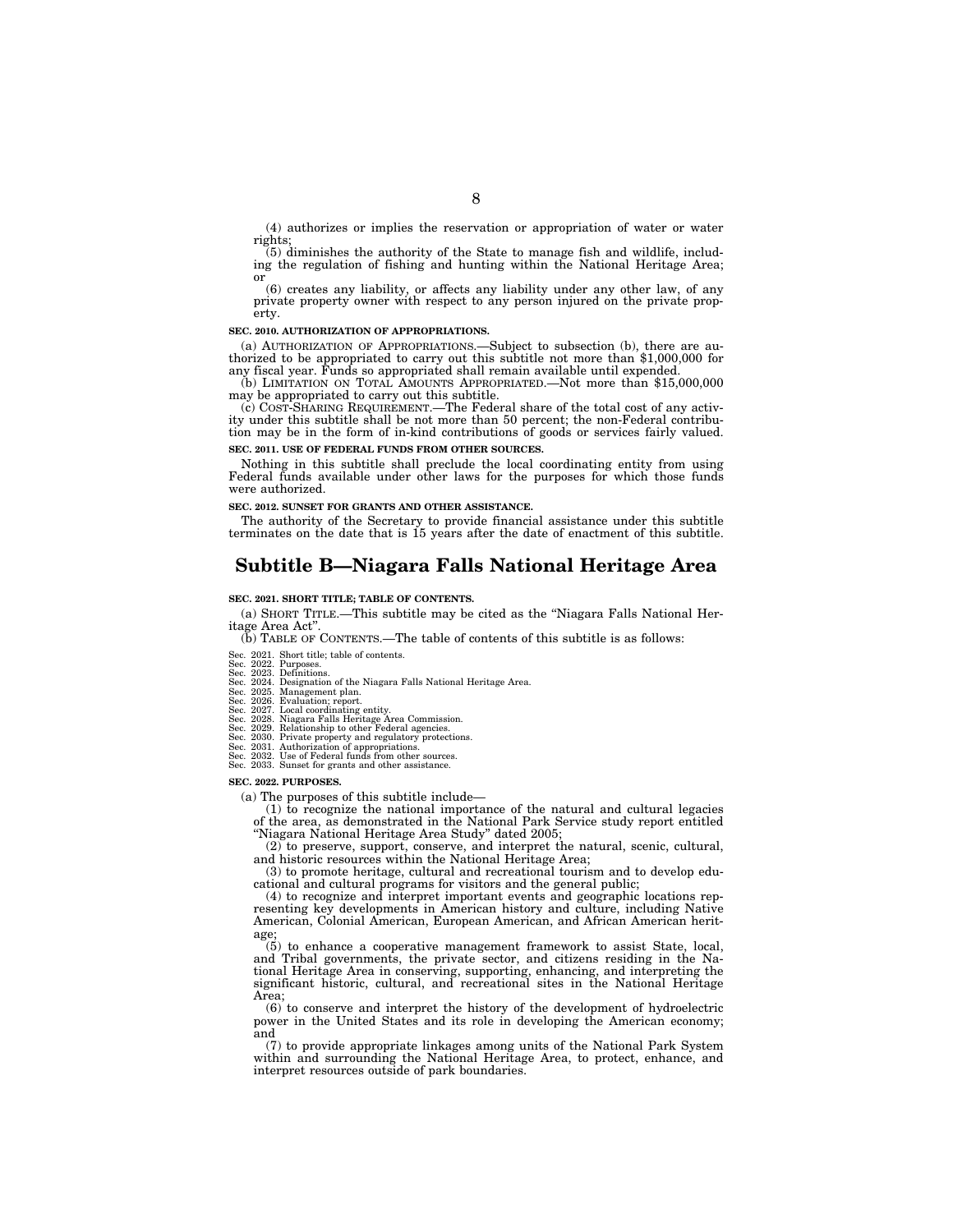**SEC. 2023. DEFINITIONS.** 

In this subtitle— (1) NATIONAL HERITAGE AREA.—The term ''National Heritage Area'' means the Niagara Falls National Heritage Area established in this subtitle.<br>
(2) LOCAL COORDINATING ENTITY.—The term "local coordinating entity" means

the local coordinating entity for the National Heritage Area designated pursuant to this subtitle.

(3) MANAGEMENT PLAN.—The term ''management plan'' means the plan prepared by the local coordinating entity for the National Heritage Area that specifies actions, policies, strategies, performance goals, and recommendations to meet the goals of the National Heritage Area, in accordance with

(4) SECRETARY.—The term ''Secretary'' means the Secretary of the Interior. (5) COMMISSION.—The term ''Commission'' means the Niagara Falls National

Heritage Area Commission established under this subtitle. (6) GOVERNOR.—The term ''Governor'' means the Governor of the State of New York.

#### **SEC. 2024. DESIGNATION OF THE NIAGARA FALLS NATIONAL HERITAGE AREA.**

(a) ESTABLISHMENT.—There is hereby established the Niagara Falls National Heritage Area.<br>(b) BOUNDARIES.-

(1) IN GENERAL.—The National Heritage Area shall consist of the area from the western boundary of the town of Wheatfield, New York, extending to the mouth of the Niagara River on Lake Ontario, including the city of Niagara Falls, New York, the villages of Youngstown and Lewiston, New York, land and water within the boundaries of the Heritage Area in Niagara County, New York, and any additional thematically related sites within Erie and Niagara Counties, New York, that are identified in the management plan developed under this subtitle.

(2) MAP.—The boundaries of the National Heritage Area shall be as generally depicted on the map titled ''Niagara Falls National Heritage Area,'' and num-bered P76/80,000 and dated July, 2006. The map shall be on file and available to the public in the appropriate offices of the National Park Service and the local coordinating entity.

#### **SEC. 2025. MANAGEMENT PLAN.**

(a) REQUIREMENTS.—The management plan for the National Heritage Area shall—

(1) describe comprehensive policies, goals, strategies, and recommendations for telling the story of the heritage of the area covered by the National Heritage Area and encouraging long-term resource protection, enhancement, interpretation, funding, management, and development of the National Heritage Area;

(2) include a description of actions and commitments that Federal, State, Tribal, and local governments, private organizations, and citizens will take to protect, enhance, interpret, fund, manage, and develop the natural, historical, cultural, educational, scenic, and recreational resources of the National Heritage Area;

(3) specify existing and potential sources of funding or economic development strategies to protect, enhance, interpret, fund, manage, and develop the National Heritage Area;

(4) include an inventory of the natural, historical, cultural, educational, scenic, and recreational resources of the National Heritage Area related to the national importance and themes of the National Heritage Area that should be protected, enhanced, interpreted, managed, funded, and developed;

(5) recommend policies and strategies for resource management, including the development of intergovernmental and interagency agreements to protect, enhance, interpret, fund, manage, and develop the natural, historical, cultural, educational, scenic, and recreational resources of the National Heritage Area;

(6) describe a program for implementation for the management plan, including—

(A) performance goals;

(B) plans for resource protection, enhancement, interpretation, funding, management, and development; and

(C) specific commitments for implementation that have been made by the local coordinating entity or any Federal, State, Tribal, or local government agency, organization, business, or individual;

(7) include an analysis of, and recommendations for, means by which Federal, State, Tribal, and local programs may best be coordinated (including the role of the National Park Service and other Federal agencies associated with the National Heritage Area) to further the purposes of this subtitle; and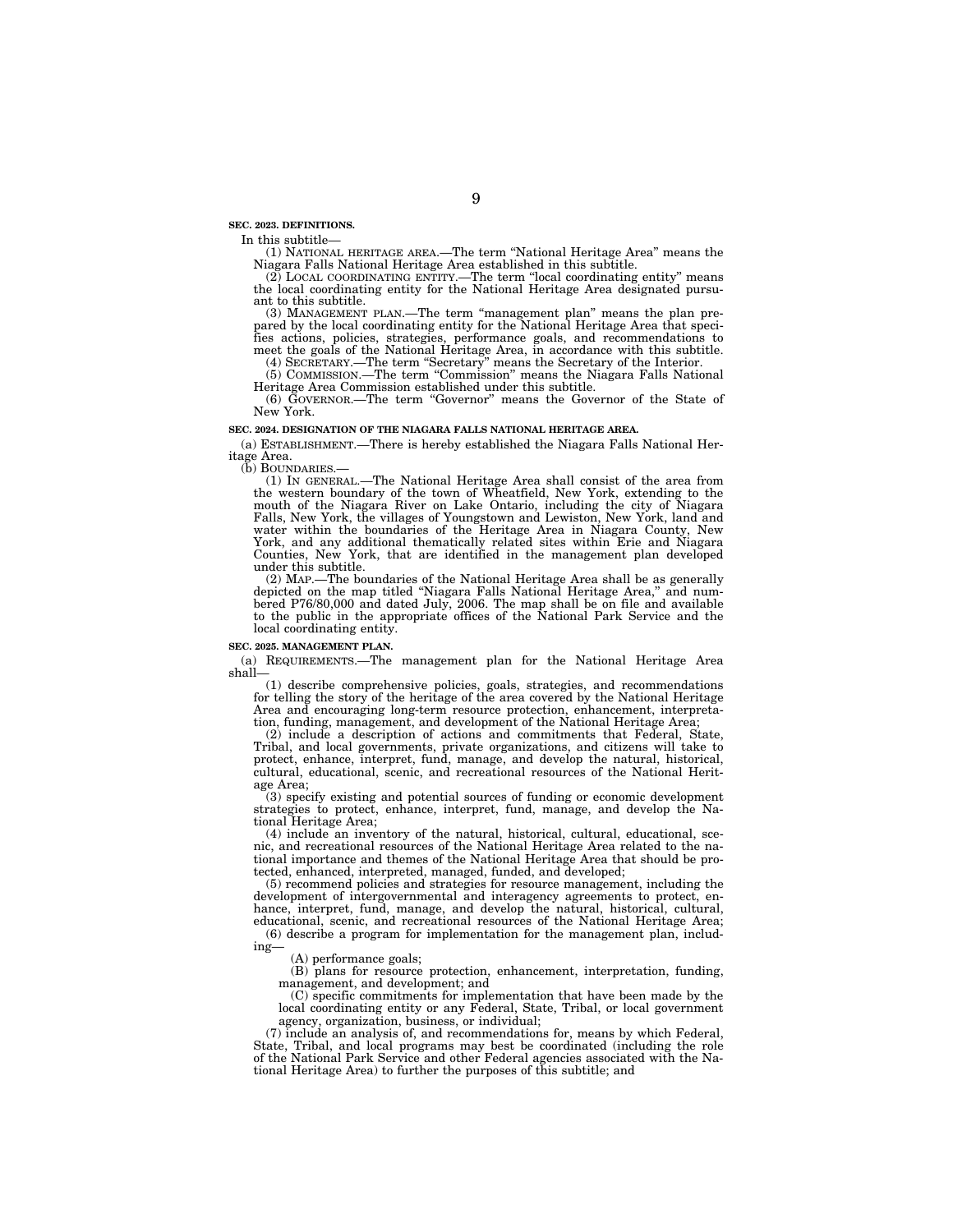(8) include a business plan that—

(A) describes the role, operation, financing, and functions of the local coordinating entity and of each of the major activities contained in the management plan; and

(B) provides adequate assurances that the local coordinating entity has the partnerships and financial and other resources necessary to implement the management plan for the National Heritage Area.

(b) DEADLINE.—

(1) IN GENERAL.—Not later than 3 years after the date on which funds are first made available to develop the management plan after designation as a National Heritage Area, the local coordinating entity shall submit the management plan to the Secretary for approval.

(2) TERMINATION OF FUNDING.—If the management plan is not submitted to the Secretary in accordance with paragraph (1), the local coordinating entity shall not qualify for any additional financial assistance under this subtitle until such time as the management plan is submitted to and approved by the Secretary.

(c) APPROVAL OF MANAGEMENT PLAN.—

(1) REVIEW.—Not later than 180 days after receiving the plan, the Secretary shall review and approve or disapprove the management plan for a National Heritage Area on the basis of the criteria established under paragraph (3).

(2) CONSULTATION.—The Secretary shall consult with the Governor before approving a management plan for the National Heritage Area.

(3) CRITERIA FOR APPROVAL.—In determining whether to approve a management plan for a National Heritage Area, the Secretary shall consider whether-

(A) the local coordinating entity represents the diverse interests of the National Heritage Area, including Federal, State, Tribal, and local governments, natural and historic resource protection organizations, educational institutions, businesses, recreational organizations, community residents, and private property owners;

(B) the local coordinating entity—

(i) has afforded adequate opportunity for public and Federal, State, Tribal, and local governmental involvement (including through work-

shops and hearings) in the preparation of the management plan; and (ii) provides for at least semiannual public meetings to ensure ade-

quate implementation of the management plan;

(C) the resource protection, enhancement, interpretation, funding, management, and development strategies described in the management plan, if implemented, would adequately protect, enhance, interpret, fund, manage, and develop the natural, historic, cultural, educational, scenic, and recreational resources of the National Heritage Area;

(D) the management plan would not adversely affect any activities authorized on Federal land under public land laws or land use plans;

(E) the local coordinating entity has demonstrated the financial capability, in partnership with others, to carry out the plan;

(F) the Secretary has received adequate assurances from the appropriate State, Tribal, and local officials whose support is needed to ensure the effective implementation of the State, Tribal, and local elements of the management plan; and

(G) the management plan demonstrates partnerships among the local coordinating entity, Federal, State, Tribal, and local governments, regional planning organizations, nonprofit organizations, or private sector parties for implementation of the management plan.

 $(4)$  DISAPPROVAL.

(A) IN GENERAL.—If the Secretary disapproves the management plan, the Secretary—

(i) shall advise the local coordinating entity in writing of the reasons for the disapproval; and

(ii) may make recommendations to the local coordinating entity for revisions to the management plan.

(B) DEADLINE.—Not later than 180 days after receiving a revised management plan, the Secretary shall approve or disapprove the revised management plan.

(5) AMENDMENTS

(A) IN GENERAL.—An amendment to the management plan that substantially alters the purposes of the National Heritage Area shall be reviewed by the Secretary and approved or disapproved in the same manner as the original management plan.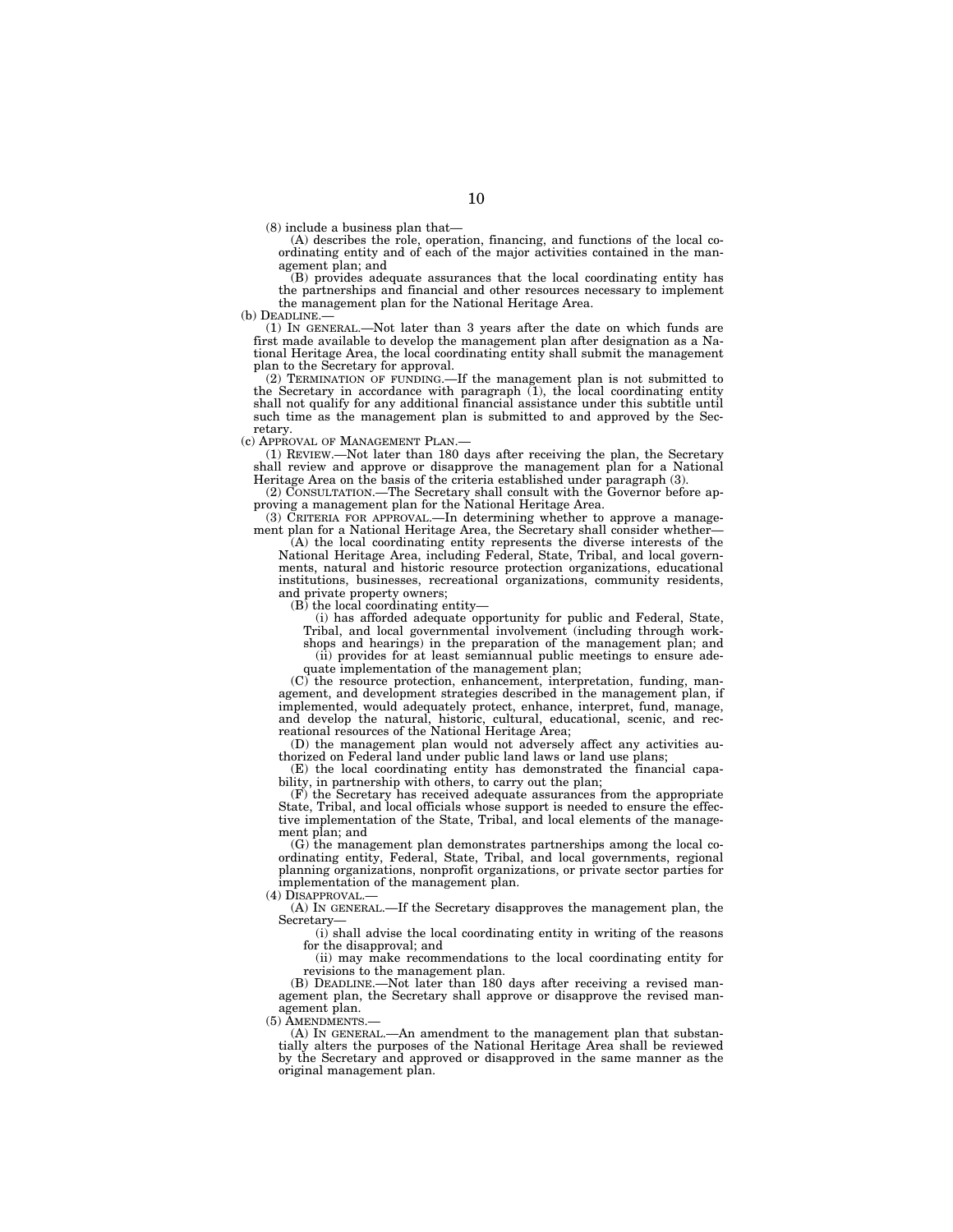(B) IMPLEMENTATION.—The local coordinating entity shall not use Federal funds authorized by this subtitle to implement an amendment to the management plan until the Secretary approves the amendment.<br>(6) AUTHORITIES.—The Secretary may—

(A) provide technical assistance under the authority of this subtitle for the development and implementation of the management plan; and (B) enter into cooperative agreements with interested parties to carry out

this subtitle

#### **SEC. 2026. EVALUATION; REPORT.**

(a) IN GENERAL.—Not later than 3 years before the date on which authority for Federal funding terminates for the National Heritage Area under this subtitle the Secretary shall— (1) conduct an evaluation of the accomplishments of the National Heritage

Area; and

(2) prepare a report in accordance with subsection (c).<br>(b) EVALUATION.—An evaluation conducted under subsection (a)(1) shall—

(b) EVALUATION.—An evaluation conducted under subsection  $(a)(1)$  shall—<br>(1) assess the progress of the local coordinating entity with respect to—<br>(A) accomplishing the purposes of the authorizing legislation for the Nation

(B) achieving the goals and objectives of the approved management plan for the National Heritage Area;

(2) analyze the Federal, State, Tribal, and local, and private investments in the National Heritage Area to determine the impact of the investments; and

(3) review the management structure, partnership relationships, and funding of the National Heritage Area for purposes of identifying the critical compo-

nents for sustainability of the National Heritage Area.<br>(c) REPORT.—Based on the evaluation conducted under subsection (a)(1), the Secretary shall submit a report to the Committee on Natural Resources of the United States House of Representatives and the Committee on Energy and Natural Resources of the United States Senate. The report shall include recommendations for the future role of the National Park Service, if any, with respect to the National Heritage Area.

#### **SEC. 2027. LOCAL COORDINATING ENTITY.**

(a) DESIGNATION.—The local coordinating entity for the Heritage Area shall be— (1) for the 5-year period beginning on the date of enactment of this subtitle, the Commission; and

(2) on expiration of the 5-year period described in subparagraph (1), a private

nonprofit or governmental organization designated by the Commission.<br>(b) DUTIES.—To further the purposes of the National Heritage Area, the local coordinating entity, shall— (1) prepare a management plan for the National Heritage Area, and submit

the management plan to the Secretary, in accordance with this subtitle;

(2) submit an annual report to the Secretary for each fiscal year for which the local coordinating entity receives Federal funds under this subtitle, specifying—

(A) the specific performance goals and accomplishments of the local coordinating entity;

(B) the expenses and income of the local coordinating entity;

(C) the amounts and sources of matching funds;

(D) the amounts leveraged with Federal funds and sources of the leveraging; and

(E) grants made to any other entities during the fiscal year;

(3) make available for audit for each fiscal year for which the local coordinating entity receives Federal funds under this subtitle, all information pertaining to the expenditure of the funds and any matching funds;

(4) encourage economic viability and sustainability that is consistent with the purposes of the National Heritage Area; and

(5) coordinate projects, activities, and programs with the Erie Canalway National Heritage Corridor.

(c) AUTHORITIES.—For the purposes of preparing and implementing the approved management plan for the National Heritage Area, the local coordinating entity may use Federal funds made available under this subtitle to—

(1) make grants to political jurisdictions, nonprofit organizations, and other parties within the National Heritage Area;

(2) enter into cooperative agreements with or provide technical assistance to political jurisdictions, nonprofit organizations, Federal agencies, and other interested parties;

(3) hire and compensate staff, including individuals with expertise in—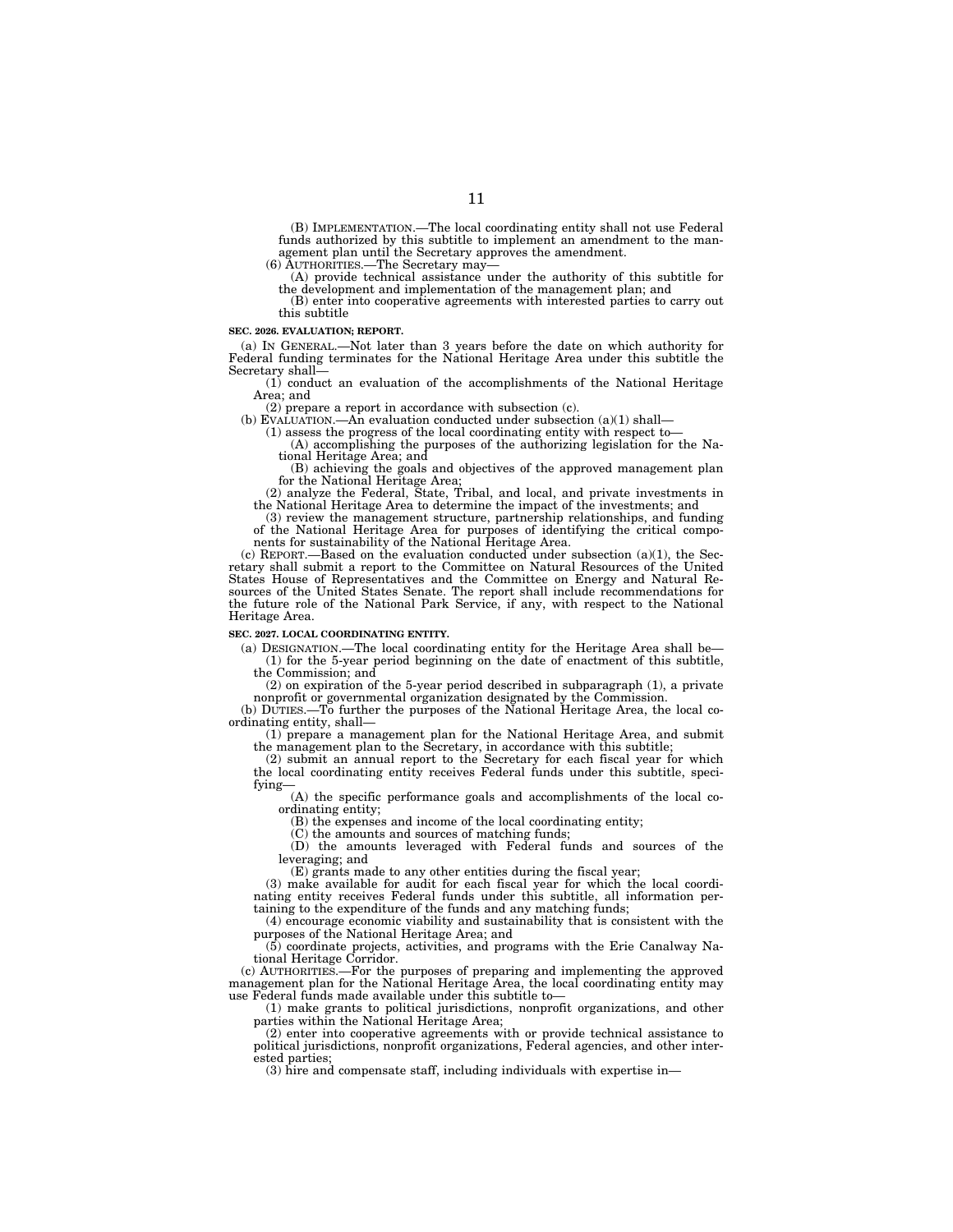(A) natural, historical, cultural, educational, scenic, and recreational resource conservation;

(B) economic and community development; and

(C) heritage planning;

(4) obtain funds or services from any source, including other Federal programs;

(5) contract for goods or services; and

(6) support activities of partners and any other activities that further the purposes of the National Heritage Area and are consistent with the approved management plan.

(d) PROHIBITION ON ACQUISITION OF REAL PROPERTY.—The local coordinating entity may not use Federal funds authorized under this subtitle to acquire any interest in real property.

#### **SEC. 2028. NIAGARA FALLS HERITAGE AREA COMMISSION.**

(a) ESTABLISHMENT.—There is established within the Department of the Interior the Niagara Falls National Heritage Area Commission.

(b) MEMBERSHIP.—The Commission shall be composed of 17 members, of whom— (1) 1 member shall be the Director of the National Park Service (or a designee);

(2) 5 members shall be appointed by the Secretary, after consideration of the recommendation of the Governor, from among individuals with knowledge and experience of—

(A) the New York State Office of Parks, Recreation and Historic Preservation, the Niagara River Greenway Commission, the New York Power Authority, the USA Niagara Development Corporation, and the Niagara Tourism and Convention Corporation; or

(B) any successors of the agencies described in subparagraph (A);

(3) 1 member shall be appointed by the Secretary, after consideration of the recommendation of the mayor of Niagara Falls, New York;

(4) 1 member shall be appointed by the Secretary, after consideration of the recommendation of the mayor of the village of Youngstown, New York;

(5) 1 member shall be appointed by the Secretary, after consideration of the recommendation of the mayor of the village of Lewiston, New York;

(6) 1 member shall be appointed by the Secretary, after consideration of the recommendation of the Tuscarora Nation;

(7) 1 member shall be appointed by the Secretary, after consideration of the recommendation of the Seneca Nation of Indians; and

(8) 6 members shall be individuals who have an interest in, support for, and expertise appropriate to tourism, regional planning, history and historic preservation, cultural or natural resource management, conservation, recreation, and education, or museum services, of whom—

(A) 4 members shall be appointed by the Secretary, after consideration of the recommendation of the 2 members of the Senate from the State; and

(B) 2 members shall be appointed by the Secretary, after consideration of the recommendation of the Member of the House of Representatives whose district encompasses the National Heritage Area.

(c) TERMS; VACANCIES.—

(1) TERM.—A member of the Commission shall be appointed for a term not to exceed 5 years.

(2) VACANCIES.—

(A) PARTIAL TERM.—A member appointed to fill a vacancy on the Commission shall serve for the remainder of the term for which the predecessor of the member was appointed.

(B) IN GENERAL.—A vacancy on the Commission shall be filled in the same manner as the original appointment was made. (d) CHAIRPERSON AND VICE CHAIRPERSON.

(1) SELECTION.—The Commission shall select a Chairperson and Vice Chairperson from among the members of the Commission.

(2) VICE CHAIRPERSON.—The Vice Chairperson shall serve as the Chairperson in the absence of the Chairperson.

(e) QUORUM.—

(1) IN GENERAL.—A majority of the members of the Commission shall constitute a quorum.

(2) TRANSACTION.—For the transaction of any business or the exercise of any power of the Commission, the Commission shall have the power to act by a majority vote of the members present at any meeting at which a quorum is in attendance.

(f) MEETINGS.—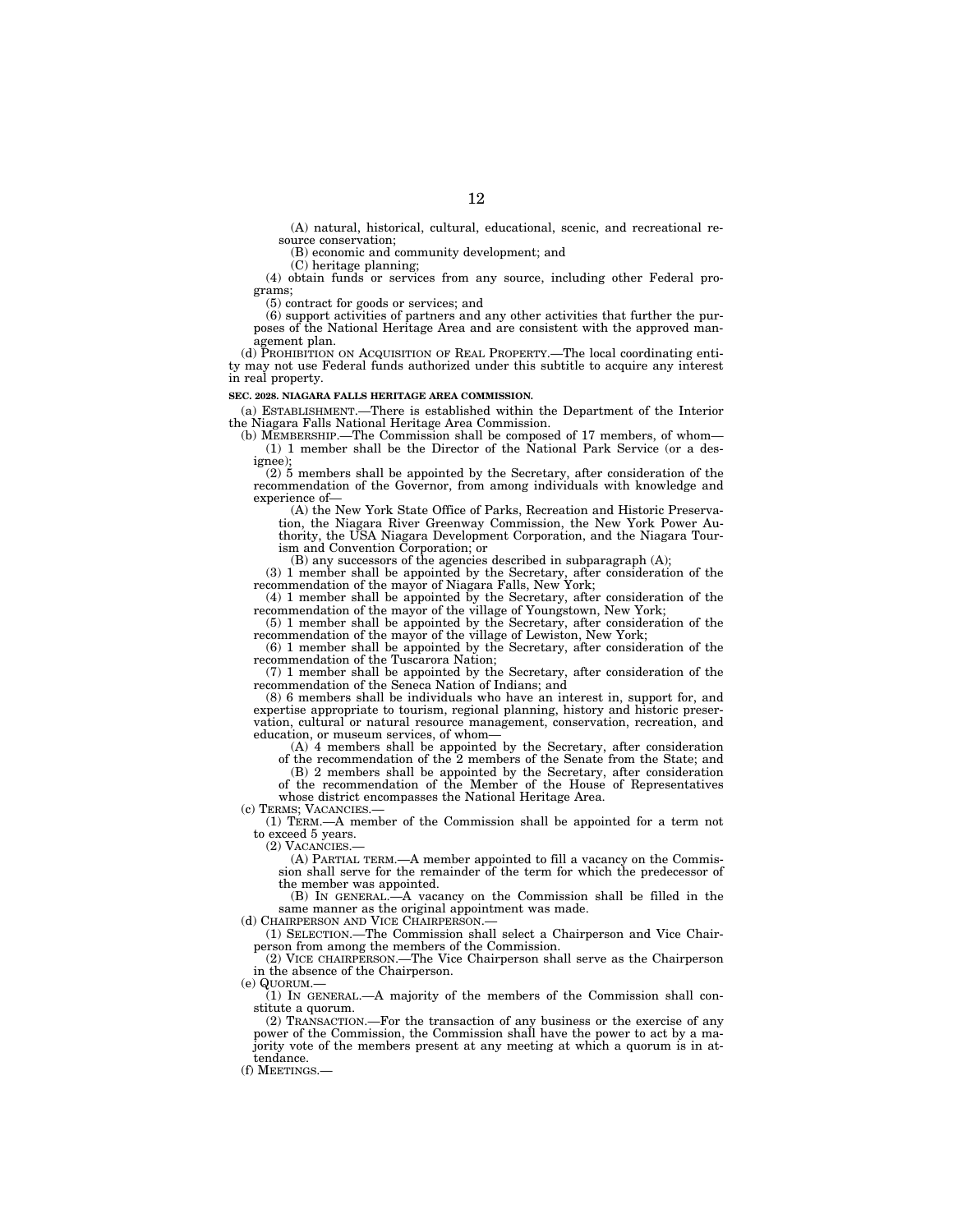(1) IN GENERAL.—The Commission shall meet at least quarterly at the call of—

(A) the Chairperson; or

 $(B)$  a majority of the members of the Commission.<br>NOTICE.—Notice of Commission meetings and ag

(2) NOTICE.—Notice of Commission meetings and agendas for the meetings shall be published in local newspapers that are distributed throughout the National Heritage Area.

(3) APPLICABLE LAW.—Meetings of the Commission shall be subject to section 552b of title 5, United States Code.

(g) AUTHORITIES OF THE COMMISSION.—In addition to the authorities otherwise granted in this subtitle, the Commission may—

(1) request and accept from the head of any Federal agency, on a reimbursable or non-reimbursable basis, any personnel of the Federal agency to the Commission to assist in carrying out the duties of the Commission;

(2) request and accept from the head of any State agency or any agency of a political subdivision of the State, on a reimbursable or nonreimbursable basis, any personnel of the agency to the Commission to assist in carrying out the duties of the Commission;

(3) seek, accept, and dispose of gifts, bequests, grants, or donations of money, personal property, or services; and

(4) use the United States mails in the same manner as other agencies of the Federal Government.

(h) DUTIES OF THE COMMISSION.—To further the purposes of the National Heritage Area, in addition to the duties otherwise listed in this subtitle, the Commission shall assist in the transition of the management of the National Heritage Area from the Commission to the local coordinating entity designated under this subtitle.

(i) COMPENSATION OF MEMBERS.—

(1) IN GENERAL.—A member of the Commission shall serve without compensation.

(2) TRAVEL EXPENSES.—A member of the Commission shall be allowed travel expenses, including per diem in lieu of subsistence, at rates authorized for an employee of an agency under subchapter I of chapter 57 of title 5, United States Code, while away from the home or regular place of business of the member in the performance of the duties of the Commission.

(j) GIFTS.—For purposes of section 170(c) of the Internal Revenue Code of 1986, any gift or charitable contribution to the Commission shall be considered to be a charitable contribution or gift to the United States.

(k) USE OF FEDERAL FUNDS.—Except as provided for the leasing of administrative facilities under subsection  $(g)(1)$ , the Commission may not use Federal funds made available to the Commission under this subtitle to acquire any real property or interest in real property.

#### **SEC. 2029. RELATIONSHIP TO OTHER FEDERAL AGENCIES.**

(a) IN GENERAL.—Nothing in this subtitle affects the authority of a Federal agency to provide technical or financial assistance under any other law.

(b) CONSULTATION AND COORDINATION.—The head of any Federal agency planning to conduct activities that may have an impact on a National Heritage Area is encouraged to consult and coordinate the activities with the Secretary and the local coordinating entity to the maximum extent practicable.

(c) OTHER FEDERAL AGENCIES.—Nothing in this subtitle—

(1) modifies, alters, or amends any law or regulation authorizing a Federal agency to manage Federal land under the jurisdiction of the Federal agency;

(2) limits the discretion of a Federal land manager to implement an approved land use plan within the boundaries of a National Heritage Area; or

(3) modifies, alters, or amends any authorized use of Federal land under the jurisdiction of a Federal agency.

#### **SEC. 2030. PRIVATE PROPERTY AND REGULATORY PROTECTIONS.**

Nothing in this subtitle—

(1) abridges the rights of any property owner (whether public or private), including the right to refrain from participating in any plan, project, program, or activity conducted within the National Heritage Area;

(2) requires any property owner to permit public access (including access by Federal, State, Tribal, or local agencies) to the property of the property owner, or to modify public access or use of property of the property owner under any other Federal, State, Tribal, or local law;

(3) alters any duly adopted land use regulation, approved land use plan, or other regulatory authority of any Federal, State, Tribal, or local agency, or conveys any land use or other regulatory authority to any local coordinating entity,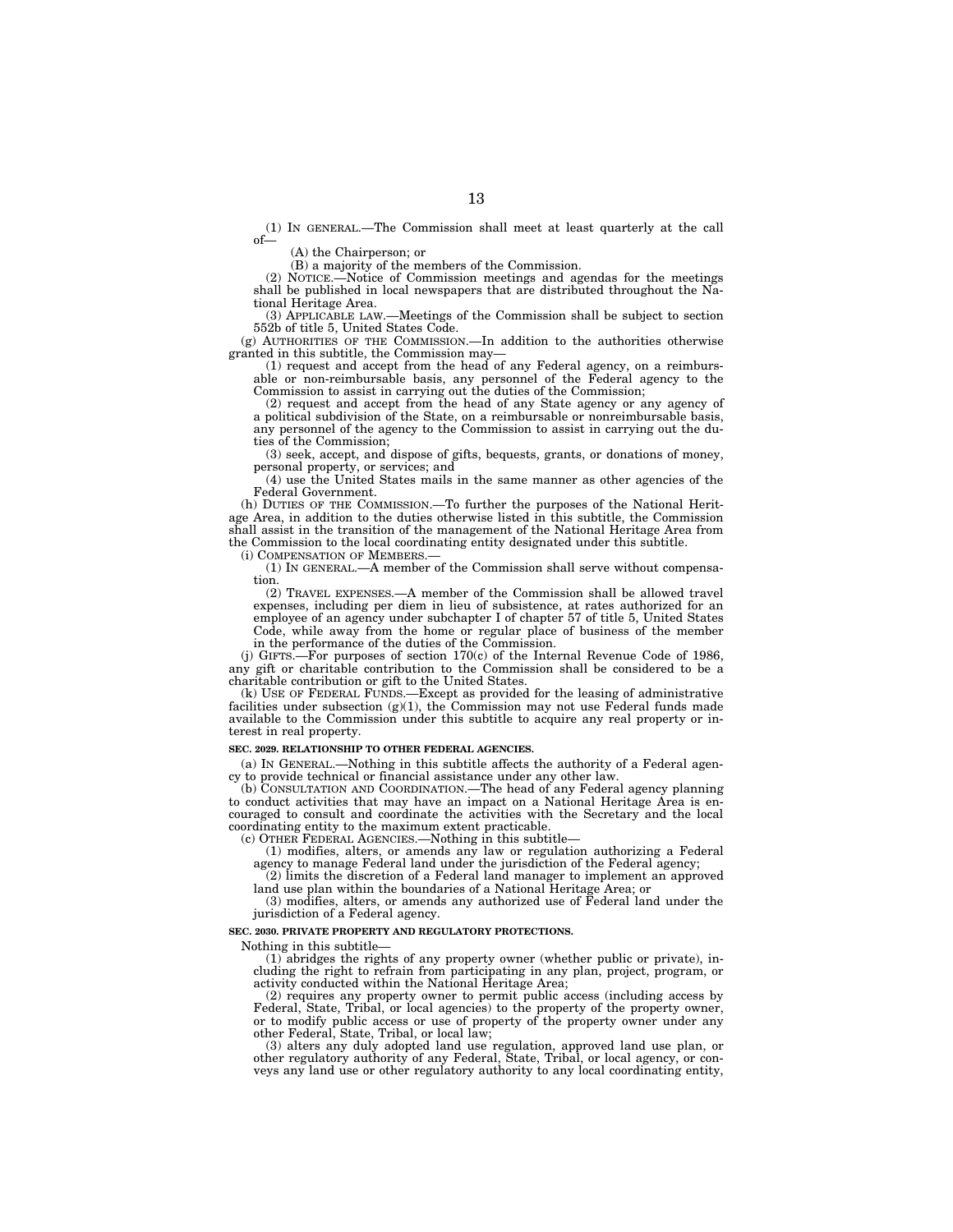including but not necessarily limited to development and management of energy, water, or water-related infrastructure;

(4) authorizes or implies the reservation or appropriation of water or water rights;

(5) diminishes the authority of the State to manage fish and wildlife, including the regulation of fishing and hunting within the National Heritage Area; or

(6) creates any liability, or affects any liability under any other law, of any private property owner with respect to any person injured on the private property.

#### **SEC. 2031. AUTHORIZATION OF APPROPRIATIONS.**

(a) AUTHORIZATION OF APPROPRIATIONS.—Subject to subsection (b), there are authorized to be appropriated to carry out this subtitle not more than \$1,000,000 for any fiscal year. Funds so appropriated shall remain available until expended.

(b) LIMITATION ON TOTAL AMOUNTS APPROPRIATED.—Not more than \$15,000,000 may be appropriated to carry out this subtitle.

(c) COST-SHARING REQUIREMENT.—The Federal share of the total cost of any activity under this subtitle shall be not more than 50 percent; the non-Federal contribution may be in the form of in-kind contributions of goods or services fairly valued.

#### **SEC. 2032. USE OF FEDERAL FUNDS FROM OTHER SOURCES.**

Nothing in this subtitle shall preclude the local coordinating entity from using Federal funds available under other laws for the purposes for which those funds were authorized.

**SEC. 2033. SUNSET FOR GRANTS AND OTHER ASSISTANCE.** 

The authority of the Secretary to provide financial assistance under this subtitle terminates on the date that is 15 years after the date of enactment of this subtitle.

### **Subtitle C—Muscle Shoals National Heritage Area**

#### **SEC. 2041. SHORT TITLE; TABLE OF CONTENTS.**

(a) SHORT TITLE.—This subtitle may be cited as the ''Muscle Shoals National Heritage Area Act''.

(b) TABLE OF CONTENTS.—The table of contents of this subtitle is as follows:

#### Sec. 2041. Short title; table of contents.

- 
- Sec. 2042. Purposes. Sec. 2043. Definitions. Sec. 2044. Designation of Muscle Shoals National Heritage Area.
- 
- 
- Sec. 2046. Management plan.<br>Sec. 2046. Evaluation; report.<br>Sec. 2047. Local coordinating entity.<br>Sec. 2048. Relationship to other Federal agencies.<br>Sec. 2049. Private property and regulatory protections.
- 
- 
- Sec. 2050. Authorization of appropriations. Sec. 2051. Use of Federal funds from other sources. Sec. 2052. Sunset for grants and other assistance.

#### **SEC. 2042. PURPOSES.**

The purposes of this subtitle include—

 $(1)$  to preserve, support conserve and interpret the legacy of the region represented by the National Heritage Area as described in the feasibility study prepared by the National Park Service;

(2) to promote heritage, cultural and recreational tourism and to develop educational and cultural programs for visitors and the general public;

(3) to recognize and interpret important events and geographic locations representing key developments in the growth of America, including Native Amer-

ican, Colonial American, European American, and African American heritage;  $(4)$  to recognize and interpret how the distinctive geography of the region shaped the development of settlement, defense, transportation, commerce, and culture there;

(5) to provide a cooperative management framework to foster a close working relationship with all levels of government, the private sector, and the local communities in the region in identifying, preserving, interpreting, and developing the historical, cultural, scenic, and natural resources of the region for the educational and inspirational benefit of current and future generations; and

(6) to provide appropriate linkages between units of the National Park System and communities, governments, and organizations within the National Heritage Area.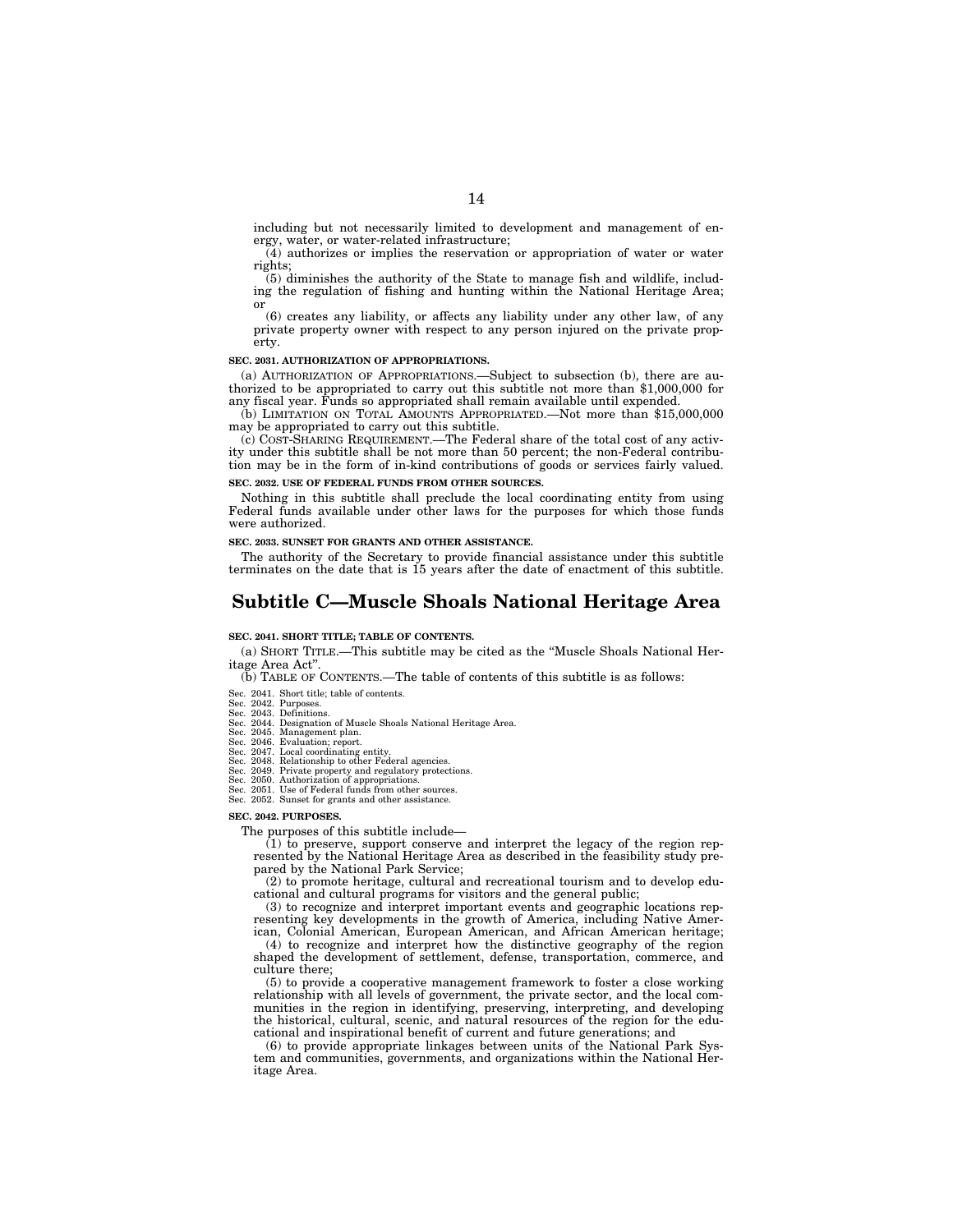**SEC. 2043. DEFINITIONS.** 

In this subtitle:

(1) NATIONAL HERITAGE AREA.—The term ''National Heritage Area'' means the Muscle Shoals National Heritage Area established in this subtitle.

(2) LOCAL COORDINATING ENTITY.—The term ''local coordinating entity'' means the Muscle Shoals Regional Center, which is hereby designated by Congress— (A) to develop, in partnership with others, the management plan for the National Heritage Area; and

(B) to act as a catalyst for the implementation of projects and programs among diverse partners in the National Heritage Area.

(3) MANAGEMENT PLAN.—The term ''management plan'' means the plan prepared by the local coordinating entity for the National Heritage Area that specifies actions, policies, strategies, performance goals, and recommendations to meet the goals of the National Heritage Area, in accordance with this subtitle. (4) SECRETARY.—The term ''Secretary'' means the Secretary of the Interior.

#### **SEC. 2044. DESIGNATION OF MUSCLE SHOALS NATIONAL HERITAGE AREA.**

(a) ESTABLISHMENT.—There is hereby established the Muscle Shoals National Heritage Area in the State of Alabama.

(b) BOUNDARIES.—

(1) IN GENERAL.—The National Heritage Area shall be comprised of the counties of Colbert, Franklin, Lauderdale, Lawrence, Limestone, and Morgan; including the Wilson Dam; the Handy Home; and the Helen Keller birthplace.

(2) MAP.—The boundary of the National Heritage Area shall be as generally dated The map shall be on file and available to the public in dated \_\_\_\_\_\_\_\_\_\_\_\_\_\_\_. The map shall be on file and available to the public in the appropriate offices of the National Park Service and the local coordinating

entity.

#### **SEC. 2045. MANAGEMENT PLAN.**

(a) REQUIREMENTS.—The management plan for the National Heritage Area shall-

(1) describe comprehensive policies, goals, strategies, and recommendations for telling the story of the heritage of the area covered by the National Heritage Area and encouraging long-term resource protection, enhancement, interpretation, funding, management, and development of the National Heritage Area;

(2) include a description of actions and commitments that Federal, State, Tribal, and local governments, private organizations, and citizens will take to protect, enhance, interpret, fund, manage, and develop the natural, historical, cultural, educational, scenic, and recreational resources of the National Heritage Area;

(3) specify existing and potential sources of funding or economic development strategies to protect, enhance, interpret, fund, manage, and develop the National Heritage Area;

(4) include an inventory of the natural, historical, cultural, educational, scenic, and recreational resources of the National Heritage Area related to the national importance and themes of the National Heritage Area that should be protected, enhanced, interpreted, managed, funded, and developed;

(5) recommend policies and strategies for resource management, including the development of intergovernmental and interagency agreements to protect, enhance, interpret, fund, manage, and develop the natural, historical, cultural, educational, scenic, and recreational resources of the National Heritage Area; (6) describe a program for implementation for the management plan, includ-

(A) performance goals;

ing—

(B) plans for resource protection, enhancement, interpretation, funding, management, and development; and

(C) specific commitments for implementation that have been made by the

local coordinating entity or any Federal, State, Tribal, or local government agency, organization, business, or individual;

(7) include an analysis of, and recommendations for, means by which Federal, State, Tribal, and local programs may best be coordinated (including the role of the National Park Service and other Federal agencies associated with the National Heritage Area) to further the purposes of this subtitle; and

(8) include a business plan that—

(A) describes the role, operation, financing, and functions of the local coordinating entity and of each of the major activities contained in the management plan; and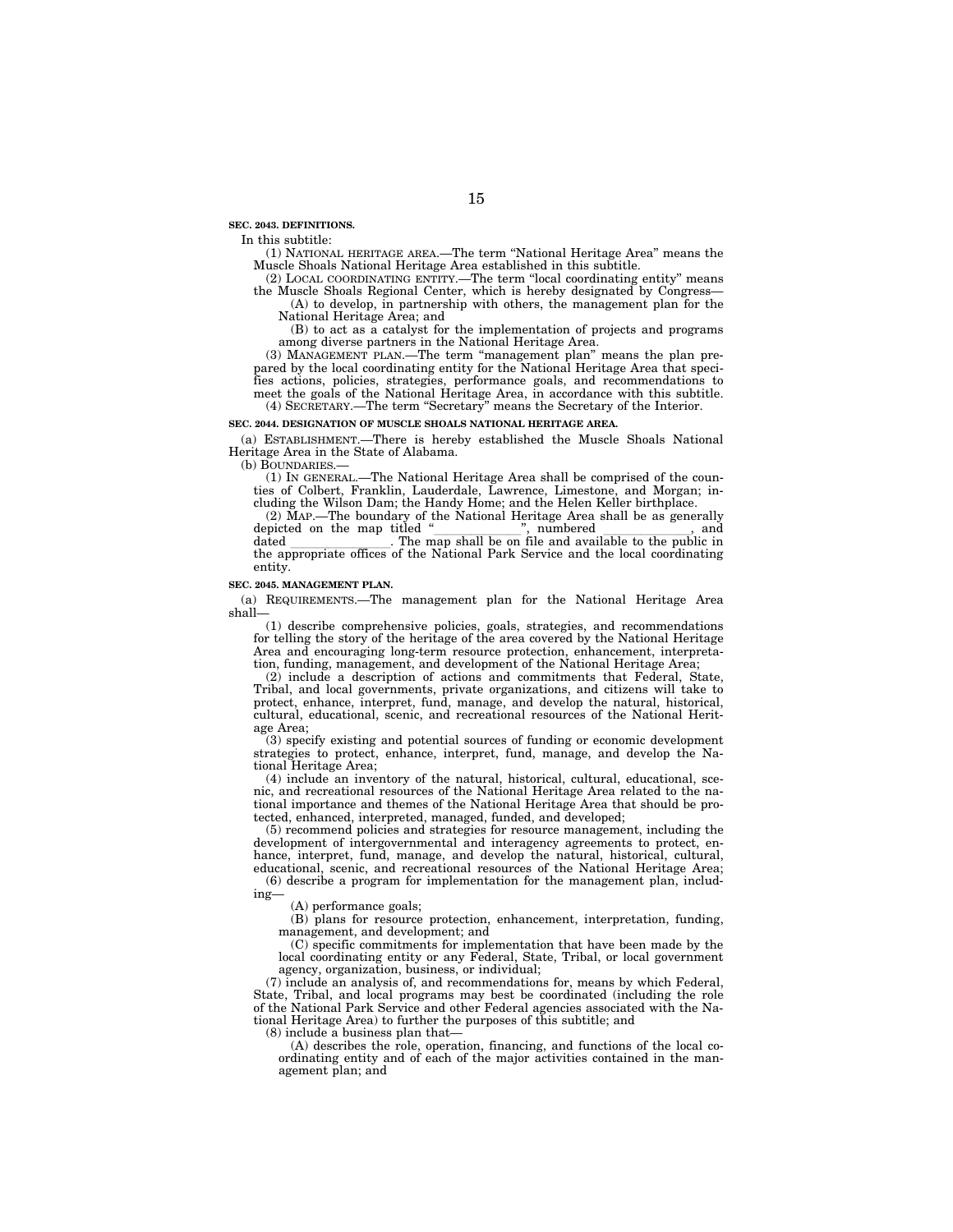(B) provides adequate assurances that the local coordinating entity has the partnerships and financial and other resources necessary to implement the management plan for the National Heritage Area.<br>(b) DEADLINE.—

 $(1)$  IN GENERAL.—Not later than 3 years after the date on which funds are first made available to develop the management plan after designation as a National Heritage Area, the local coordinating entity shall submit the management plan to the Secretary for approval.

(2) TERMINATION OF FUNDING.—If the management plan is not submitted to the Secretary in accordance with paragraph (1), the local coordinating entity shall not qualify for any additional financial assistance under this subtitle until such time as the management plan is submitted to and approved by the Secretary.

(c) APPROVAL OF MANAGEMENT PLAN.— (1) REVIEW.—Not later than 180 days after receiving the plan, the Secretary shall review and approve or disapprove the management plan for a National Heritage Area on the basis of the criteria established under paragraph (3).

(2) CONSULTATION.—The Secretary shall consult with the Governor of each State in which the National Heritage Area is located before approving a management plan for the National Heritage Area. (3) CRITERIA FOR APPROVAL.—In determining whether to approve a manage-

ment plan for a National Heritage Area, the Secretary shall consider whether-

(A) the local coordinating entity represents the diverse interests of the National Heritage Area, including Federal, State, Tribal, and local governments, natural, and historic resource protection organizations, educational institutions, businesses, recreational organizations, community residents, and private property owners;

(B) the local coordinating entity—

(i) has afforded adequate opportunity for public and Federal, State, Tribal, and local governmental involvement (including through work-

shops and hearings) in the preparation of the management plan; and (ii) provides for at least semiannual public meetings to ensure ade-

quate implementation of the management plan;

(C) the resource protection, enhancement, interpretation, funding, management, and development strategies described in the management plan, if implemented, would adequately protect, enhance, interpret, fund, manage, and develop the natural, historic, cultural, educational, scenic, and recreational resources of the National Heritage Area;

(D) the management plan would not adversely affect any activities authorized on Federal land under public land laws or land use plans;

(E) the local coordinating entity has demonstrated the financial capability, in partnership with others, to carry out the plan;

 $(F)$  the Secretary has received adequate assurances from the appropriate State, Tribal, and local officials whose support is needed to ensure the effective implementation of the State, Tribal, and local elements of the management plan; and

(G) the management plan demonstrates partnerships among the local coordinating entity, Federal, State, Tribal, and local governments, regional planning organizations, nonprofit organizations, or private sector parties for implementation of the management plan.

(4) DISAPPROVAL.

(A) IN GENERAL.—If the Secretary disapproves the management plan, the Secretary—

(i) shall advise the local coordinating entity in writing of the reasons for the disapproval; and

(ii) may make recommendations to the local coordinating entity for revisions to the management plan.

(B) DEADLINE.—Not later than 180 days after receiving a revised management plan, the Secretary shall approve or disapprove the revised management plan.

(5) AMENDMENTS.—

(A) IN GENERAL.—An amendment to the management plan that substantially alters the purposes of the National Heritage Area shall be reviewed by the Secretary and approved or disapproved in the same manner as the original management plan.

(B) IMPLEMENTATION.—The local coordinating entity shall not use Federal funds authorized by this subtitle to implement an amendment to the management plan until the Secretary approves the amendment.

(6) AUTHORITIES.—The Secretary may—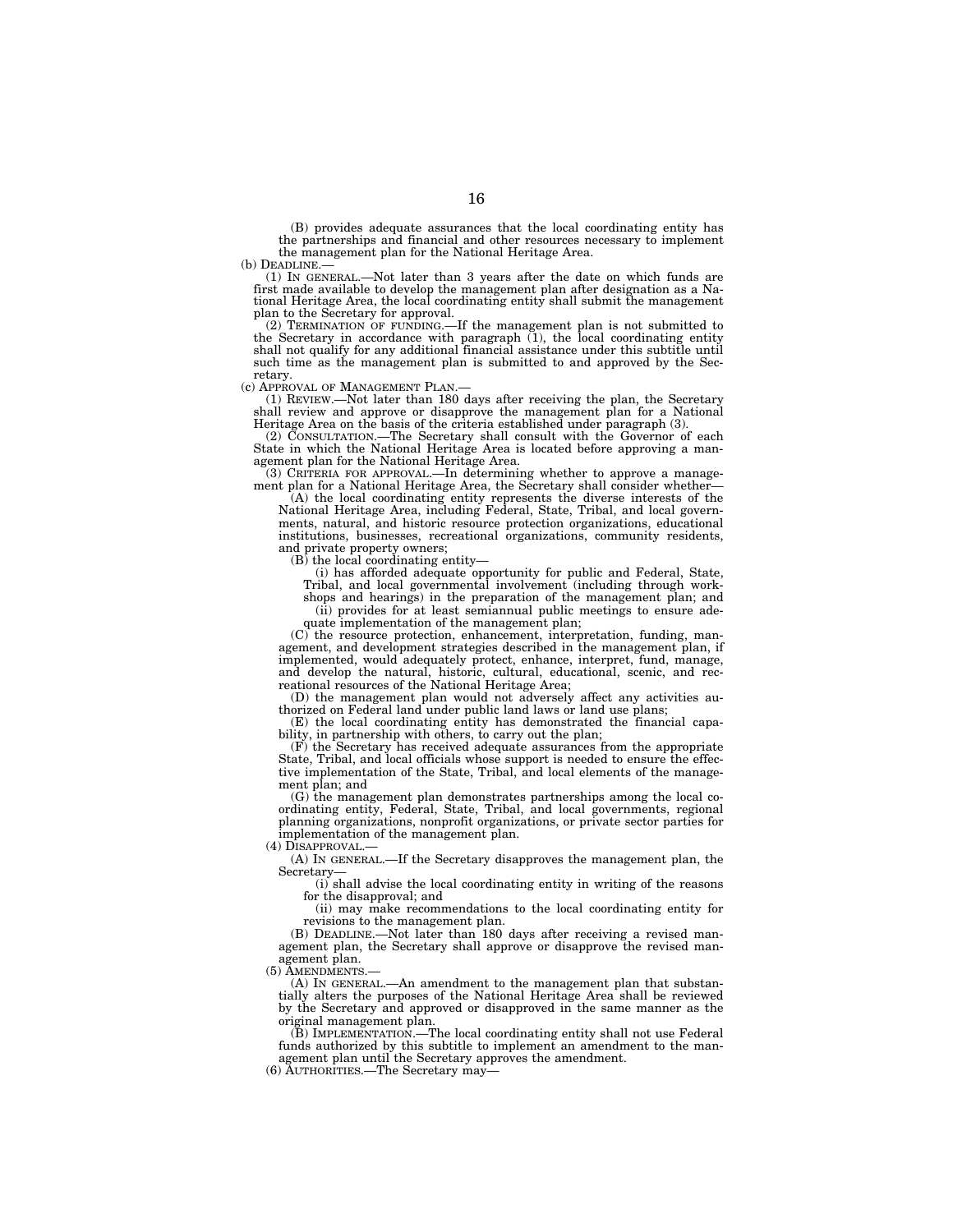(A) provide technical assistance under the authority of this subtitle for the development and implementation of the management plan; and

(B) enter into cooperative agreements with interested parties to carry out this subtitle.

#### **SEC. 2046. EVALUATION; REPORT.**

(a) IN GENERAL.—Not later than 3 years before the date on which authority for Federal funding terminates for the National Heritage Area under this subtitle, the Secretary shall—

(1) conduct an evaluation of the accomplishments of the National Heritage Area; and

(2) prepare a report in accordance with subsection (c).

(b) EVALUATION.—An evaluation conducted under subsection  $(a)(1)$  shall—

(1) assess the progress of the local coordinating entity with respect to—

(A) accomplishing the purposes of the authorizing legislation for the National Heritage Area; and

(B) achieving the goals and objectives of the approved management plan for the National Heritage Area;

(2) analyze the Federal, State, Tribal, and local, and private investments in the National Heritage Area to determine the impact of the investments; and

(3) review the management structure, partnership relationships, and funding of the National Heritage Area for purposes of identifying the critical components for sustainability of the National Heritage Area.

(c) REPORT.—Based on the evaluation conducted under subsection (a)(1), the Secretary shall submit a report to the Committee on Natural Resources of the United States House of Representatives and the Committee on Energy and Natural Resources of the United States Senate. The report shall include recommendations for the future role of the National Park Service, if any, with respect to the National Heritage Area.

#### **SEC. 2047. LOCAL COORDINATING ENTITY.**

(a) DUTIES.—To further the purposes of the National Heritage Area, the Muscle Shoals Regional Center, as the local coordinating entity, shall—

(1) prepare a management plan for the National Heritage Area, and submit the management plan to the Secretary, in accordance with this subtitle;

(2) submit an annual report to the Secretary for each fiscal year for which the local coordinating entity receives Federal funds under this subtitle, specifying—

(A) the specific performance goals and accomplishments of the local coordinating entity;

(B) the expenses and income of the local coordinating entity;

(C) the amounts and sources of matching funds;

(D) the amounts leveraged with Federal funds and sources of the leveraging; and

(E) grants made to any other entities during the fiscal year;

(3) make available for audit for each fiscal year for which the local coordinating entity receives Federal funds under this subtitle, all information pertaining to the expenditure of the funds and any matching funds; and

(4) encourage economic viability and sustainability that is consistent with the purposes of the National Heritage Area.

(b) AUTHORITIES.—For the purposes of preparing and implementing the approved management plan for the National Heritage Area, the local coordinating entity may use Federal funds made available under this subtitle to—

(1) make grants to political jurisdictions, nonprofit organizations, and other parties within the National Heritage Area;

(2) enter into cooperative agreements with or provide technical assistance to political jurisdictions, nonprofit organizations, Federal agencies, and other interested parties;

(3) hire and compensate staff, including individuals with expertise in—

(A) natural, historical, cultural, educational, scenic, and recreational resource conservation;

(B) economic and community development; and

(C) heritage planning;

(4) obtain funds or services from any source, including other Federal programs;

(5) contract for goods or services; and

(6) support activities of partners and any other activities that further the purposes of the National Heritage Area and are consistent with the approved management plan.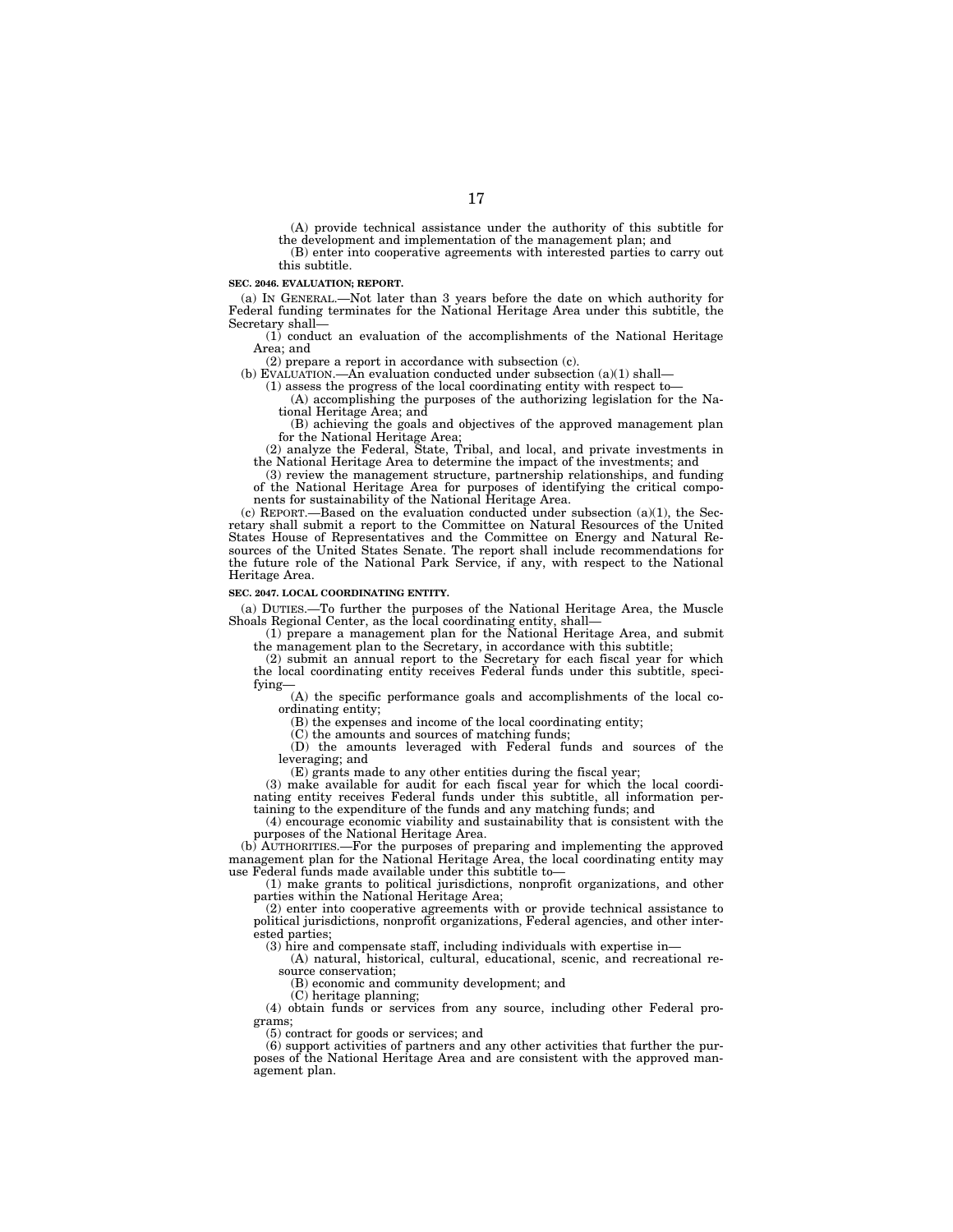(c) PROHIBITION ON ACQUISITION OF REAL PROPERTY.—The local coordinating entity may not use Federal funds authorized under this subtitle to acquire any interest in real property.

#### **SEC. 2048. RELATIONSHIP TO OTHER FEDERAL AGENCIES.**

(a) IN GENERAL.—Nothing in this subtitle affects the authority of a Federal agency to provide technical or financial assistance under any other law.

(b) CONSULTATION AND COORDINATION.—The head of any Federal agency planning to conduct activities that may have an impact on a National Heritage Area is encouraged to consult and coordinate the activities with the Secretary and the local coordinating entity to the maximum extent practicable.

(c) OTHER FEDERAL AGENCIES.—Nothing in this subtitle— (1) modifies, alters, or amends any law or regulation authorizing a Federal agency to manage Federal land under the jurisdiction of the Federal agency;

(2) limits the discretion of a Federal land manager to implement an approved

land use plan within the boundaries of a National Heritage Area; or (3) modifies, alters, or amends any authorized use of Federal land under the jurisdiction of a Federal agency.

#### **SEC. 2049. PRIVATE PROPERTY AND REGULATORY PROTECTIONS.**

Nothing in this subtitle— (1) abridges the rights of any property owner (whether public or private), including the right to refrain from participating in any plan, project, program, or activity conducted within the National Heritage Area;

(2) requires any property owner to permit public access (including access by Federal, State, Tribal, or local agencies) to the property of the property owner, or to modify public access or use of property of the property o

(3) alters any duly adopted land use regulation, approved land use plan, or other regulatory authority of any Federal, State, Tribal, or local agency, or conveys any land use or other regulatory authority to any local coordinating entity, including but not necessarily limited to development and management of energy, water, or water-related infrastructure;

(4) authorizes or implies the reservation or appropriation of water or water rights;

(5) diminishes the authority of the State to manage fish and wildlife, includ-ing the regulation of fishing and hunting within the National Heritage Area;

or (6) creates any liability, or affects any liability under any other law, of any private property owner with respect to any person injured on the private property.

#### **SEC. 2050. AUTHORIZATION OF APPROPRIATIONS.**

(a) AUTHORIZATION OF APPROPRIATIONS.—Subject to subsection (b), there are au- thorized to be appropriated to carry out this subtitle not more than \$1,000,000 for any fiscal year. Funds so appropriated shall remain available until expended

(b) LIMITATION ON TOTAL AMOUNTS APPROPRIATED.—Not more than \$15,000,000 may be appropriated to carry out this subtitle.

(c) COST-SHARING REQUIREMENT.—The Federal share of the total cost of any activity under this subtitle shall be not more than 50 percent; the non-Federal contribution may be in the form of in-kind contributions of goods or services fairly valued. **SEC. 2051. USE OF FEDERAL FUNDS FROM OTHER SOURCES.** 

Nothing in this subtitle shall preclude the local coordinating entity from using Federal funds available under other laws for the purposes for which those funds were authorized.

**SEC. 2052. SUNSET FOR GRANTS AND OTHER ASSISTANCE.** 

The authority of the Secretary to provide financial assistance under this subtitle terminates on the date that is 15 years after the date of enactment of this subtitle.

### **Subtitle D—Freedom's Way National Heritage Area**

#### **SEC. 2061. SHORT TITLE; TABLE OF CONTENTS.**

(a) SHORT TITLE.—This subtitle may be cited as the ''Freedom's Way National Heritage Area Act''.

(b) TABLE OF CONTENTS.—The table of contents of this subtitle is as follows: Sec. 2061. Short title; table of contents.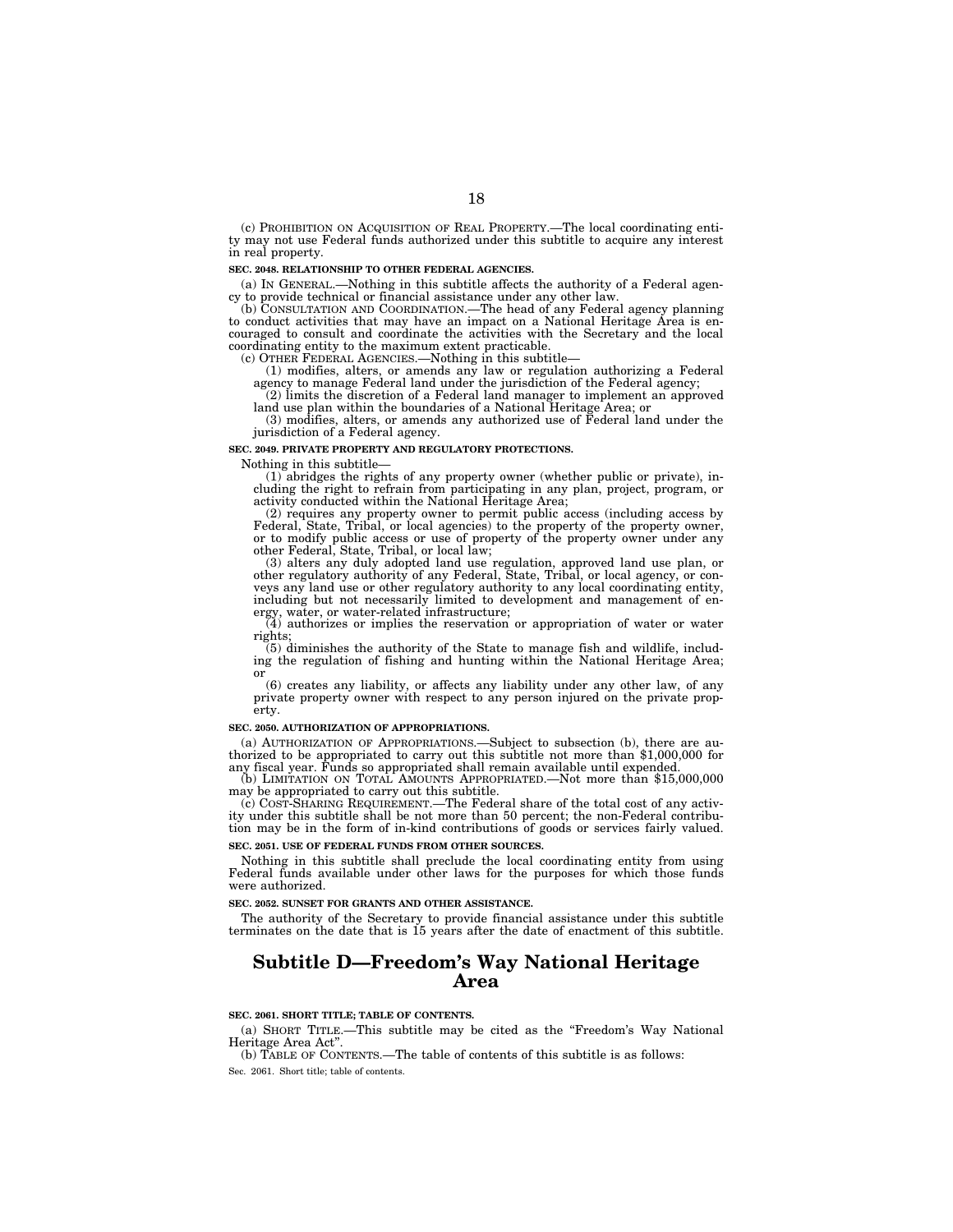- Sec. 2062. Purposes.<br>Sec. 2063. Definitions.
- Sec. 2063. Definitions.<br>Sec. 2064. Designation of Freedom's Way National Heritage Area.<br>Sec. 2065. Management plan.<br>Sec. 2066. Evaluation; report.<br>Sec. 2067. Local coordinating entity.<br>Sec. 2067. Local coordinating entity.
- 
- 
- 
- 
- 
- Sec. 2072. Sunset for grants and other assistance.

#### **SEC. 2062. PURPOSES.**

(a) The purposes of this subtitle include—

(1) to recognize the significant natural and cultural legacies of the area, as demonstrated in the study entitled ''Freedom's Way Heritage Area Feasibility Study'' dated July 1997 and the addendum dated March 2003;

(2) to promote heritage, cultural and recreational tourism and to develop educational and cultural programs for visitors and the general public;

(3) to foster a close working relationship between the Secretary and all levels of government, the private sector, and local communities in the Commonwealth of Massachusetts and the State of New Hampshire in order to preserve the special historic identity of the National Heritage Area;

(4) to manage, preserve, protect and interpret the cultural, historical, and natural resources of the National Heritage Area for the educational and inspirational benefit of future generations; and

(5) to provide appropriate linkages between units of the National Park System and communities, governments, and organizations within the National Heritage Area.

#### **SEC. 2063. DEFINITIONS.**

In this subtitle:

(1) NATIONAL HERITAGE AREA.—The term ''National Heritage Area'' means the Freedom's Way National Heritage Area established in this subtitle.

(2) LOCAL COORDINATING ENTITY.—The term ''local coordinating entity'' means the Freedom's Way Heritage Association, Inc., which is hereby designated by Congress—

(A) to develop, in partnership with others, the management plan for the National Heritage Area; and

(B) to act as a catalyst for the implementation of projects and programs among diverse partners in the National Heritage Area.

(3) MANAGEMENT PLAN.—The term ''management plan'' means the plan prepared by the local coordinating entity for the National Heritage Area that specifies actions, policies, strategies, performance goals, and recommendations to meet the goals of the National Heritage Area, in accordance with this subtitle. (4) SECRETARY.—The term ''Secretary'' means the Secretary of the Interior.

#### **SEC. 2064. DESIGNATION OF FREEDOM'S WAY NATIONAL HERITAGE AREA.**

(a) ESTABLISHMENT.—There is hereby established the Freedom's Way National Heritage Area.

(b) BOUNDARIES.

(1) IN GENERAL.—The National Heritage Area shall include the following communities in the Commonwealth of Massachusetts: Winchendon, Ashburnham, Ashby, Gardner, Fitchburg, Westminster, Princeton, Sterling, Leominster, Townsend, Pepperell, Lunenburg, Shirley, Lancaster, Clinton, Bolton, Harvard, Ayer, Groton, Dunstable, Westford, Littleton, Boxborough, Stow, Hudson, Maynard, Sudbury, Concord, Carlisle, Acton, Bedford, Lincoln, Lexington, Woburn, Arlington, Medford, and Malden. Additionally it shall include the following communities in the State of New Hampshire: New Ipswich, Greenville, Mason, Brookline, Milford, Amherst, Hollis, and Nashua.

(2) MAP.—The boundaries of the National Heritage area shall be as generally depicted on the map titled ''Freedom's Way National Heritage Area'', numbered T04/80,000, and dated July 2007. The map shall be on file and available to the public in the appropriate offices of the National Park Service and the local coordinating entity.

#### **SEC. 2065. MANAGEMENT PLAN.**

(a) REQUIREMENTS.—The management plan for the National Heritage Area shall—

(1) describe comprehensive policies, goals, strategies, and recommendations for telling the story of the heritage of the area covered by the National Heritage Area and encouraging long-term resource protection, enhancement, interpretation, funding, management, and development of the National Heritage Area;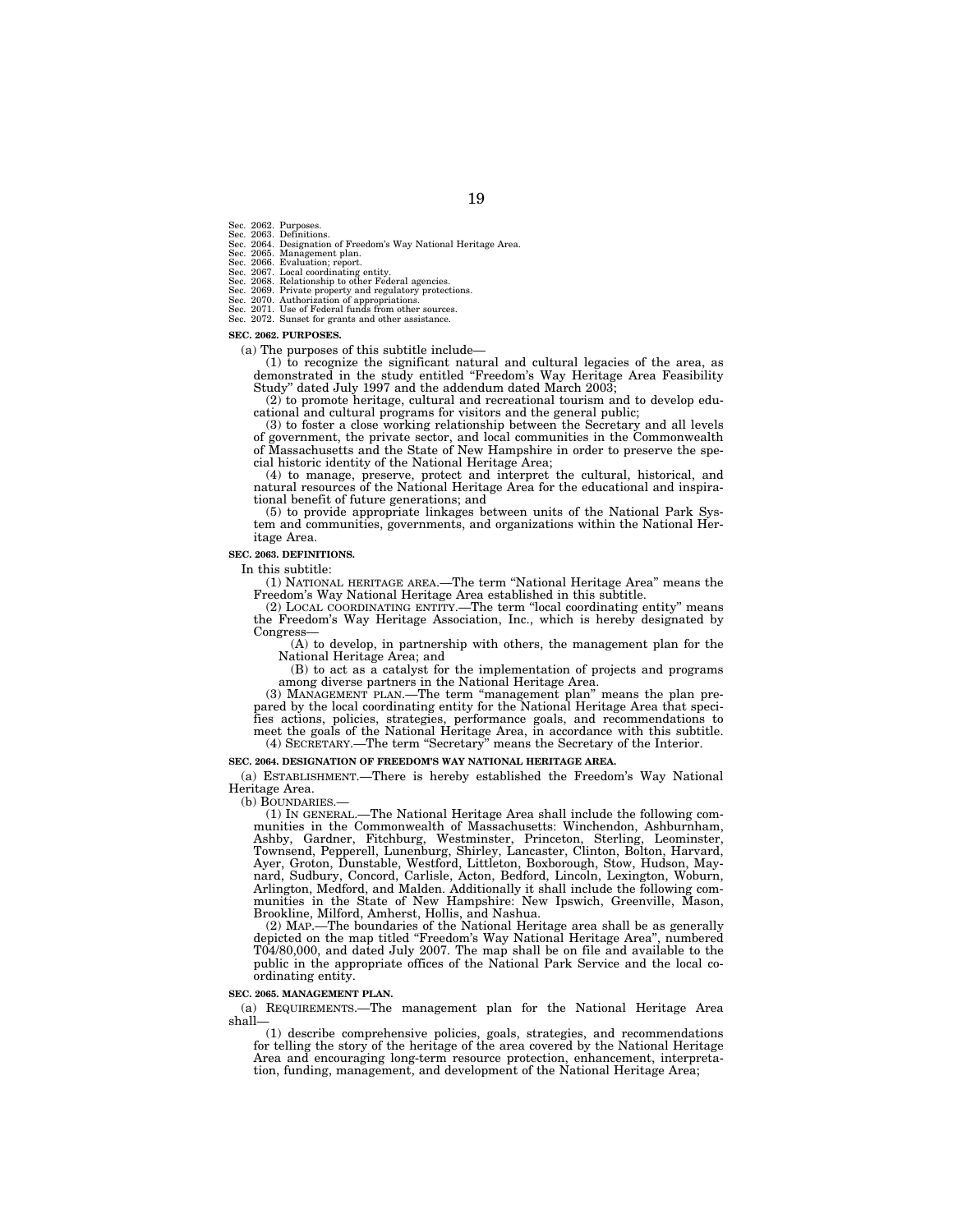(2) include a description of actions and commitments that Federal, State, Tribal, and local governments, private organizations, and citizens will take to protect, enhance, interpret, fund, manage, and develop the natural, historical, cultural, educational, scenic, and recreational resources of the National Heritage Area;

(3) specify existing and potential sources of funding or economic development strategies to protect, enhance, interpret, fund, manage, and develop the National Heritage Area;

(4) include an inventory of the natural, historical, cultural, educational, scenic, and recreational resources of the National Heritage Area related to the national importance and themes of the National Heritage Area that should be protected, enhanced, interpreted, managed, funded, and developed;

(5) recommend policies and strategies for resource management, including the development of intergovernmental and interagency agreements to protect, enhance, interpret, fund, manage, and develop the natural, historical, cultural, educational, scenic, and recreational resources of the National Heritage Area;

(6) describe a program for implementation for the management plan, including—

(A) performance goals;

(B) plans for resource protection, enhancement, interpretation, funding, management, and development; and

(C) specific commitments for implementation that have been made by the local coordinating entity or any Federal, State, Tribal, or local government agency, organization, business, or individual;

(7) include an analysis of, and recommendations for, means by which Federal, State, Tribal, and local programs may best be coordinated (including the role of the National Park Service and other Federal agencies associated with the National Heritage Area) to further the purposes of this subtitle; and

(8) include a business plan that—

(A) describes the role, operation, financing, and functions of the local coordinating entity and of each of the major activities contained in the management plan; and

(B) provides adequate assurances that the local coordinating entity has the partnerships and financial and other resources necessary to implement the management plan for the National Heritage Area.

(b) DEADLINE.—

(1) IN GENERAL.—Not later than 3 years after the date on which funds are first made available to develop the management plan after designation as a National Heritage Area, the local coordinating entity shall submit the management plan to the Secretary for approval.

(2) TERMINATION OF FUNDING.—If the management plan is not submitted to the Secretary in accordance with paragraph (1), the local coordinating entity shall not qualify for any additional financial assistance under this subtitle until such time as the management plan is submitted to and approved by the Secretary.

(c) APPROVAL OF MANAGEMENT PLAN.—

(1) REVIEW.—Not later than 180 days after receiving the plan, the Secretary shall review and approve or disapprove the management plan for the National Heritage Area on the basis of the criteria established under paragraph (3).

(2) CONSULTATION.—The Secretary shall consult with the Governor of each State or Commonwealth in which the National Heritage Area is located before approving a management plan for the National Heritage Area.

(3) CRITERIA FOR APPROVAL.—In determining whether to approve a management plan for a National Heritage Area, the Secretary shall consider whether—

(A) the local coordinating entity represents the diverse interests of the National Heritage Area, including Federal, State, Tribal, and local governments, natural and historic resource protection organizations, educational institutions, businesses, recreational organizations, community residents, and private property owners;

 $(B)$  the local coordinating entity—

(i) has afforded adequate opportunity for public and Federal, State,

Tribal, and local governmental involvement (including through workshops and hearings) in the preparation of the management plan; and

(ii) provides for at least semiannual public meetings to ensure adequate implementation of the management plan;

(C) the resource protection, enhancement, interpretation, funding, management, and development strategies described in the management plan, if implemented, would adequately protect, enhance, interpret, fund, manage,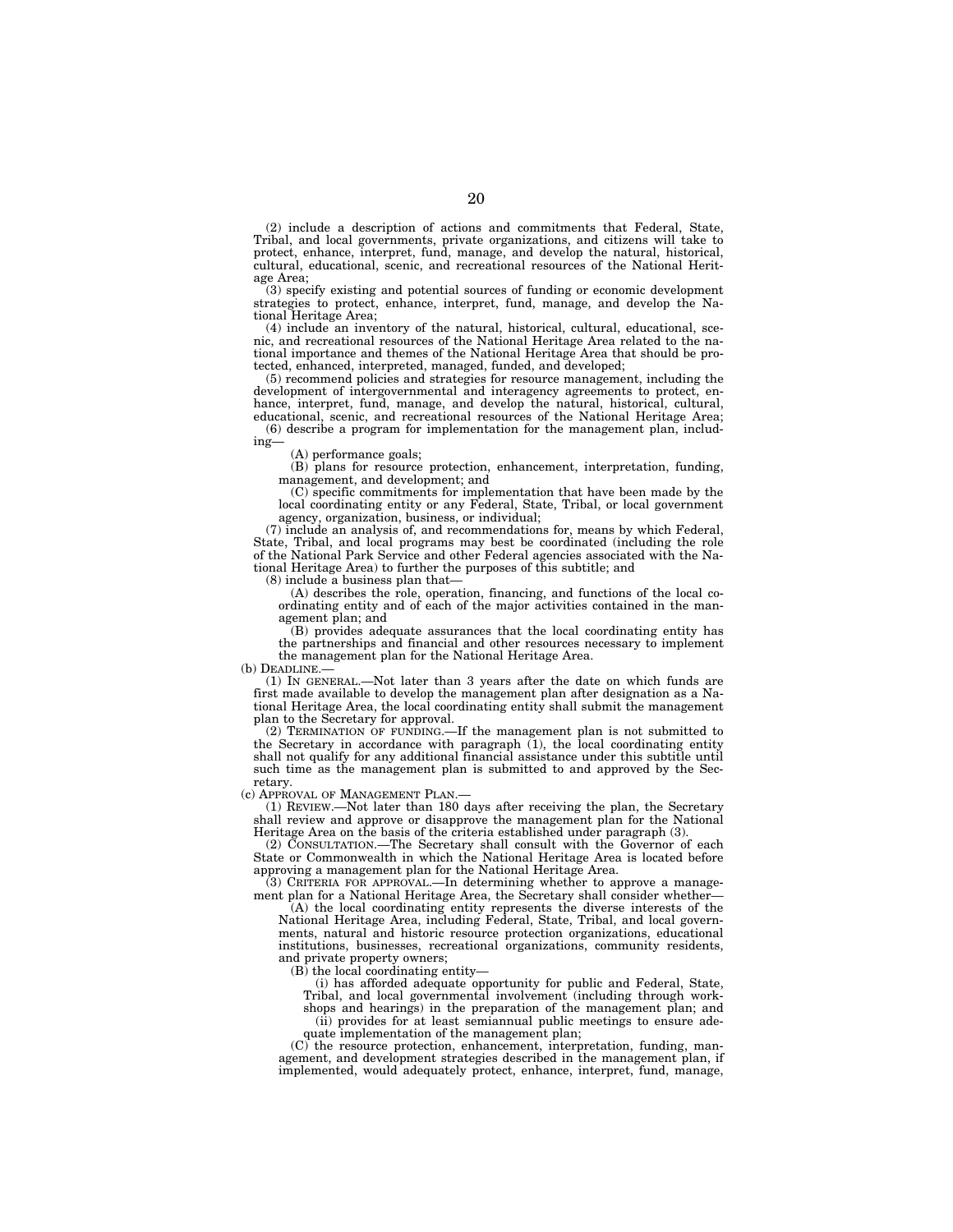and develop the natural, historic, cultural, educational, scenic, and recreational resources of the National Heritage Area;

(D) the management plan would not adversely affect any activities authorized on Federal land under public land laws or land use plans;

(E) the local coordinating entity has demonstrated the financial capability, in partnership with others, to carry out the plan;

(F) the Secretary has received adequate assurances from the appropriate State, Tribal, and local officials whose support is needed to ensure the effective implementation of the State, Tribal, and local elements of the management plan; and

(G) the management plan demonstrates partnerships among the local coordinating entity, Federal, State, Tribal, and local governments, regional planning organizations, nonprofit organizations, or private sector parties for implementation of the management plan.

(4) DISAPPROVAL.—

(A) IN GENERAL.—If the Secretary disapproves the management plan, the Secretary—

(i) shall advise the local coordinating entity in writing of the reasons for the disapproval; and

(ii) may make recommendations to the local coordinating entity for revisions to the management plan.

(B) DEADLINE.—Not later than 180 days after receiving a revised management plan, the Secretary shall approve or disapprove the revised management plan.

(5) AMENDMENTS.—

(A) IN GENERAL.—An amendment to the management plan that substantially alters the purposes of the National Heritage Area shall be reviewed by the Secretary and approved or disapproved in the same manner as the original management plan.

(B) IMPLEMENTATION.—The local coordinating entity shall not use Federal funds authorized by this subtitle to implement an amendment to the management plan until the Secretary approves the amendment.

(6) AUTHORITIES.—The Secretary may—

(A) provide technical assistance under the authority of this subtitle for the development and implementation of the management plan; and

(B) enter into cooperative agreements with interested parties to carry out this subtitle.

#### **SEC. 2066. EVALUATION; REPORT.**

(a) IN GENERAL.—Not later than 3 years before the date on which authority for Federal funding terminates for the National Heritage Area under this subtitle, the Secretary shall—

(1) conduct an evaluation of the accomplishments of the National Heritage Area; and

(2) prepare a report in accordance with subsection (c).

(b) EVALUATION.—An evaluation conducted under subsection (a)(1) shall—

(1) assess the progress of the local coordinating entity with respect to—

(A) accomplishing the purposes of the authorizing legislation for the National Heritage Area; and

(B) achieving the goals and objectives of the approved management plan for the National Heritage Area;

(2) analyze the Federal, State, Tribal, and local, and private investments in the National Heritage Area to determine the impact of the investments; and

(3) review the management structure, partnership relationships, and funding of the National Heritage Area for purposes of identifying the critical components for sustainability of the National Heritage Area.

(c) REPORT.—Based on the evaluation conducted under subsection (a)(1), the Secretary shall submit a report to the Committee on Natural Resources of the United States House of Representatives and the Committee on Energy and Natural Resources of the United States Senate. The report shall include recommendations for the future role of the National Park Service, if any, with respect to the National Heritage Area.

#### **SEC. 2067. LOCAL COORDINATING ENTITY.**

(a) DUTIES.—To further the purposes of the National Heritage Area, the Freedom's Way Heritage Association, Inc., as the local coordinating entity, shall—

(1) prepare a management plan for the National Heritage Area, and submit the management plan to the Secretary, in accordance with this subtitle;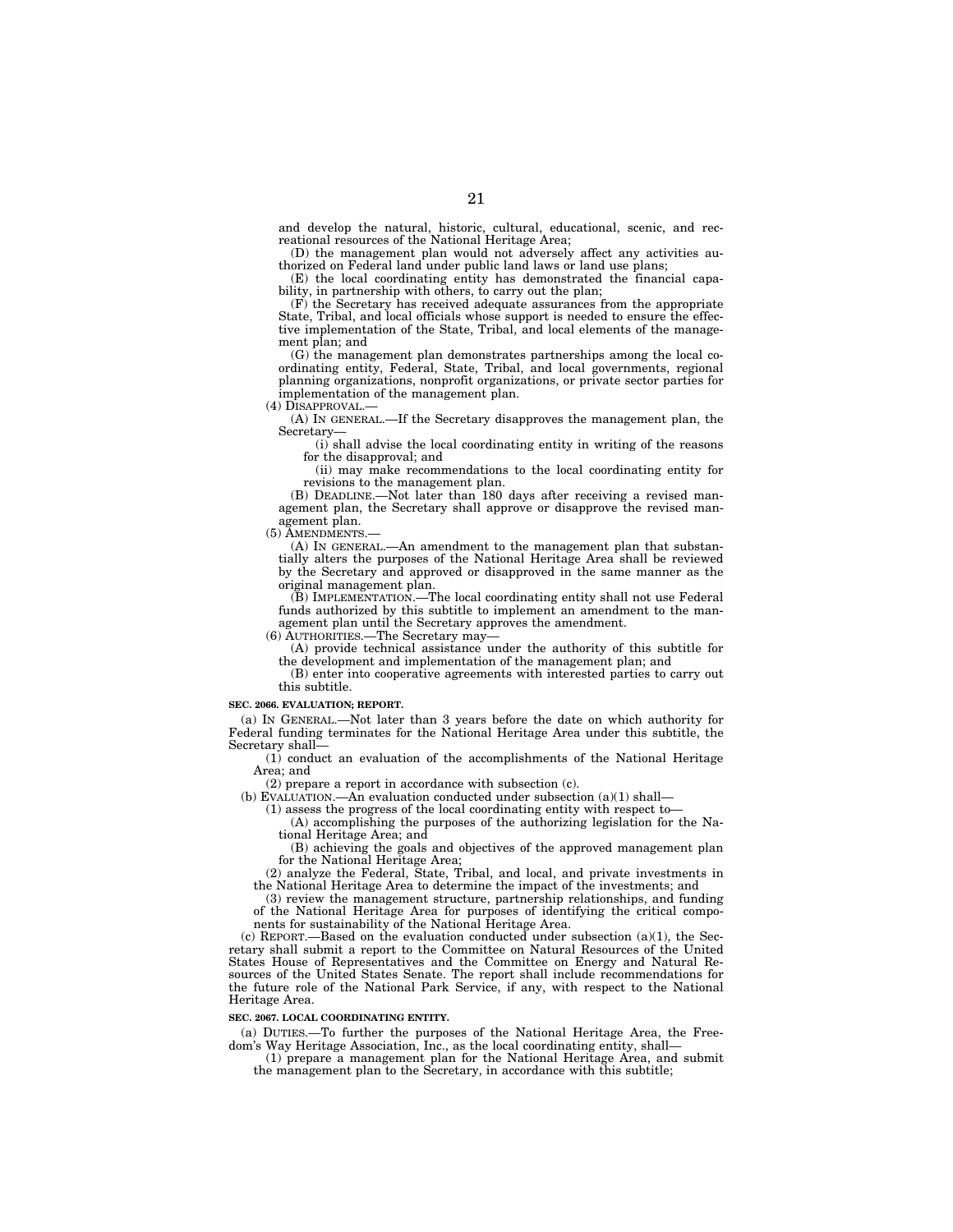(2) submit an annual report to the Secretary for each fiscal year for which the local coordinating entity receives Federal funds under this subtitle, specifying—

(A) the specific performance goals and accomplishments of the local coordinating entity;

(B) the expenses and income of the local coordinating entity;

(C) the amounts and sources of matching funds;

(D) the amounts leveraged with Federal funds and sources of the leveraging; and

(E) grants made to any other entities during the fiscal year;

(3) make available for audit for each fiscal year for which the local coordinating entity receives Federal funds under this subtitle, all information pertaining to the expenditure of the funds and any matching funds; and

(4) encourage economic viability and sustainability that is consistent with the purposes of the National Heritage Area.

(b) AUTHORITIES.—For the purposes of preparing and implementing the approved management plan for the National Heritage Area, the local coordinating entity may use Federal funds made available under this subtitle to—

(1) make grants to political jurisdictions, nonprofit organizations, and other parties within the National Heritage Area;

(2) enter into cooperative agreements with or provide technical assistance to political jurisdictions, nonprofit organizations, Federal agencies, and other interested parties;

(3) hire and compensate staff, including individuals with expertise in—

(A) natural, historical, cultural, educational, scenic, and recreational resource conservation;

(B) economic and community development; and

(C) heritage planning;

(4) obtain funds or services from any source, including other Federal programs;

(5) contract for goods or services; and

(6) support activities of partners and any other activities that further the purposes of the National Heritage Area and are consistent with the approved management plan.

(c) PROHIBITION ON ACQUISITION OF REAL PROPERTY.—The local coordinating entity may not use Federal funds authorized under this subtitle to acquire any interest in real property.

#### **SEC. 2068. RELATIONSHIP TO OTHER FEDERAL AGENCIES.**

(a) IN GENERAL.—Nothing in this subtitle affects the authority of a Federal agency to provide technical or financial assistance under any other law.

(b) CONSULTATION AND COORDINATION.—The head of any Federal agency planning to conduct activities that may have an impact on a National Heritage Area is encouraged to consult and coordinate the activities with the Secretary and the local coordinating entity to the maximum extent practicable.

(c) OTHER FEDERAL AGENCIES.—Nothing in this subtitle—

(1) modifies, alters, or amends any law or regulation authorizing a Federal agency to manage Federal land under the jurisdiction of the Federal agency;

(2) limits the discretion of a Federal land manager to implement an approved land use plan within the boundaries of a National Heritage Area; or

(3) modifies, alters, or amends any authorized use of Federal land under the jurisdiction of a Federal agency.

#### **SEC. 2069. PRIVATE PROPERTY AND REGULATORY PROTECTIONS.**

Nothing in this subtitle—

(1) abridges the rights of any property owner (whether public or private), including the right to refrain from participating in any plan, project, program, or activity conducted within the National Heritage Area;

(2) requires any property owner to permit public access (including access by Federal, State, Tribal, or local agencies) to the property of the property owner, or to modify public access or use of property of the property owner under any other Federal, State, Tribal, or local law;

(3) alters any duly adopted land use regulation, approved land use plan, or other regulatory authority of any Federal, State, Tribal, or local agency, or conveys any land use or other regulatory authority to any local coordinating entity, including but not necessarily limited to development and management of energy, water, or water-related infrastructure;

(4) authorizes or implies the reservation or appropriation of water or water rights;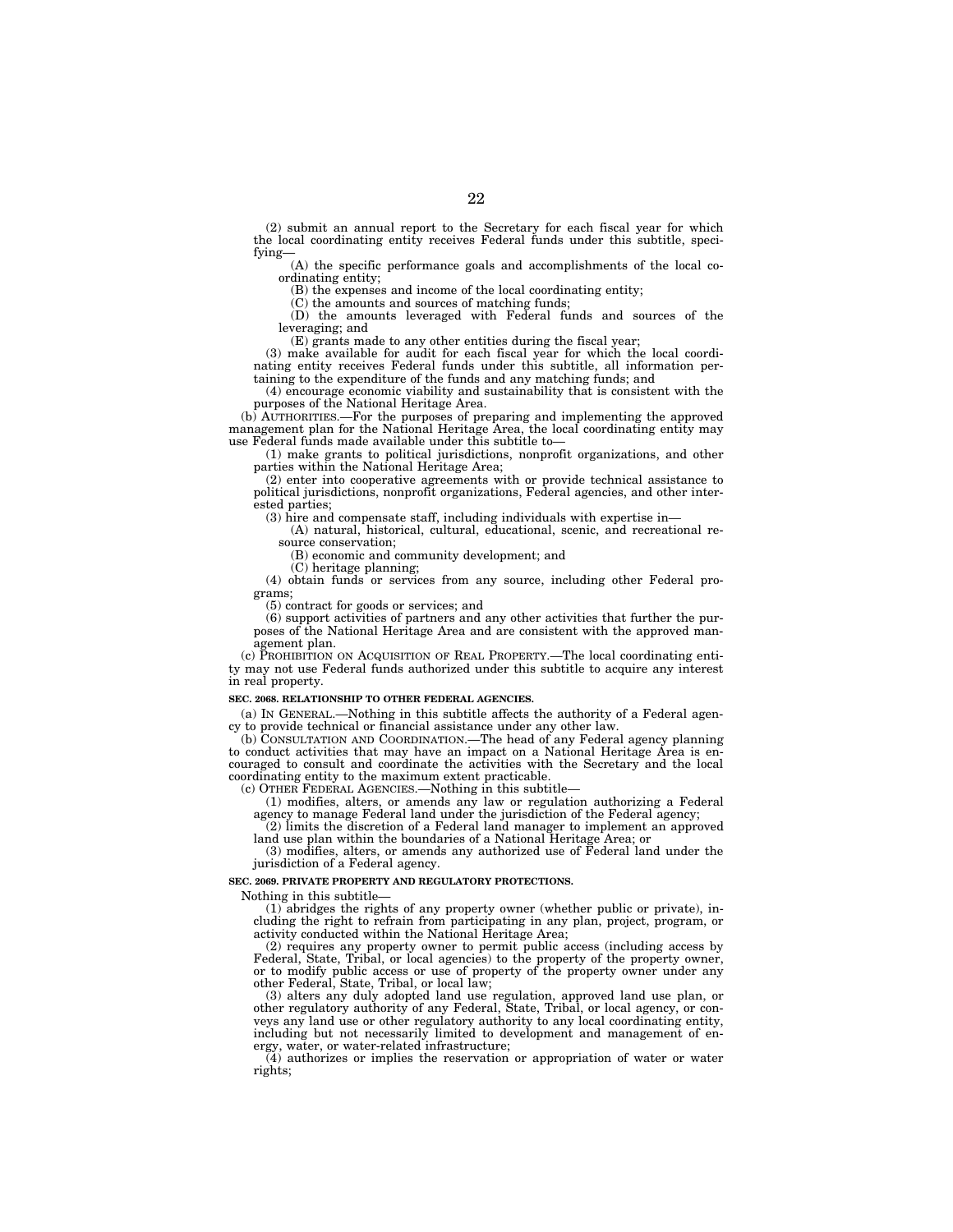(5) diminishes the authority of the State to manage fish and wildlife, including the regulation of fishing and hunting within the National Heritage Area; or

(6) creates any liability, or affects any liability under any other law, of any private property owner with respect to any person injured on the private property.

#### **SEC. 2070. AUTHORIZATION OF APPROPRIATIONS.**

(a) AUTHORIZATION OF APPROPRIATIONS.—Subject to subsection (b), there are authorized to be appropriated to carry out this subtitle not more than \$1,000,000 for any fiscal year. Funds so appropriated shall remain available until expended.

(b) LIMITATION ON TOTAL AMOUNTS APPROPRIATED.—Not more than \$15,000,000 may be appropriated to carry out this subtitle.

(c) COST-SHARING REQUIREMENT.—The Federal share of the total cost of any activity under this subtitle shall be not more than 50 percent; the non-Federal contribution may be in the form of in-kind contributions of goods or services fairly valued.

**SEC. 2071. USE OF FEDERAL FUNDS FROM OTHER SOURCES.** 

Nothing in this subtitle shall preclude the local coordinating entity from using Federal funds available under Acts other than this subtitle for the purposes for which those funds were authorized.

**SEC. 2072. SUNSET FOR GRANTS AND OTHER ASSISTANCE.** 

The authority of the Secretary to provide financial assistance under this subtitle terminates on the date that is 15 years after the date of enactment of this subtitle.

### **Subtitle E—Abraham Lincoln National Heritage Area**

#### **SEC. 2081. SHORT TITLE; TABLE OF CONTENTS.**

(a) SHORT TITLE.—This subtitle may be cited as the ''Abraham Lincoln National Heritage Area Act''.

(b) TABLE OF CONTENTS.—The table of contents of this subtitle is as follows:

- Sec. 2081. Short title; table of contents.
- 
- Sec. 2082. Purposes. Sec. 2083. Definitions. Sec. 2084. Designation of Abraham Lincoln National Heritage Area. Sec. 2085. Management plan.
- 
- 
- Sec. 2086. Evaluation; report. Sec. 2087. Local coordinating entity. Sec. 2088. Relationship to other Federal agencies.
- Sec. 2089. Private property and regulatory protections. Sec. 2090. Authorization of appropriations. Sec. 2091. Use of Federal funds from other sources.
- 
- Sec. 2092. Sunset for grants and other assistance.

#### **SEC. 2082. PURPOSES.**

(a) The purposes of this subtitle include—

(1) to recognize the significant natural and cultural legacies of the area, as demonstrated in the study entitled ''Feasibility Study of the Proposed Abraham Lincoln National Heritage Area'' prepared for the Looking for Lincoln Heritage Coalition in 2002 and revised in 2007;

(2) to promote heritage, cultural and recreational tourism and to develop educational and cultural programs for visitors and the general public;

(3) to recognize and interpret important events and geographic locations representing key periods in the growth of America, including Native American, Colonial American, European American, and African American heritage;

(4) to recognize and interpret the distinctive role the region played in shaping the man who would become the 16th President of the United States, and how Abraham Lincoln's life left its traces in the stories, folklore, buildings, streetscapes, and landscapes of the region;

(5) to provide a cooperative management framework to foster a close working relationship with all levels of government, the private sector, and the local communities in the region in identifying, preserving, interpreting, and developing the historical, cultural, scenic, and natural resources of the region for the educational and inspirational benefit of current and future generations; and

(6) to provide appropriate linkages between units of the National Park System and communities, governments, and organizations within the Heritage Area.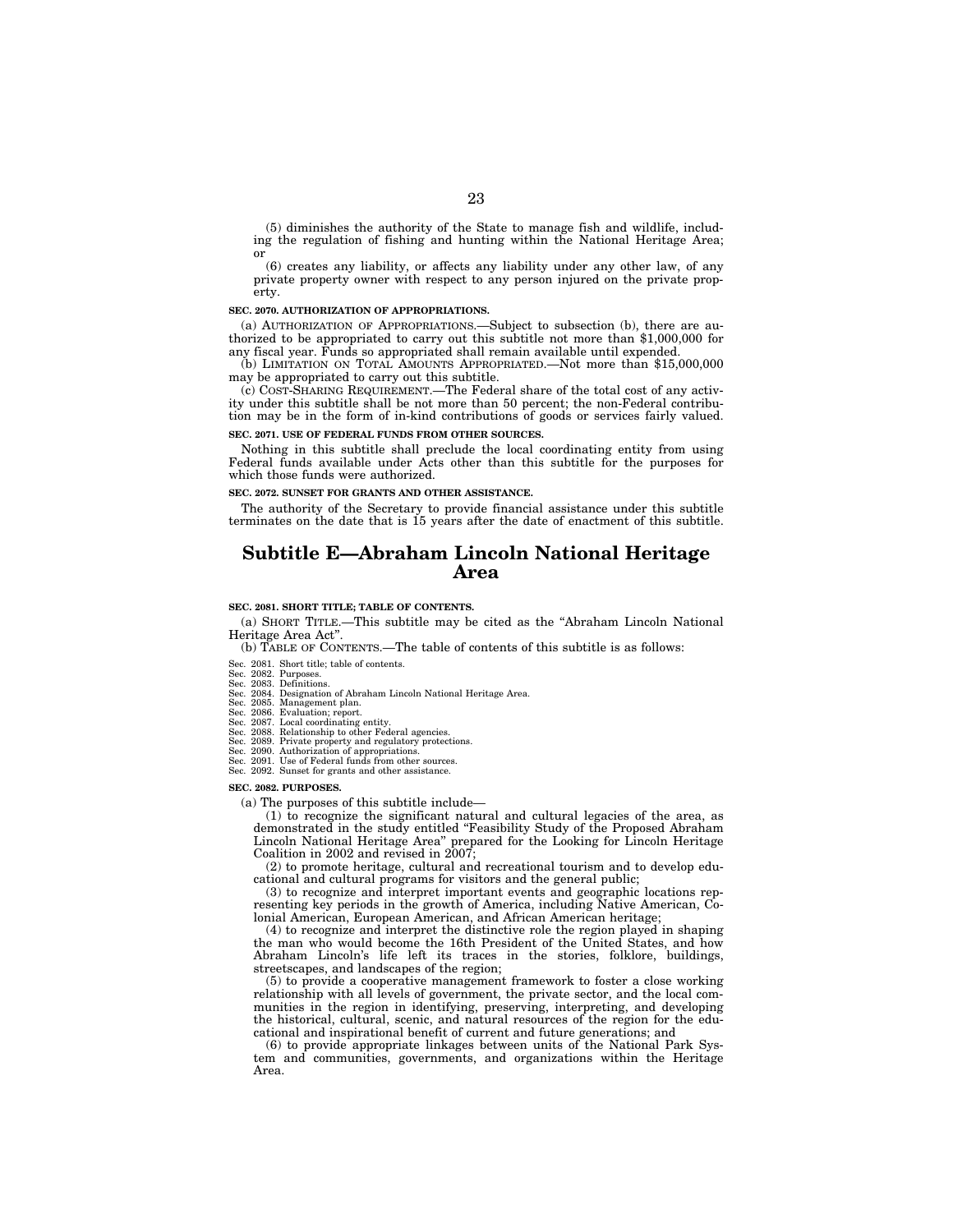**SEC. 2083. DEFINITIONS.** 

In this subtitle:

(1) NATIONAL HERITAGE AREA.—The term ''National Heritage Area'' means the Abraham Lincoln National Heritage Area established in this subtitle.<br>
(2) LOCAL COORDINATING ENTITY.—The term "local coordinating entity" means

the Looking for Lincoln Heritage Coalition, which is hereby designated by Congress—

(A) to develop, in partnership with others, the management plan for the National Heritage Area; and

(B) to act as a catalyst for the implementation of projects and programs among diverse partners in the National Heritage Area.

(3) MANAGEMENT PLAN.—The term ''management plan'' means the plan pre-pared by the local coordinating entity for the National Heritage Area that specifies actions, policies, strategies, performance goals, and recommendations to meet the goals of the National Heritage Area, in accordance with this subtitle. (4) SECRETARY.—The term ''Secretary'' means the Secretary of the Interior.

#### **SEC. 2084. DESIGNATION OF ABRAHAM LINCOLN NATIONAL HERITAGE AREA.**

(a) ESTABLISHMENT.—There is hereby established the Abraham Lincoln National Heritage Area.<br>(b) BOUNDARIES.-

(1) IN GENERAL.—The National Heritage Area shall consist of sites as designated by the management plan within a core area located in Central Illinois, consisting of Adams, Brown, Calhoun, Cass, Champaign, Christian, Clark, Coles, Cumberland, Dewitt, Douglas, Edgar, Fayette, Fulton, Greene, Hancock, Henderson, Jersey, Knox, LaSalle, Logan, Macon, Macoupin, Madison, Mason, McDonough, McLean, Menard, Montgomery, Morgan, Moultrie, Peoria, Piatt, Pike, Sangamon, Schuyler, Scott, Shelby, Tazwell, Vermillion, Warren and Woodford counties.

(2) MAP.—The boundaries of the National Heritage Area shall be as generally depicted on the map titled ''Proposed Abraham Lincoln National Heritage Area'', and numbered 338/80,000, and dated July 2007. The map shall be on file and available to the public in the appropriate offices of the National Park Service and the local coordinating entity.

#### **SEC. 2085. MANAGEMENT PLAN.**

(a) REQUIREMENTS.—The management plan for the National Heritage Area shall—

(1) describe comprehensive policies, goals, strategies, and recommendations for telling the story of the heritage of the area covered by the National Heritage Area and encouraging long-term resource protection, enhancement, interpretation, funding, management, and development of the National Heritage Area;

(2) include a description of actions and commitments that Federal, State, Tribal, and local governments, private organizations, and citizens will take to protect, enhance, interpret, fund, manage, and develop the natural, historical, cultural, educational, scenic, and recreational resources of the National Heritage Area;

(3) specify existing and potential sources of funding or economic development strategies to protect, enhance, interpret, fund, manage, and develop the National Heritage Area;

(4) include an inventory of the natural, historical, cultural, educational, scenic, and recreational resources of the National Heritage Area related to the national importance and themes of the National Heritage Area that should be protected, enhanced, interpreted, managed, funded, and developed;

(5) recommend policies and strategies for resource management, including the development of intergovernmental and interagency agreements to protect, enhance, interpret, fund, manage, and develop the natural, historical, cultural, educational, scenic, and recreational resources of the National Heritage Area;

(6) describe a program for implementation for the management plan, including—

(A) performance goals;

(B) plans for resource protection, enhancement, interpretation, funding, management, and development; and

(C) specific commitments for implementation that have been made by the local coordinating entity or any Federal, State, Tribal, or local government agency, organization, business, or individual;

(7) include an analysis of, and recommendations for, means by which Federal, State, Tribal, and local programs may best be coordinated (including the role of the National Park Service and other Federal agencies associated with the National Heritage Area) to further the purposes of this subtitle; and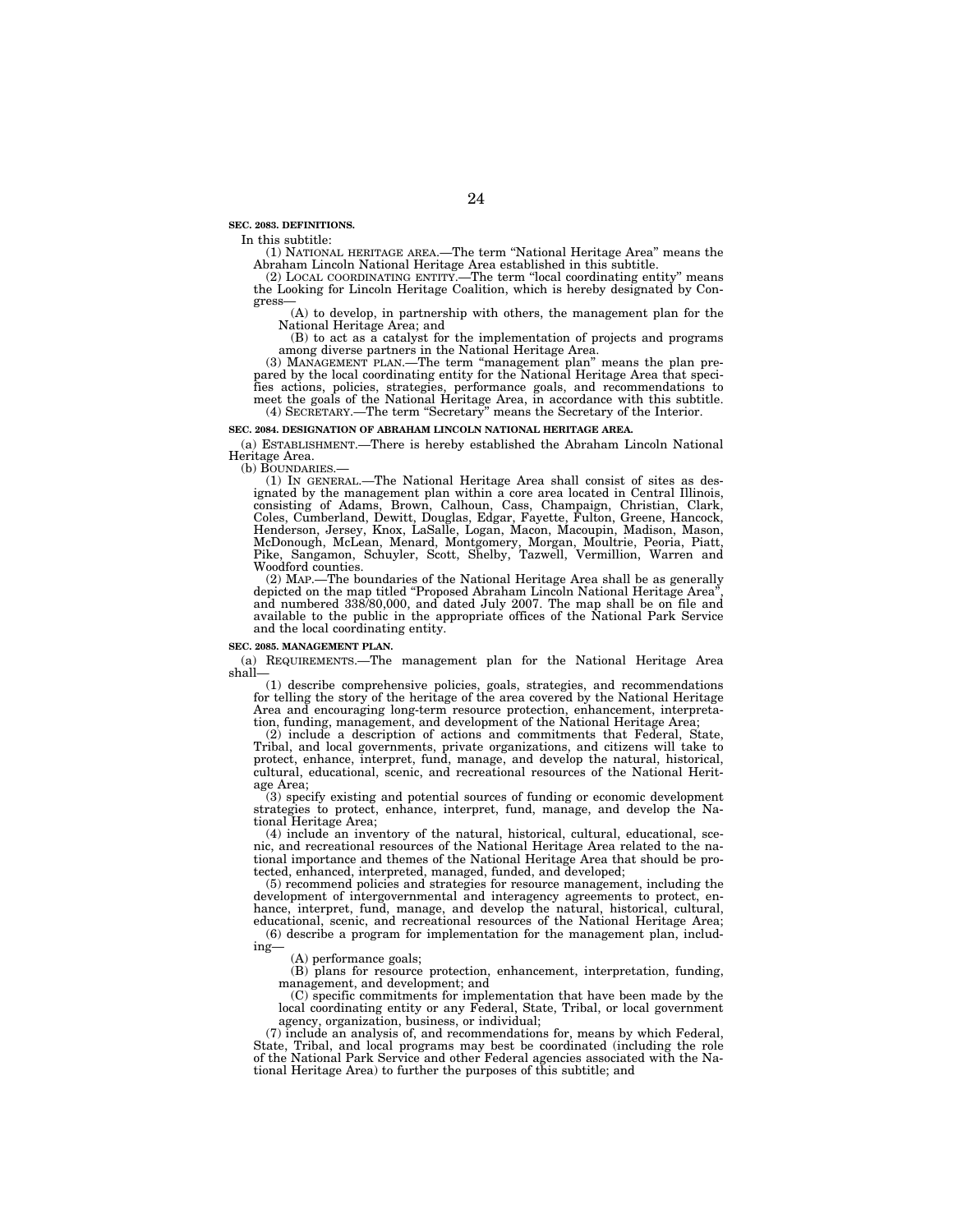(8) include a business plan that— (A) describes the role, operation, financing, and functions of the local coordinating entity and of each of the major activities contained in the management plan; and

(B) provides adequate assurances that the local coordinating entity has the partnerships and financial and other resources necessary to implement the management plan for the National Heritage Area.<br>(b) DEADLINE

(1) IN GENERAL.—Not later than 3 years after the date on which funds are first made available to develop the management plan after designation as a National Heritage Area, the local coordinating entity shall submit the management plan to the Secretary for approval.

(2) TERMINATION OF FUNDING.—If the management plan is not submitted to the Secretary in accordance with paragraph (1), the local coordinating entity shall not qualify for any additional financial assistance under this subtitle until such time as the management plan is submitted to and approved by the Secretary.

(c) APPROVAL OF MANAGEMENT PLAN.— (1) REVIEW.—Not later than 180 days after receiving the plan, the Secretary shall review and approve or disapprove the management plan for a National Heritage Area on the basis of the criteria established under paragraph (3).

(2) CONSULTATION.—The Secretary shall consult with the Governor of each State in which the National Heritage Area is located before approving a management plan for the National Heritage Area.

(3) CRITERIA FOR APPROVAL.—In determining whether to approve a management plan for a National Heritage Area, the Secretary shall consider whether—

(A) the local coordinating entity represents the diverse interests of the National Heritage Area, including Federal, State, Tribal, and local governments, natural, and historic resource protection organizations, educational institutions, businesses, recreational organizations, community residents, and private property owners;

 $(B)$  the local coordinating entity—

(i) has afforded adequate opportunity for public and Federal, State, Tribal, and local governmental involvement (including through work-

shops and hearings) in the preparation of the management plan; and (ii) provides for at least semiannual public meetings to ensure ade-

quate implementation of the management plan;

(C) the resource protection, enhancement, interpretation, funding, management, and development strategies described in the management plan, if implemented, would adequately protect, enhance, interpret, fund, manage, and develop the natural, historic, cultural, educational, scenic, and recreational resources of the National Heritage Area;

(D) the management plan would not adversely affect any activities authorized on Federal land under public land laws or land use plans;

(E) the local coordinating entity has demonstrated the financial capability, in partnership with others, to carry out the plan;

(F) the Secretary has received adequate assurances from the appropriate State, Tribal, and local officials whose support is needed to ensure the effective implementation of the State, Tribal, and local elements of the management plan; and

(G) the management plan demonstrates partnerships among the local coordinating entity, Federal, State, Tribal, and local governments, regional planning organizations, nonprofit organizations, or private sector parties for implementation of the management plan.

(4) DISAPPROVAL.—

(A) IN GENERAL.—If the Secretary disapproves the management plan, the Secretary—

(i) shall advise the local coordinating entity in writing of the reasons for the disapproval; and

(ii) may make recommendations to the local coordinating entity for revisions to the management plan.

(B) DEADLINE.—Not later than 180 days after receiving a revised management plan, the Secretary shall approve or disapprove the revised management plan.

(5) AMENDMENTS

(A) IN GENERAL.—An amendment to the management plan that substantially alters the purposes of the National Heritage Area shall be reviewed by the Secretary and approved or disapproved in the same manner as the original management plan.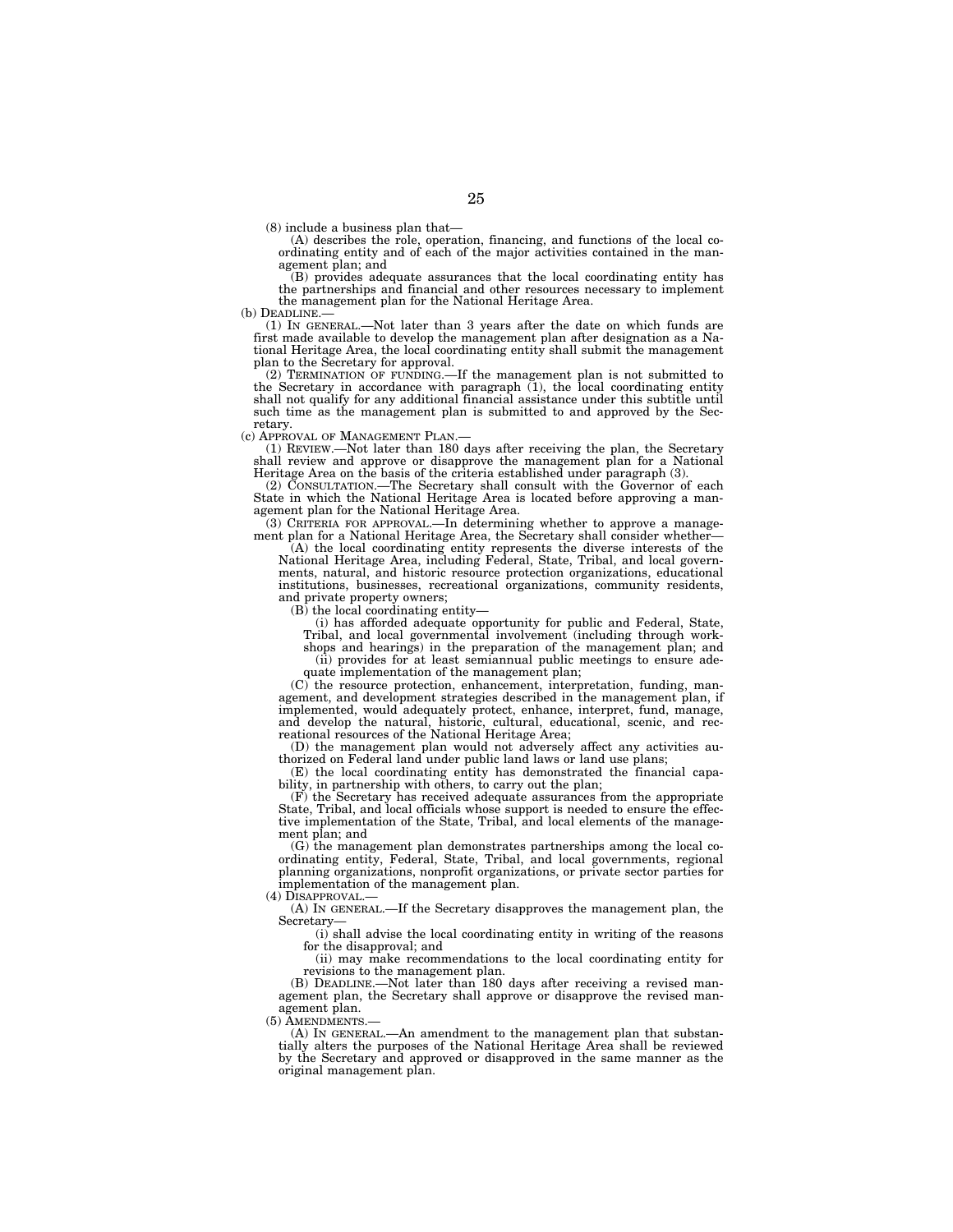(B) IMPLEMENTATION.—The local coordinating entity shall not use Federal funds authorized by this subtitle to implement an amendment to the management plan until the Secretary approves the amendment.

(6) AUTHORITIES.—The Secretary may—

(A) provide technical assistance under the authority of this subtitle for the development and implementation of the management plan; and (B) enter into cooperative agreements with interested parties to carry out

this subtitle.

#### **SEC. 2086. EVALUATION; REPORT.**

(a) IN GENERAL.—Not later than 3 years before the date on which authority for Federal funding terminates for the National Heritage Area under this subtitle, the Secretary shall-

(1) conduct an evaluation of the accomplishments of the National Heritage Area; and

(2) prepare a report in accordance with subsection (c).

(b) EVALUATION.—An evaluation conducted under subsection (a)(1) shall—

(1) assess the progress of the local coordinating entity with respect to—

(A) accomplishing the purposes of the authorizing legislation for the National Heritage Area; and

(B) achieving the goals and objectives of the approved management plan for the National Heritage Area;

(2) analyze the Federal, State, Tribal, and local, and private investments in the National Heritage Area to determine the impact of the investments; and

(3) review the management structure, partnership relationships, and funding of the National Heritage Area for purposes of identifying the critical components for sustainability of the National Heritage Area.

(c) REPORT.—Based on the evaluation conducted under subsection  $(a)(1)$ , the Secretary shall submit a report to the Committee on Natural Resources of the United States House of Representatives and the Committee on Energy and Natural Resources of the United States Senate. The report shall include recommendations for the future role of the National Park Service, if any, with respect to the National Heritage Area.

#### **SEC. 2087. LOCAL COORDINATING ENTITY.**

(a) DUTIES.—To further the purposes of the National Heritage Area, the Looking for Lincoln Heritage Coalition, as the local coordinating entity, shall—

(1) prepare a management plan for the National Heritage Area, and submit the management plan to the Secretary, in accordance with this subtitle;

(2) submit an annual report to the secretary for each fiscal year for which the local coordinating entity receives Federal funds under this subtitle, specifying-

(A) the specific performance goals and accomplishments of the local coordinating entity;

(B) the expenses and income of the local coordinating entity;

(C) the amounts and sources of matching funds;

(D) the amounts leveraged with Federal funds and sources of the leveraging; and

(E) grants made to any other entities during the fiscal year;

(3) make available for audit for each fiscal year for which the local coordinating entity receives Federal funds under this subtitle, all information pertaining to the expenditure of the funds and any matching funds; and

(4) encourage economic viability and sustainability that is consistent with the purposes of the National Heritage Area.

(b) AUTHORITIES.—For the purposes of preparing and implementing the approved management plan for the National Heritage Area, the local coordinating entity may use Federal funds made available under this subtitle to—

(1) make grants to political jurisdictions, nonprofit organizations, and other parties within the National Heritage Area;

(2) enter into cooperative agreements with or provide technical assistance to political jurisdictions, nonprofit organizations, Federal agencies, and other interested parties;

(3) hire and compensate staff, including individuals with expertise in—

(A) natural, historical, cultural, educational, scenic, and recreational resource conservation;

(B) economic and community development; and

(C) heritage planning;

(4) obtain funds or services from any source, including other Federal programs;

(5) contract for goods or services; and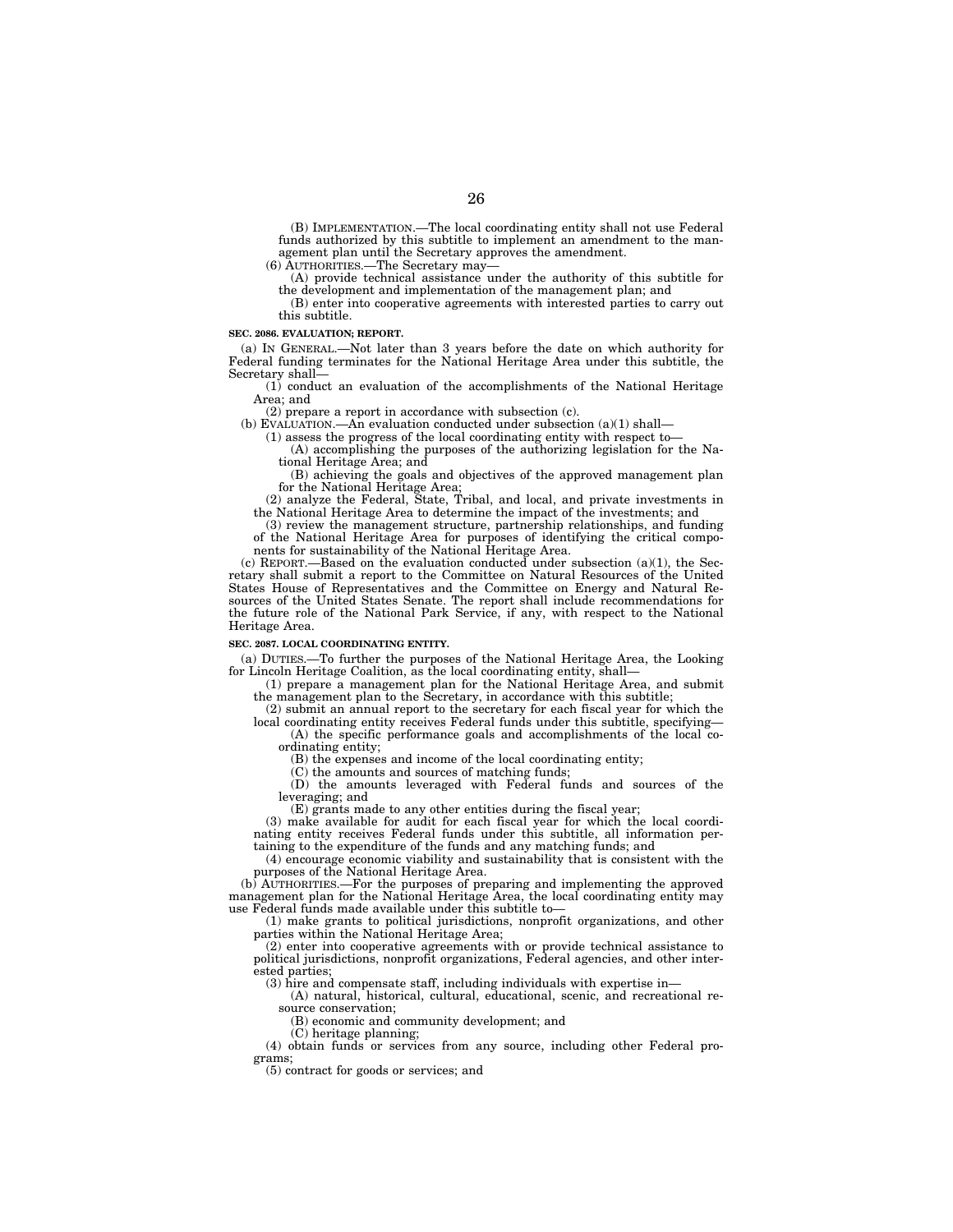(6) support activities of partners and any other activities that further the purposes of the National Heritage Area and are consistent with the approved management plan.

(c) PROHIBITION ON ACQUISITION OF REAL PROPERTY.—The local coordinating entity may not use Federal funds authorized under this subtitle to acquire any interest in real property.

#### **SEC. 2088. RELATIONSHIP TO OTHER FEDERAL AGENCIES.**

(a) IN GENERAL.—Nothing in this subtitle affects the authority of a Federal agency to provide technical or financial assistance under any other law.

(b) CONSULTATION AND COORDINATION.—The head of any Federal agency planning to conduct activities that may have an impact on a National Heritage Area is encouraged to consult and coordinate the activities with the Secretary and the local coordinating entity to the maximum extent practicable.

(c) OTHER FEDERAL AGENCIES.—Nothing in this subtitle—

(1) modifies, alters, or amends any law or regulation authorizing a Federal agency to manage Federal land under the jurisdiction of the Federal agency;

(2) limits the discretion of a Federal land manager to implement an approved land use plan within the boundaries of a National Heritage Area; or

(3) modifies, alters, or amends any authorized use of Federal land under the jurisdiction of a Federal agency.

#### **SEC. 2089. PRIVATE PROPERTY AND REGULATORY PROTECTIONS.**

Nothing in this subtitle—

(1) abridges the rights of any property owner (whether public or private), including the right to refrain from participating in any plan, project, program, or activity conducted within the National Heritage Area;

(2) requires any property owner to permit public access (including access by Federal, State, Tribal, or local agencies) to the property of the property owner, or to modify public access or use of property of the property owner under any other Federal, State, Tribal, or local law;

(3) alters any duly adopted land use regulation, approved land use plan, or other regulatory authority of any Federal, State, Tribal, or local agency, or conveys any land use or other regulatory authority to any local coordinating entity, including but not necessarily limited to development and management of energy, water, or water-related infrastructure;

(4) authorizes or implies the reservation or appropriation of water or water rights;

(5) diminishes the authority of the State to manage fish and wildlife, including the regulation of fishing and hunting within the National Heritage Area; or

(6) creates any liability, or affects any liability under any other law, of any private property owner with respect to any person injured on the private property.

#### **SEC. 2090. AUTHORIZATION OF APPROPRIATIONS.**

(a) AUTHORIZATION OF APPROPRIATIONS.—Subject to subsection (b), there are authorized to be appropriated to carry out this subtitle not more than \$1,000,000 for any fiscal year. Funds so appropriated shall remain available until expended.

(b) LIMITATION ON TOTAL AMOUNTS APPROPRIATED.—Not more than \$15,000,000 may be appropriated to carry out this subtitle.

(c) COST-SHARING REQUIREMENT.—The Federal share of the total cost of any activity under this subtitle shall be not more than 50 percent; the non-Federal contribution may be in the form of in-kind contributions of goods or services fairly valued.

#### **SEC. 2091. USE OF FEDERAL FUNDS FROM OTHER SOURCES.**

Nothing in this subtitle shall preclude the local coordinating entity from using Federal funds available under other laws for the purposes for which those funds were authorized.

#### **SEC. 2092. SUNSET FOR GRANTS AND OTHER ASSISTANCE.**

The authority of the Secretary to provide financial assistance under this subtitle terminates on the date that is 15 years after the date of the enactment of this subtitle.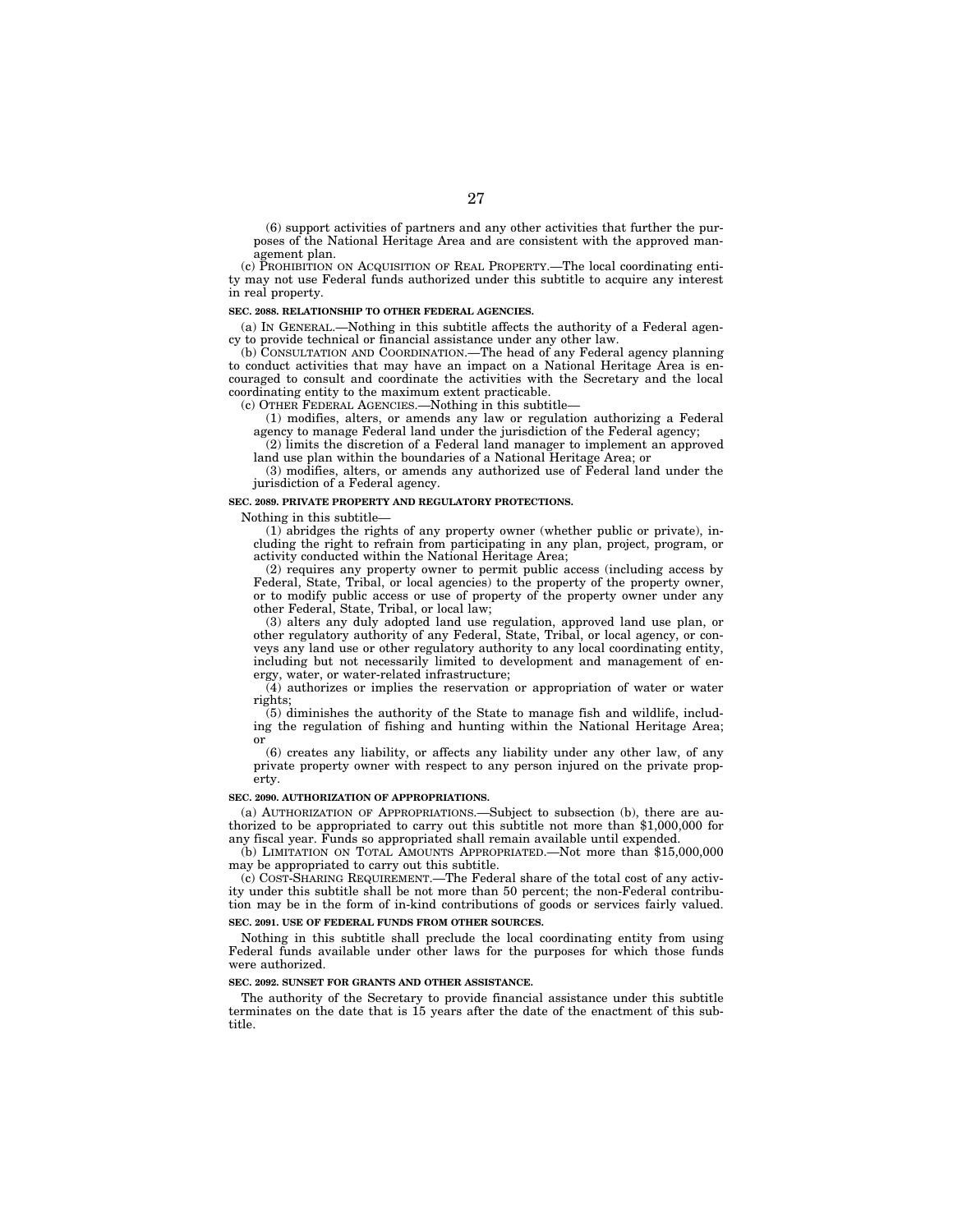### **Subtitle F—Santa Cruz Valley National Heritage Area**

#### **SEC. 2111. SHORT TITLE; TABLE OF CONTENTS.**

(a) SHORT TITLE.—This subtitle may be cited as the ''Santa Cruz Valley National Heritage Area Act''.

(b) TABLE OF CONTENTS.—The table of contents of this subtitle is as follows:

Sec. 2111. Short title; table of contents. Sec. 2112. Purposes.

- 
- Sec. 2113. Definitions. Sec. 2114. Designation of Santa Cruz Valley National Heritage Area.
- 

Sec. 2115. Management plan. Sec. 2116. Evaluation; report. Sec. 2117. Local coordinating entity.

Sec. 2118. Relationship to other Federal agencies. Sec. 2119. Private property and regulatory protections.

Sec. 2120. Authorization of appropriations. Sec. 2121. Use of Federal funds from other sources.

Sec. 2122. Sunset for grants and other assistance.

#### **SEC. 2112. PURPOSES.**

The purposes of this subtitle include—

(1) to establish the Santa Cruz Valley National Heritage Area in the State of Arizona;

(2) to implement the recommendations of the ''Alternative Concepts for Commemorating Spanish Colonization'' study completed by the National Park Service in 1991, and the ''Feasibility Study for the Santa Cruz Valley National Heritage Area'' prepared by the Center for Desert Archaeology in July 2005;

(3) to provide a management framework to foster a close working relationship with all levels of government, the private sector, and the local communities in the region and to conserve the region's heritage while continuing to pursue compatible economic opportunities;

(4) to assist communities, organizations, and citizens in the State of Arizona in identifying, preserving, interpreting, and developing the historical, cultural, scenic, and natural resources of the region for the educational and inspirational benefit of current and future generations; and

(5) to provide appropriate linkages between units of the National Park System and communities, governments, and organizations within the National Heritage Area.

#### **SEC. 2113. DEFINITIONS.**

In this subtitle:

(1) NATIONAL HERITAGE AREA.—The term ''National Heritage Area'' means the Santa Cruz Valley National Heritage Area established in this subtitle.

(2) LOCAL COORDINATING ENTITY.—The term ''local coordinating entity'' means the Santa Cruz Valley Heritage Alliance, Inc., which is hereby designated by Congress—

(A) to develop, in partnership with others, the management plan for the National Heritage Area; and

(B) to act as a catalyst for the implementation of projects and programs among diverse partners in the National Heritage Area.

(3) MANAGEMENT PLAN.—The term ''management plan'' means the plan prepared by the local coordinating entity for the National Heritage Area that specifies actions, policies, strategies, performance goals, and recommendations to meet the goals of the National Heritage Area, in accordance with this subtitle. (4) SECRETARY.—The term ''Secretary'' means the Secretary of the Interior.

#### **SEC. 2114. DESIGNATION OF SANTA CRUZ VALLEY NATIONAL HERITAGE AREA.**

(a) ESTABLISHMENT.—There is hereby established the Santa Cruz Valley National Heritage Area.

(b) BOUNDARIES.

(1) IN GENERAL.—The National Heritage Area shall consist of portions of the counties of Santa Cruz and Pima.

(2) MAP.—The boundaries of the National Heritage Area shall be as generally depicted on the map titled "Santa Cruz Valley National Heritage Area", and numbered \_\_\_\_\_\_\_\_, and dated \_\_\_\_\_\_\_\_\_. The map be on file and numbered \_\_\_\_\_\_\_\_\_\_\_\_, and dated \_\_\_\_\_\_\_\_\_\_\_\_\_. The map be on file and available to the public in the appropriate offices of the National Park Service and the local coordinating entity.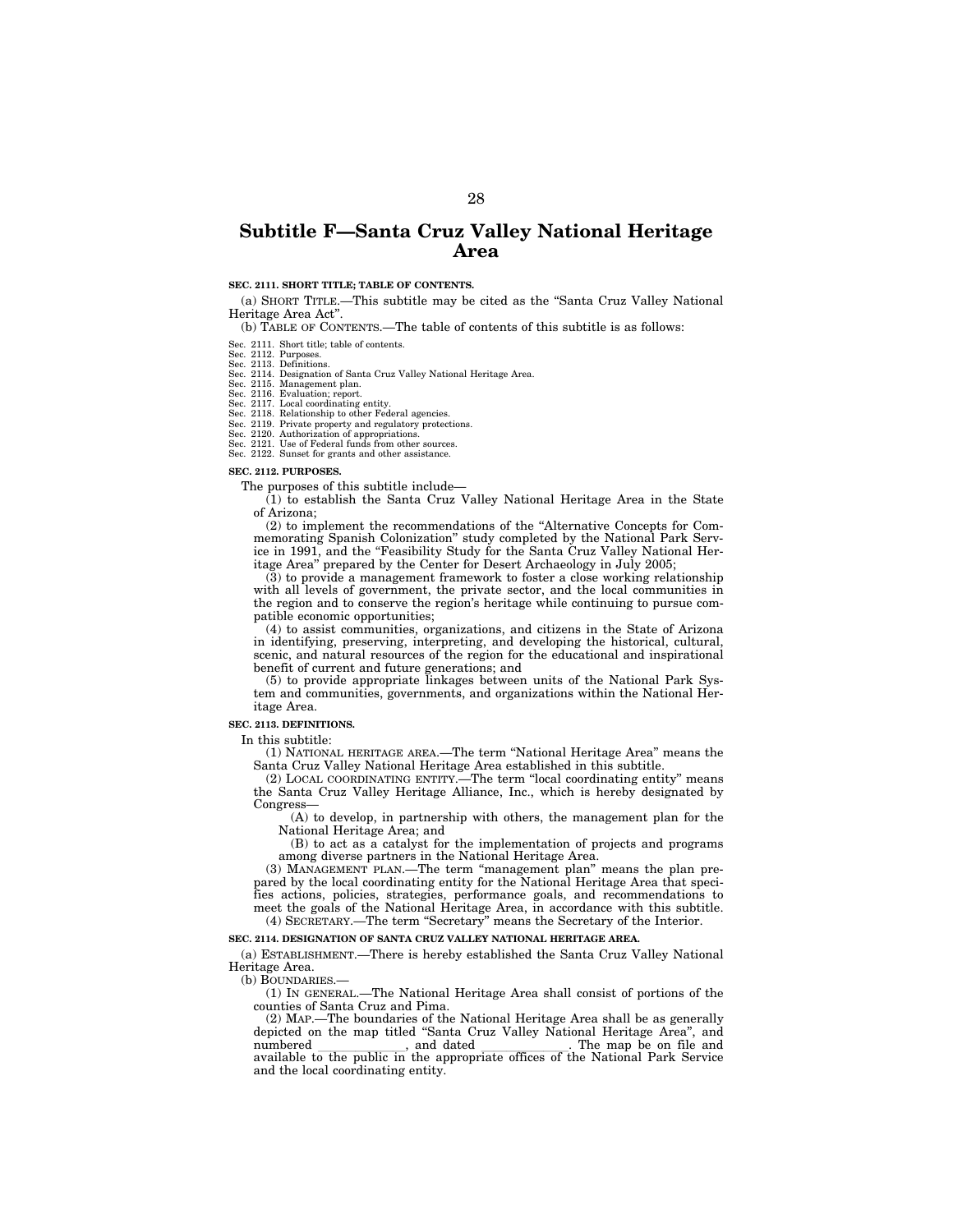#### **SEC. 2115. MANAGEMENT PLAN.**

(a) REQUIREMENTS.—The management plan for the National Heritage Area shall—

(1) describe comprehensive policies, goals, strategies, and recommendations for telling the story of the heritage of the area covered by the National Heritage Area and encouraging long-term resource protection, enhancement, interpretation, funding, management, and development of the National Heritage Area;

(2) include a description of actions and commitments that Federal, State, Tribal, and local governments, private organizations, and citizens will take to protect, enhance, interpret, fund, manage, and develop the natural, historical, cultural, educational, scenic, and recreational resources of the National Heritage Area;

(3) specify existing and potential sources of funding or economic development strategies to protect, enhance, interpret, fund, manage, and develop the National Heritage Area;

(4) include an inventory of the natural, historical, cultural, educational, scenic, and recreational resources of the National Heritage Area related to the national importance and themes of the National Heritage Area that should be protected, enhanced, interpreted, managed, funded, and developed;

(5) recommend policies and strategies for resource management, including the development of intergovernmental and interagency agreements to protect, enhance, interpret, fund, manage, and develop the natural, historical, cultural, educational, scenic, and recreational resources of the National Heritage Area; (6) describe a program for implementation for the management plan, includ-

ing—

(A) performance goals;

(B) plans for resource protection, enhancement, interpretation, funding, management, and development; and

(C) specific commitments for implementation that have been made by the local coordinating entity or any Federal, State, Tribal, or local government agency, organization, business, or individual;

(7) include an analysis of, and recommendations for, means by which Federal, State, Tribal, and local programs may best be coordinated (including the role of the National Park Service and other Federal agencies associated with the National Heritage Area) to further the purposes of this subtitle; and

(8) include a business plan that—

(A) describes the role, operation, financing, and functions of the local coordinating entity and of each of the major activities contained in the management plan; and

(B) provides adequate assurances that the local coordinating entity has the partnerships and financial and other resources necessary to implement the management plan for the National Heritage Area.

(b) DEADLINE.—

(1) IN GENERAL.—Not later than 3 years after the date on which funds are first made available to develop the management plan after designation as a National Heritage Area, the local coordinating entity shall submit the management plan to the Secretary for approval.

(2) TERMINATION OF FUNDING.—If the management plan is not submitted to the Secretary in accordance with paragraph  $(1)$ , the local coordinating entity shall not qualify for any additional financial assistance under this subtitle until such time as the management plan is submitted to and approved by the Secretary.

(c) APPROVAL OF MANAGEMENT PLAN.—

(1) REVIEW.—Not later than 180 days after receiving the plan, the Secretary shall review and approve or disapprove the management plan for a National Heritage Area on the basis of the criteria established under paragraph (3).

(2) CONSULTATION.—The Secretary shall consult with the Governor of each State in which the National Heritage Area is located before approving a management plan for the National Heritage Area.

(3) CRITERIA FOR APPROVAL.—In determining whether to approve a management plan for a National Heritage Area, the Secretary shall consider whether-

(A) the local coordinating entity represents the diverse interests of the National Heritage Area, including Federal, State, Tribal, and local governments, natural and historic resource protection organizations, educational institutions, businesses, recreational organizations, community residents, and private property owners;

(B) the local coordinating entity—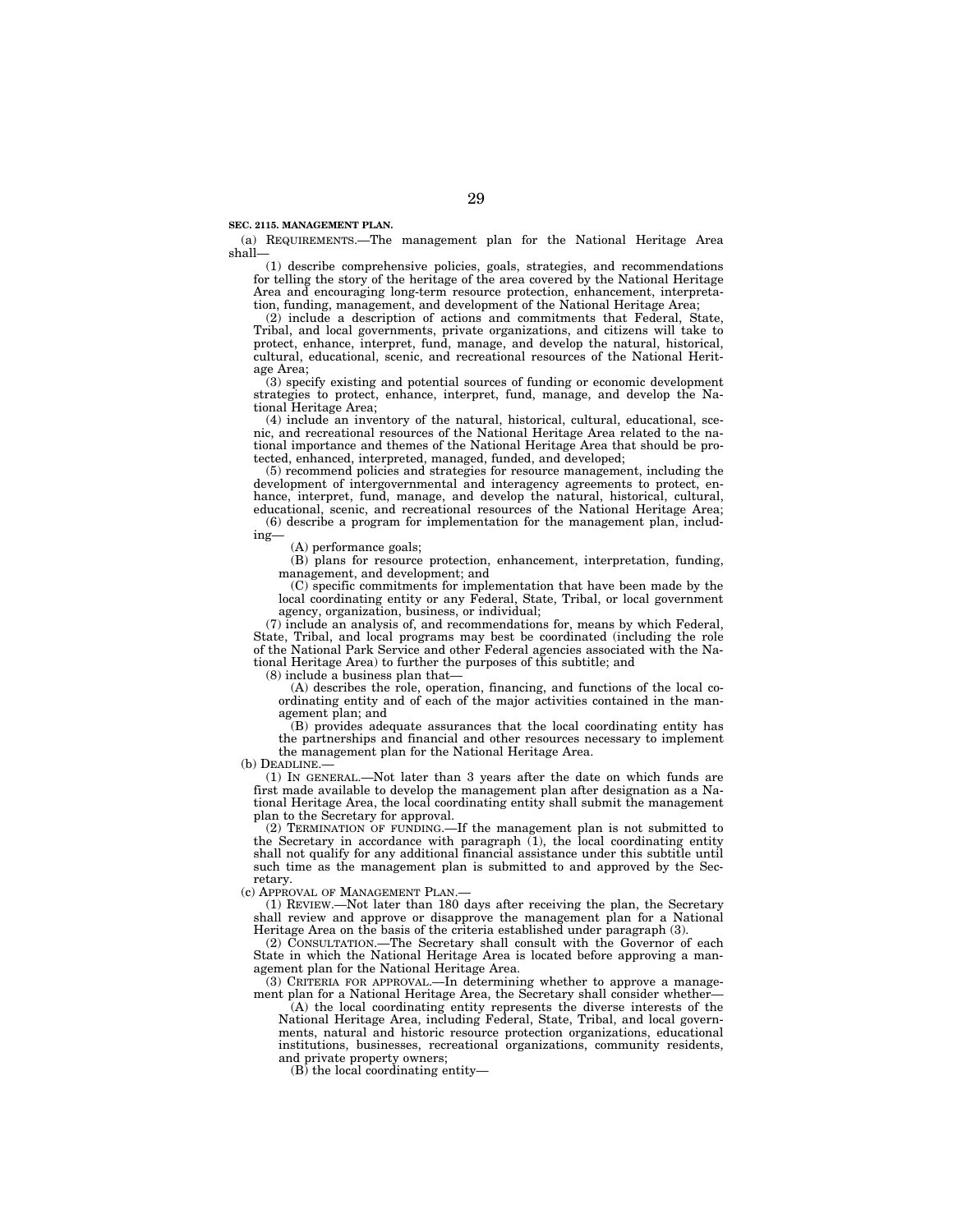(i) has afforded adequate opportunity for public and Federal, State, Tribal, and local governmental involvement (including through workshops and hearings) in the preparation of the management plan; and

(ii) provides for at least semiannual public meetings to ensure adequate implementation of the management plan;

(C) the resource protection, enhancement, interpretation, funding, management, and development strategies described in the management plan, if implemented, would adequately protect, enhance, interpret, fund, manage, and develop the natural, historic, cultural, educational, scenic, and recreational resources of the National Heritage Area;

(D) the management plan would not adversely affect any activities authorized on Federal land under public land laws or land use plans;

(E) the local coordinating entity has demonstrated the financial capability, in partnership with others, to carry out the plan;

(F) the Secretary has received adequate assurances from the appropriate State, Tribal, and local officials whose support is needed to ensure the effective implementation of the State, Tribal, and local elements of the management plan; and

(G) the management plan demonstrates partnerships among the local coordinating entity, Federal, State, Tribal, and local governments, regional planning organizations, nonprofit organizations, or private sector parties for implementation of the management plan.

(4) DISAPPROVAL.

(A) IN GENERAL.—If the Secretary disapproves the management plan, the Secretary—

(i) shall advise the local coordinating entity in writing of the reasons for the disapproval; and

(ii) may make recommendations to the local coordinating entity for revisions to the management plan.

(B) DEADLINE.—Not later than 180 days after receiving a revised management plan, the Secretary shall approve or disapprove the revised management plan.

(5) AMENDMENTS.—

(A) IN GENERAL.—An amendment to the management plan that substantially alters the purposes of the National Heritage Area shall be reviewed by the Secretary and approved or disapproved in the same manner as the original management plan.

(B) IMPLEMENTATION.—The local coordinating entity shall not use Federal funds authorized by this subtitle to implement an amendment to the management plan until the Secretary approves the amendment.

(6) AUTHORITIES.—The Secretary may—

(A) provide technical assistance under the authority of this subtitle for the development and implementation of the management plan; and

(B) enter into cooperative agreements with interested parties to carry out this subtitle.

#### **SEC. 2116. EVALUATION; REPORT.**

(a) IN GENERAL.—Not later than 3 years before the date on which authority for Federal funding terminates for the National Heritage Area under this subtitle, the Secretary shall—

(1) conduct an evaluation of the accomplishments of the National Heritage Area; and

(2) prepare a report in accordance with subsection (c).

 $(b)$  EVALUATION.—An evaluation conducted under subsection  $(a)(1)$  shall—

(1) assess the progress of the local coordinating entity with respect to— (A) accomplishing the purposes of the authorizing legislation for the National Heritage Area; and

(B) achieving the goals and objectives of the approved management plan for the National Heritage Area;

(2) analyze the Federal, State, Tribal, and local, and private investments in the National Heritage Area to determine the impact of the investments; and

(3) review the management structure, partnership relationships, and funding of the National Heritage Area for purposes of identifying the critical components for sustainability of the National Heritage Area.

 $(c)$  REPORT.—Based on the evaluation conducted under subsection  $(a)(1)$ , the Secretary shall submit a report to the Committee on Natural Resources of the United States House of Representatives and the Committee on Energy and Natural Resources of the United States Senate. The report shall include recommendations for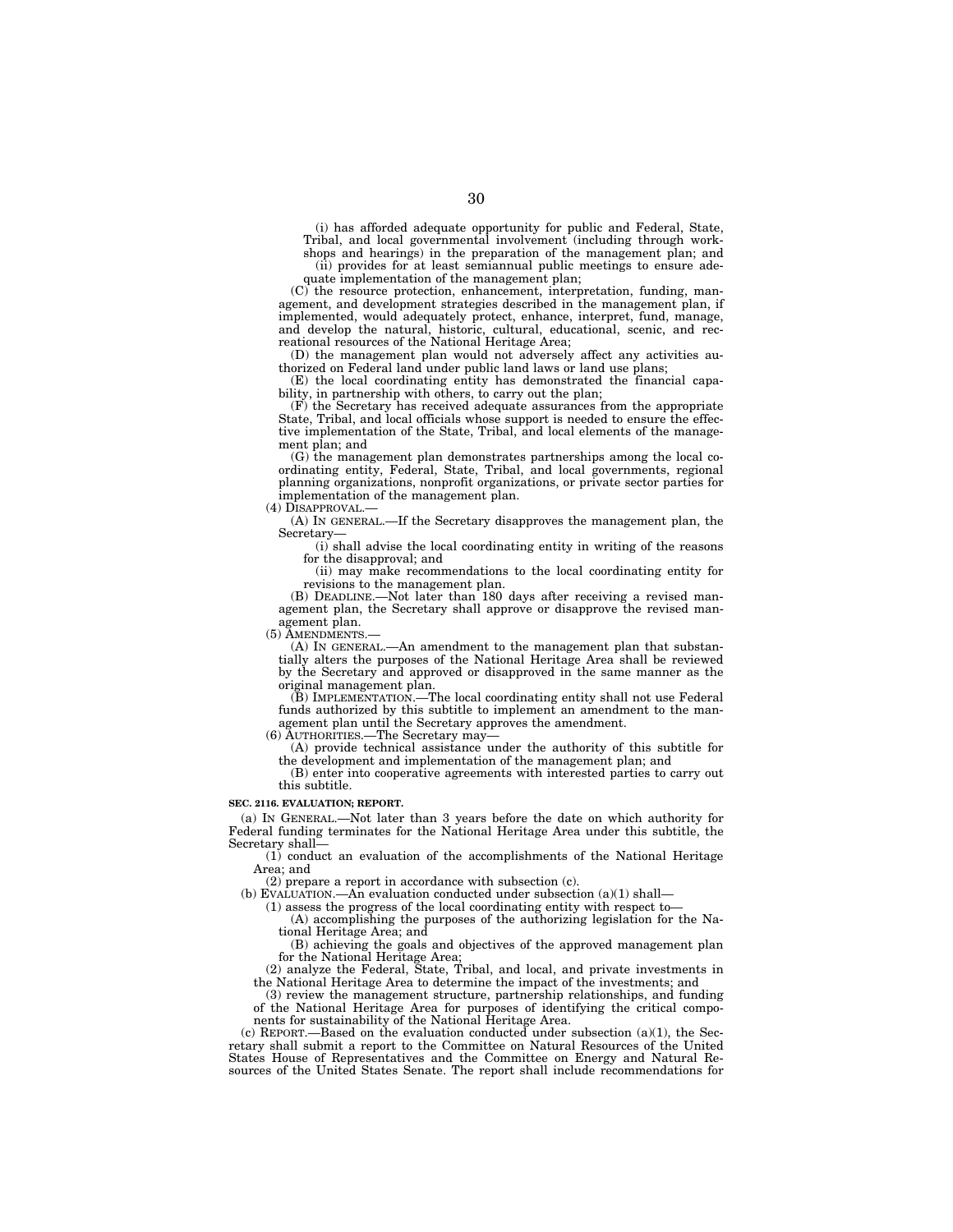the future role of the National Park Service, if any, with respect to the National Heritage Area.

#### **SEC. 2117. LOCAL COORDINATING ENTITY.**

(a) DUTIES.—To further the purposes of the National Heritage Area, the Santa

Cruz Valley Heritage Alliance, Inc., as the local coordinating entity, shall—<br>(1) prepare a management plan for the National Heritage Area, and submit<br>the management plan to the Secretary, in accordance with this subtitle;

the local coordinating entity receives Federal funds under this subtitle, specifying—

(A) the specific performance goals and accomplishments of the local coordinating entity;

(B) the expenses and income of the local coordinating entity;

(C) the amounts and sources of matching funds;

(D) the amounts leveraged with Federal funds and sources of the leveraging; and

(E) grants made to any other entities during the fiscal year; (3) make available for audit for each fiscal year for which the local coordinating entity receives Federal funds under this subtitle, all information per-

taining to the expenditure of the funds and any matching funds; and (4) encourage economic viability and sustainability that is consistent with the purposes of the National Heritage Area.

(b) AUTHORITIES.—For the purposes of preparing and implementing the approved management plan for the National Heritage Area, the local coordinating entity may use Federal funds made available under this subtitle to—

(1) make grants to political jurisdictions, nonprofit organizations, and other parties within the National Heritage Area;

(2) enter into cooperative agreements with or provide technical assistance to political jurisdictions, nonprofit organizations, Federal agencies, and other interested parties;

(3) hire and compensate staff, including individuals with expertise in—

(A) natural, historical, cultural, educational, scenic, and recreational resource conservation;

(B) economic and community development; and

(C) heritage planning;

(4) obtain funds or services from any source, including other Federal programs;

(5) contract for goods or services; and

(6) support activities of partners and any other activities that further the purposes of the National Heritage Area and are consistent with the approved management plan.

(c) PROHIBITION ON ACQUISITION OF REAL PROPERTY.—The local coordinating entity may not use Federal funds authorized under this subtitle to acquire any interest in real property.

#### **SEC. 2118. RELATIONSHIP TO OTHER FEDERAL AGENCIES.**

(a) IN GENERAL.—Nothing in this subtitle affects the authority of a Federal agency to provide technical or financial assistance under any other law.

(b) CONSULTATION AND COORDINATION.—The head of any Federal agency planning to conduct activities that may have an impact on a National Heritage Area is encouraged to consult and coordinate the activities with the Secretary and the local coordinating entity to the maximum extent practicable.

(c) OTHER FEDERAL AGENCIES.—Nothing in this subtitle—

(1) modifies, alters, or amends any law or regulation authorizing a Federal agency to manage Federal land under the jurisdiction of the Federal agency;

(2) limits the discretion of a Federal land manager to implement an approved land use plan within the boundaries of a National Heritage Area; or

(3) modifies, alters, or amends any authorized use of Federal land under the jurisdiction of a Federal agency.

### **SEC. 2119. PRIVATE PROPERTY AND REGULATORY PROTECTIONS.**

Nothing in this subtitle—

(1) abridges the rights of any property owner (whether public or private), including the right to refrain from participating in any plan, project, program, or activity conducted within the National Heritage Area;

(2) requires any property owner to permit public access (including access by Federal, State, Tribal, or local agencies) to the property of the property owner, or to modify public access or use of property of the property owner under any other Federal, State, Tribal, or local law;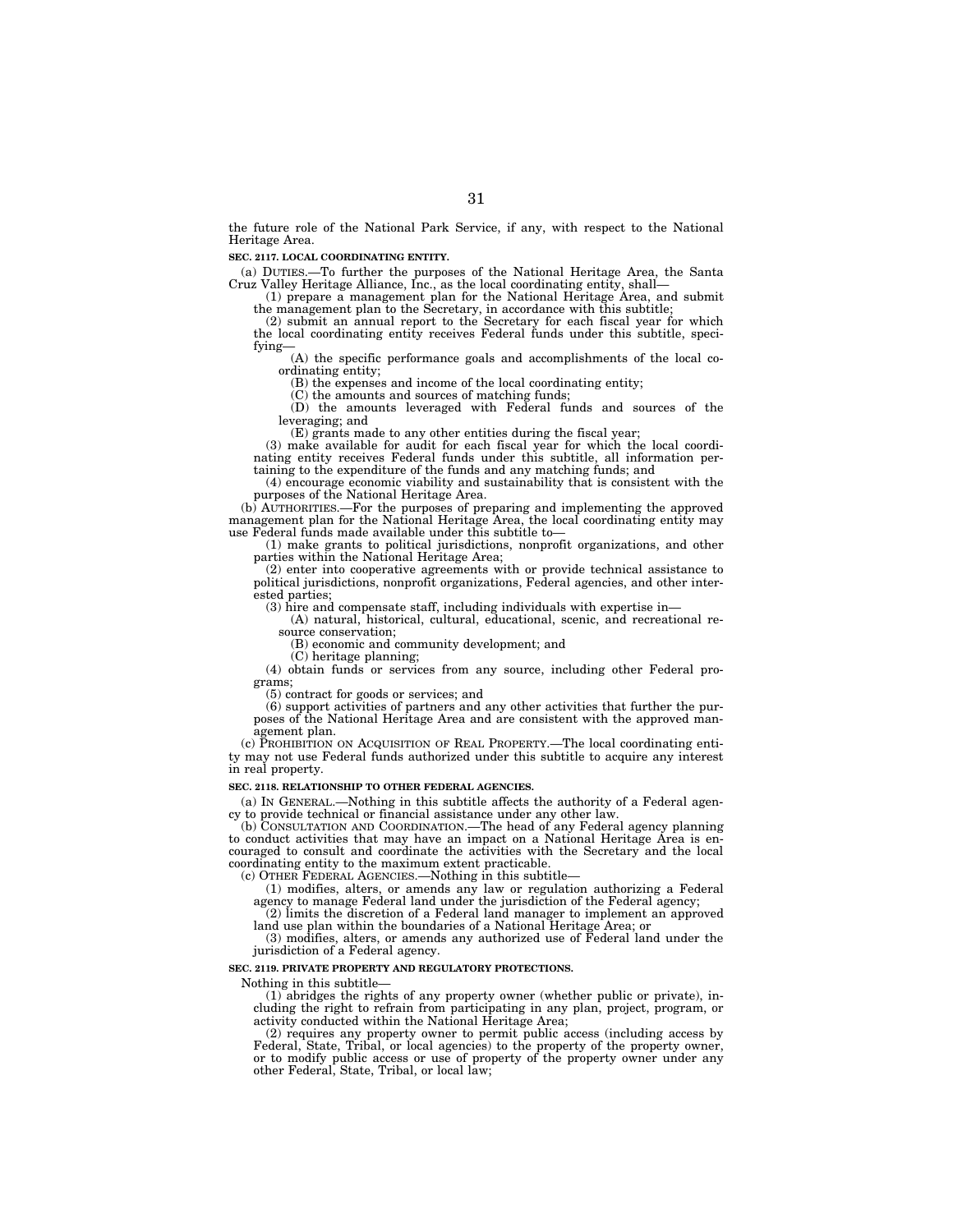(3) alters any duly adopted land use regulation, approved land use plan, or other regulatory authority of any Federal, State, Tribal, or local agency, or conveys any land use or other regulatory authority to any local coordinating entity, including but not necessarily limited to development and management of energy, water, or water-related infrastructure;

(4) authorizes or implies the reservation or appropriation of water or water rights; (5) diminishes the authority of the State to manage fish and wildlife, includ-

ing the regulation of fishing and hunting within the National Heritage Area; or (6) creates any liability, or affects any liability under any other law, of any

private property owner with respect to any person injured on the private property.

#### **SEC. 2120. AUTHORIZATION OF APPROPRIATIONS.**

(a) AUTHORIZATION OF APPROPRIATIONS.—Subject to subsection (b), there are au- thorized to be appropriated to carry out this subtitle not more than \$1,000,000 for any fiscal year. Funds so appropriated shall remain available until expended.

(b) LIMITATION ON TOTAL AMOUNTS APPROPRIATED.—Not more than \$15,000,000 may be appropriated to carry out this subtitle.

(c) COST-SHARING REQUIREMENT.—The Federal share of the total cost of any activ-ity under this subtitle shall be not more than 50 percent; the non-Federal contribution may be in the form of in-kind contributions of goods or services fairly valued. **SEC. 2121. USE OF FEDERAL FUNDS FROM OTHER SOURCES.** 

Nothing in this subtitle shall preclude the local coordinating entity from using Federal funds available under other laws for the purposes for which those funds were authorized.

#### **SEC. 2122. SUNSET FOR GRANTS AND OTHER ASSISTANCE.**

The authority of the Secretary to provide financial assistance under this subtitle terminates on the date that is 15 years after the date of enactment of this subtitle.

### **TITLE III—STUDY**

#### **SEC. 3001. STUDY AND REPORT OF PROPOSED NORTHERN NECK NATIONAL HERITAGE AREA.**

(a) The Secretary of the Interior (hereafter referred to as ''the Secretary''), in consultation with appropriate State historic preservation officers, State historical societies, and other appropriate organizations, shall conduct a study of the suitability and feasibility of designating the area described in subsection (d) as the Northern

Neck National Heritage Area in the Commonwealth of Virginia. (b) CRITERIA.—In conducting the study, the Secretary shall apply the following criteria to determine the suitability and feasibility of designating the area described in subsection (d) as a National Heritage Area:

(A) has an assemblage of natural, historic, cultural, educational, scenic, or recreational resources that together are nationally important to the heritage of the United States;

(B) represents distinctive aspects of the heritage of the United States worthy of recognition, conservation, interpretation, and continuing use:

(C) is best managed as such an assemblage through partnerships among public and private entities at the local or regional level;

(D) reflects traditions, customs, beliefs, and folklife that are a valuable part of the heritage of the United States;

(E) provides outstanding opportunities to conserve natural, historical, cultural, or scenic features;

(F) provides outstanding recreational or educational opportunities; and

(G) has resources and traditional uses that have national importance.

(2) Residents, business interests, nonprofit organizations, and governments (including relevant Federal land management agencies) within the proposed area are involved in the planning and have demonstrated significant support through letters and other means for National Heritage Area designation and management.

(3) The local coordinating entity responsible for preparing and implementing the management plan is identified.

(4) The proposed local coordinating entity and units of government supporting the designation have documented their commitment to work in partnership to protect, enhance, interpret, fund, manage, and develop resources within the National Heritage Area.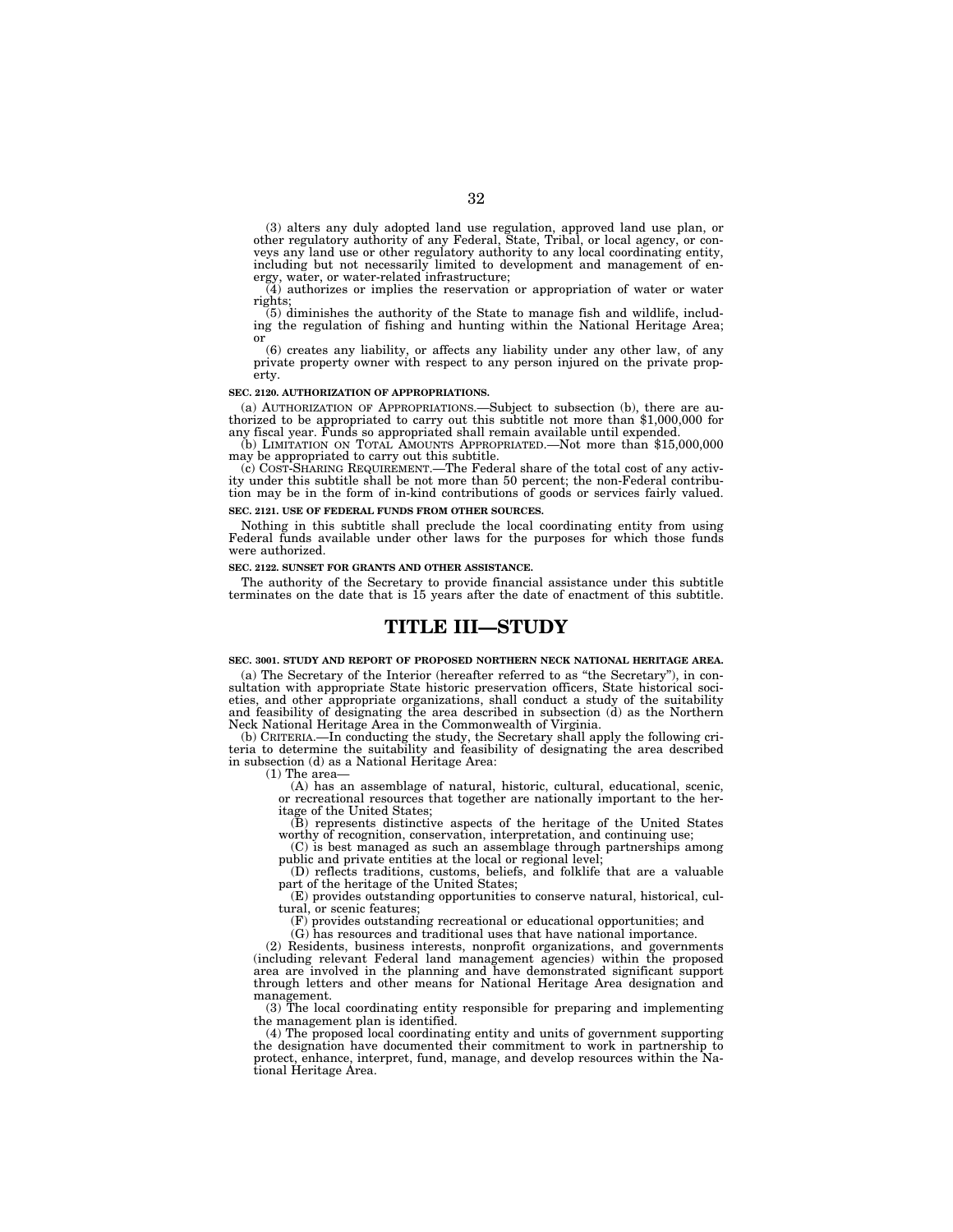(5) The proposed local coordinating entity has developed a conceptual financial plan that outlines the roles of all participants (including the Federal Government) in the management of the National Heritage Area.

(6) The proposal is consistent with continued economic activity within the area.

(7) A conceptual boundary map has been developed and is supported by the public and participating Federal agencies.

(c) CONSULTATION.—In conducting the study, the Secretary shall consult with the managers of any Federal land within the proposed National Heritage Area and secure the concurrence of the managers with the findings of the study before making a determination for designation.

(d) BOUNDARIES OF THE STUDY AREA.—The study area referred to in subsection (a) shall be comprised of the following:

(1) The part of Virginia between the Potomac and the Rappahannock Rivers in eastern coastal Virginia.

(2) Westmoreland, Northumberland, Richmond, King George, and Lancaster Counties, Virginia.

(3) Other areas that have heritage aspects that are similar to those aspects that are in the areas described in paragraphs (1) and (2) and which are adjacent to or in the vicinity of those areas.

(e) REPORT.—The Secretary shall

(1) review, comment on, and determine if the study meets the criteria specified in subsection (b) for designation as a National Heritage Area;

(2) consult with the Governor of the Commonwealth of Virginia; and

(3) not later than 3 fiscal years after the date on which funds are first made available for this section, submit to the Committee on Natural Resources of the House of Representatives and the Committee on Energy and Natural Resources of the Senate a report on the findings, conclusions and recommendations of the study, including—

(A) any comments received from the Governor of the Commonwealth of Virginia; and

(B) a finding as to whether the proposed National Heritage Area meets the criteria for designation.

(f) DISAPPROVAL.—If the Secretary determines that the proposed National Heritage Area does not meet the criteria for designation, the Secretary shall include within the study submitted under subsection  $(e)(3)$  a description of the reasons for the determination.

### **TITLE IV—TECHNICAL CORRECTIONS AND ADDITIONS**

**SEC. 4001. NATIONAL COAL HERITAGE AREA TECHNICAL CORRECTIONS.** 

Title I of Division II of the Omnibus Parks and Public Lands Management Act of 1996 (Public Law 104–333 as amended by Public Law 106–176 and Public Law 109–338) is amended—

(1) by striking section 103(b) and inserting the following:

''(b) BOUNDARIES.—The National Coal Heritage Area shall be comprised of Lincoln County, West Virginia, and Paint Creek and Cabin Creek within Kanawah County, West Virginia, and the counties that are the subject of the study by the National Park Service, dated 1993, entitled 'A Coal Mining Heritage Study: Southern West Virginia' conducted pursuant to title VI of Public Law 100–699.'';

(2) by striking section 105 and inserting the following:

**''SEC. 105. ELIGIBLE RESOURCES.** 

''(a) IN GENERAL.—The resources eligible for the assistance under section 104 shall include—

''(1) resources in Lincoln County, West Virginia, and Paint Creek and Cabin Creek in Kanawah County, West Virginia, as determined to be appropriate by the National Coal Heritage Area Authority; and

" $(2)$  the resources set forth in appendix D of the study by the National Park Service, dated 1993, entitled 'A Coal Mining Heritage Study: Southern West Virginia' conducted pursuant to title VI of Public Law 100–699.

''(b) PRIORITY.—Priority consideration shall be given to those sites listed as 'Conservation Priorities' and 'Important Historic Resources' as depicted on the map entitled 'Study Area: Historic Resources' in such study.''; and

 $(3)$  in section  $106(a)$ —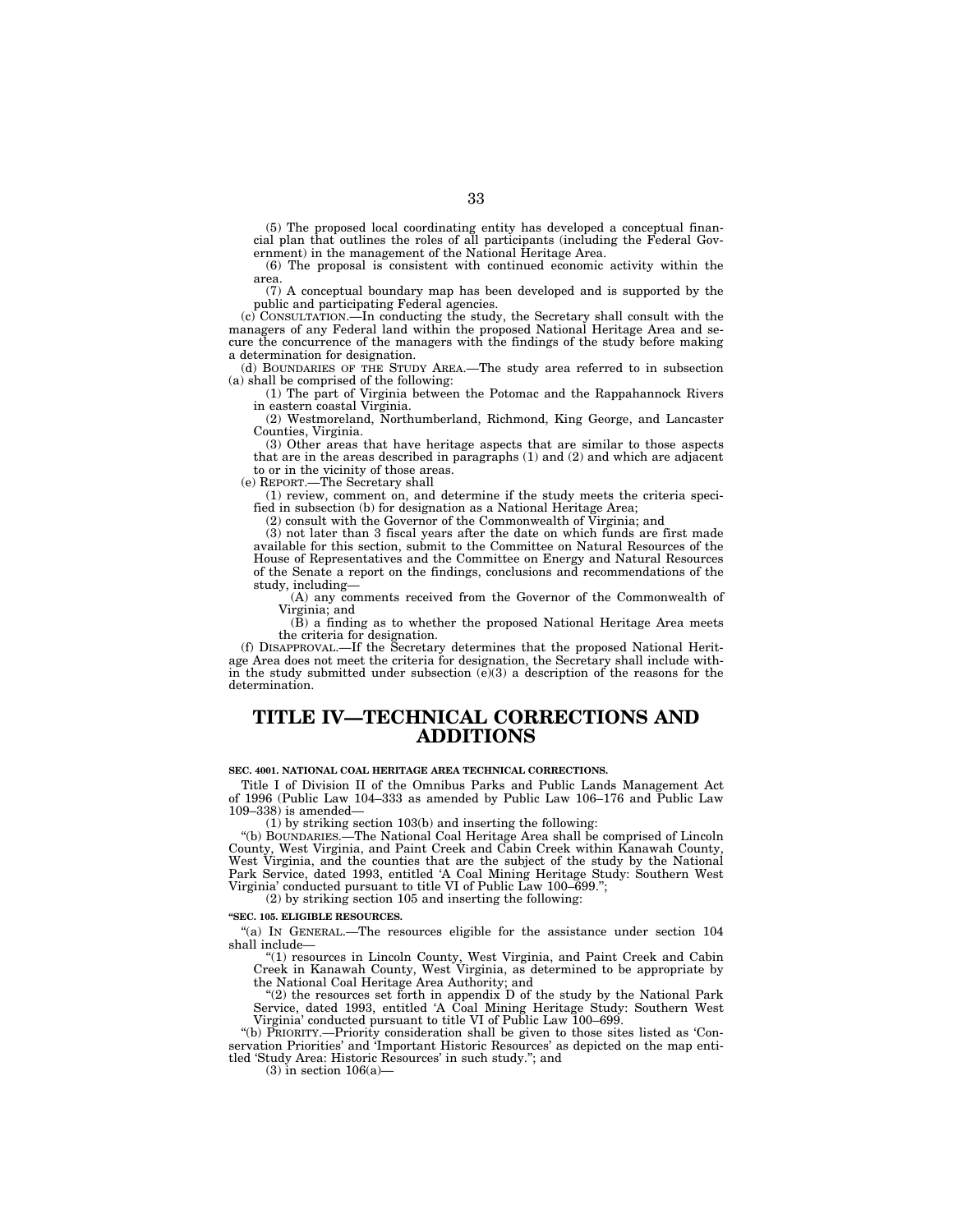(A) by striking ''Governor'' and all that follows through ''Parks,'' and in-serting ''National Coal Heritage Area Authority''; and (B) in paragraph (3), by striking ''State of West Virginia'' and all that fol-

lows through "entities, or" and inserting "National Coal Heritage Area Authority or''; and

 $(4)$  in section 106 $(b)$ , by inserting "not" before "meet".

**SEC. 4002. RIVERS OF STEEL NATIONAL HERITAGE AREA ADDITION.** 

Section 403(b) of title IV of Division II of the Omnibus Parks and Public Lands Management Act of 1996 (Public Law 104–333) is amended by inserting "Butler," after "Beaver.".

#### **SEC. 4003. SOUTH CAROLINA NATIONAL HERITAGE CORRIDOR ADDITION.**

Section 604(b)(2) of title VI of Division II of the Omnibus Parks and Public Lands Management Act of 1996 is amended by adding at the end the following new subparagraphs:<br>
"(O) Berkeley County.<br>
County

''(P) Saluda County.

''(Q) The portion of Georgetown County that is not part of the Gullah/ Geechee Cultural Heritage Corridor.''.

#### **SEC. 4004. OHIO AND ERIE CANAL NATIONAL HERITAGE CORRIDOR TECHNICAL CORREC-TIONS.**

Title VIII of Division II of the Omnibus Parks and Public Lands Management Act

(1) by striking "Canal National Heritage Corridor" each place it appears and inserting "National Heritage Canalway"

(2) by striking "corridor" each place it appears and inserting "canalway", ex-

cept in references to the feasibility study and management plan; (3) in the heading of section 808(a)(3), by striking ''CORRIDOR'' and inserting ''CANALWAY'';

(4) in the title heading, by striking ''**CANAL NATIONAL HERITAGE COR-RIDOR**'' and inserting ''**NATIONAL HERITAGE CANALWAY**'';

(5) in section 803— (A) by striking paragraph (2);

 $(B)$  by redesignating paragraphs (3), (4), (5), (6), and (7) as paragraphs  $(2), (3), (4), (5),$  and  $(6),$  respectively;

(C) in paragraph (2) (as redesignated by this Act), by striking ''808'' and inserting ''806''; and

(D) in paragraph  $(6)$  (as redesignated by this Act), by striking "807(a)" and inserting "805(a)";

(6) in the heading of section 804, by striking ''canal national heritage corridor'' and in-serting ''national heritage canalway'';

(7) in the second sentence of section  $804(b)(1)$ , by striking "808" and inserting "806":

(8) by striking sections 805 and 806;

(9) by redesignating sections 807, 808, 809, 810, 811, and 812 as sections 805, 806, 807, 808, 809, and 810, respectively;<br>(10) in section  $805(c)(2)$  (as redesignated by this Act), by striking "808" and

inserting "806";<br>(11) in section 806 (as redesignated by this Act)-

(A) in subsection (a)(1), by striking "Committee" and inserting "Secretary

 $(B)$  in the heading of subsection (a)(1), by striking "COMMITTEE" and inserting "SECRETARY"

(C) in subsection (a)(3), in the first sentence of subparagraph (B), by striking "Committee" and inserting "management entity";

(D) in subsection (e), by striking " $807(d)(1)$ " and inserting " $805(d)(1)$ "; and (E) in subsection (f), by striking " $807(d)(1)$ " and inserting " $805(d)(1)$ ";

(12) in section 807 (as redesignated by this Act), in subsection (c) by striking ''Cayohoga Valley National Recreation Area'' and inserting ''Cayohoga Valley National Park'';

(13) in section 808 (as redesignated by this Act)—

(A) in subsection (b), by striking ''Committee or''; and

(B) in subsection (c), in the matter before paragraph (1), by striking ''Committee'' and inserting ''management entity''; and

(14) in section 809 (as redesignated by Act), by striking ''assistance'' and inserting "financial assistance".

**SEC. 4005. NEW JERSEY COASTAL HERITAGE TRAIL ROUTE EXTENSION OF AUTHORIZATION.**  Section 6 of Public Law 100–515 (16 U.S.C. 1244 note) is amended as follows: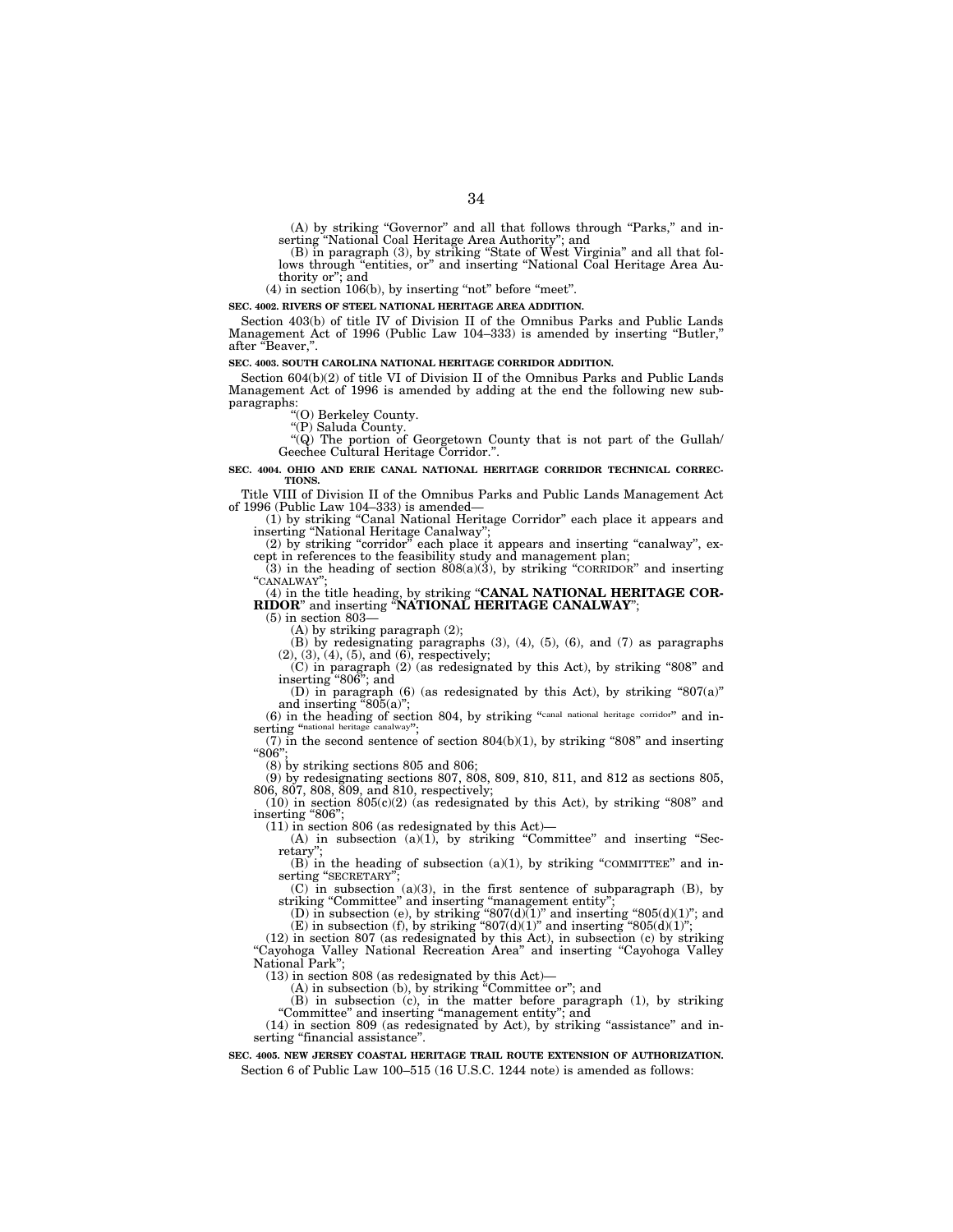(1) Strike paragraph (1) of subsection (b) and insert the following new paragraph:

 $\sqrt[n]{(1)}$  In GENERAL.—Amounts made available under subsection (a) shall be used only for—

''(A) technical assistance;

''(B) the design and fabrication of interpretive materials, devices, and signs; and

''(C) the preparation of the strategic plan.''.

(2) Paragraph  $(3)$  of subsection  $(b)$  is amended by inserting after subparagraph (B) a new subparagraph as follows:

''(C) Notwithstanding paragraph (3)(A), funds made available under subsection (a) for the preparation of the strategic plan shall not require a non-Federal match."

(3) Subsection (c) is amended by striking "2007" and inserting "2011".

**SEC. 4006. ERIE CANALWAY NATIONAL HERITAGE CORRIDOR TECHNICAL CORRECTIONS.** 

The Erie Canalway National Heritage Corridor Act (title VIII of Appendix D of Public Law 106–554, 114 Stat. 2763A–295) is amended—

 $(1)$  in section 804(b)-

(A) by striking "27" and inserting "at least 21 members, but not to exceed  $27^{\circ}$ 

 $(B)$  in paragraph  $(2)$ , by striking "Environment" and inserting "Environmental'';

 $(C)$  in paragraph  $(3)$ , by striking "19";

 $(D)$  in paragraph  $(3)$ -

(i) by striking subparagraph (A) and redesignating subsequent subparagraphs accordingly;

 $(ii)$  in subparagraph  $(B)$  (as redesignated by clause (i)), by striking the second sentence; and

(iii) by adding after subparagraph (B) the following new subparagraph:

''(C) The remaining members shall be based on recommendations from each member of the United States House of Representatives whose district encompasses the Corridor, each of whom shall be a resident of or employed within the district from which they shall be recommended.

(2) in section 804(f), by striking ''Fourteen members of the Commission'' and inserting "A majority of the seated (sworn) Commissioners";

 $(3)$  in section  $804(g)$ , by striking "14 of its members." and inserting "a majority of the seated (sworn) Commissioners.'';

 $(4)$  in section  $804(h)(4)$ , by striking "staff to carry out its duties;" and inserting ''such staff as may be necessary to carry out its duties. Staff appointed by the Commission—

 $(A)$  may be appointed subject to the provisions of title 5. United States Code, governing appointments in the competitive service; and

''(B) may be paid in accordance with the provisions of chapter 51 and subchapter III of Chapter 53 of such title relating to the classification and General Schedule pay rates;"

 $(5)$  in section  $804(j)$ , by striking "10 years after the date of enactment of this title'' and inserting ''15 years after the date of the enactment of this title'';

(6) in section 807(e), by striking ''duties with regard to the preparation and approval of the Canalway Plan." and inserting "duties.";

(7) in section 807, by adding at the end the following:

''(f) OPERATIONAL ASSISTANCE.—Subject to the availability of appropriations, the Superintendent of Saratoga National Historical Park may, on request, provide to public and private organizations in the Heritage Area, including the Commission, any operational assistance that is appropriate for the purpose of supporting the implementation of the management plan.''; and

(8) in section  $810(a)(1)$ , by inserting after the first sentence: "Such sums shall remain available until expended.''.

### **TITLE V—SENSE OF CONGRESS REGARDING FUNDING**

#### **SEC. 5001. SENSE OF CONGRESS REGARDING FUNDING.**

It is the sense of Congress that the Federal Government should not fund a national heritage area in perpetuity.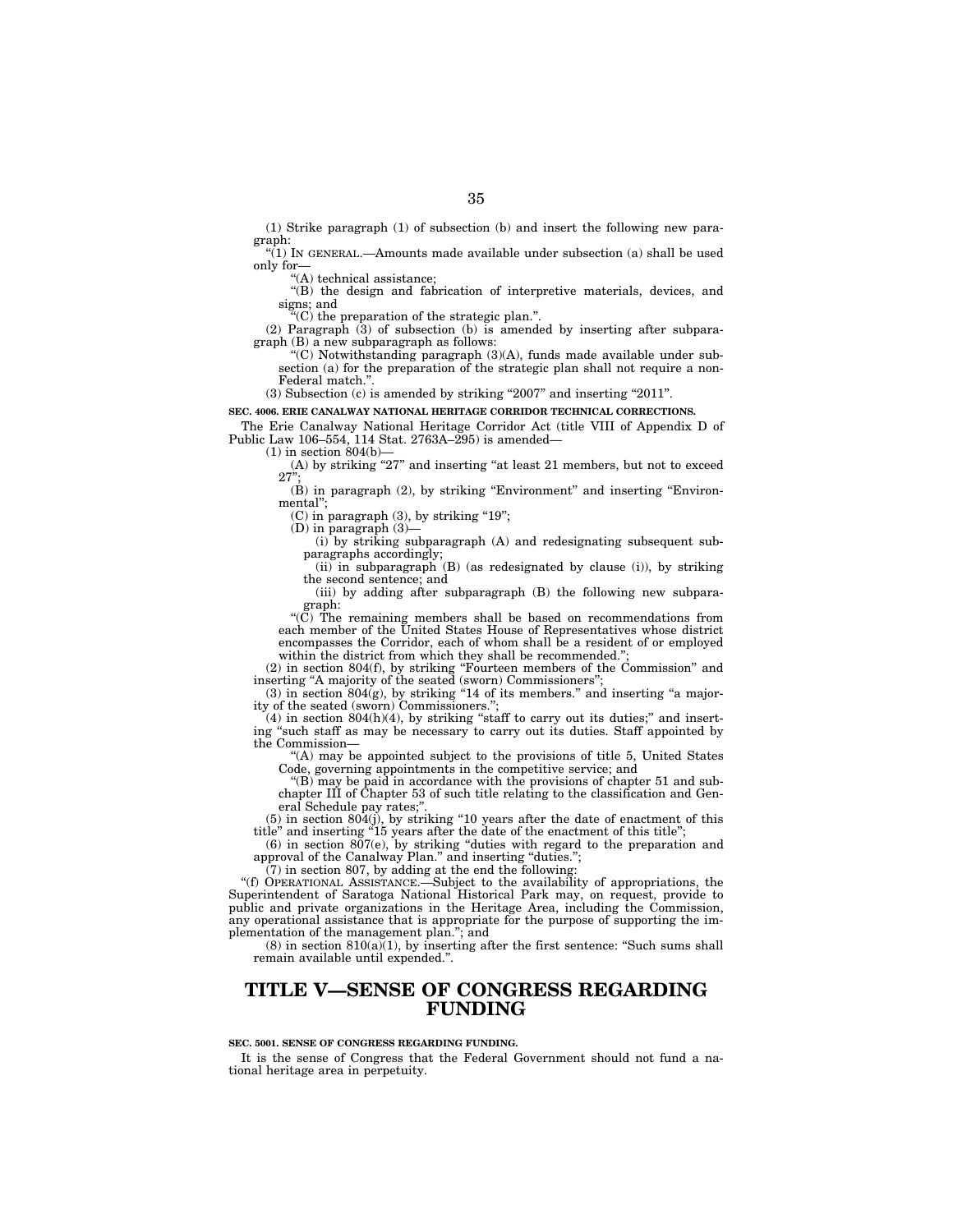#### PURPOSE OF THE BILL

The purpose of H.R. 1483, as ordered reported, is to amend the Omnibus Parks and Public Lands Management Act of 1996 to extend the funding authorization for certain national heritage areas, designate six new national heritage areas, provide for the study of a potential new area, and make other changes in the administration of certain national heritage areas.

#### BACKGROUND AND NEED FOR LEGISLATION

National Heritage Areas are locally-driven projects which conserve and interpret historic and cultural resources through coordinated efforts by federal, state and local governmental entities as well as private parties. The Department of the Interior, acting through the National Park Service, provides limited matching funds and technical assistance to a designated local entity responsible for coordinating management of the area. Heritage areas are not units of the National Park System, but require Congressional authorization and must have a completed study, acceptable to the Secretary of the Interior, supporting designation. To date, Congress has approved 37 national heritage areas.

As reported, H.R. 1483 would establish six new national heritage areas: Journey through Hallowed Ground NHA in Pennsylvania, Maryland, West Virginia and Virginia; Niagara Falls NHA in New York, Muscle Shoals NHA in Alabama, Freedom's Way NHA in Massachusetts and New Hampshire, Abraham Lincoln NHA in Illinois; and Santa Cruz Valley NHA in Arizona.

Each of these areas have been studied and meet the standards set forth for suitability and feasibility of such areas, including having an assemblage of natural, historic, and cultural resources that together represent distinctive aspects of American heritage worthy of recognition, conservation, interpretation, and continuing use; and which would be best managed through partnerships among public and private entities so as to combine their diverse and sometimes noncontiguous resources and active communities.

The areas also reflect traditions, customs, beliefs, and folklife that are a valuable part of the national story; provide outstanding opportunities to conserve natural, historic, cultural, or scenic features; provide outstanding recreational and educational opportunities; and contain resources important to the identified theme or themes of the area that retain a degree of integrity capable of supporting interpretation.

Supporters of each area include residents, business interests, nonprofit organizations, and local and state governments who are all involved in the planning. Each proposed heritage area has developed a conceptual financial plan that outlines the roles of all participants (including the Federal Government), and has demonstrated support for the concept of a national heritage area. Each proposed heritage area has also identified a potential management entity and developed a conceptual boundary map that is supported by the public.

As reported, H.R. 1483 would also authorize additional funding for nine existing national heritage areas: America's Agricultural Heritage Partnership (Silos and Smokestacks) (IA), Augusta Canal (GA), Essex (MA), Hudson River Valley (NY), Coal (WV), Ohio and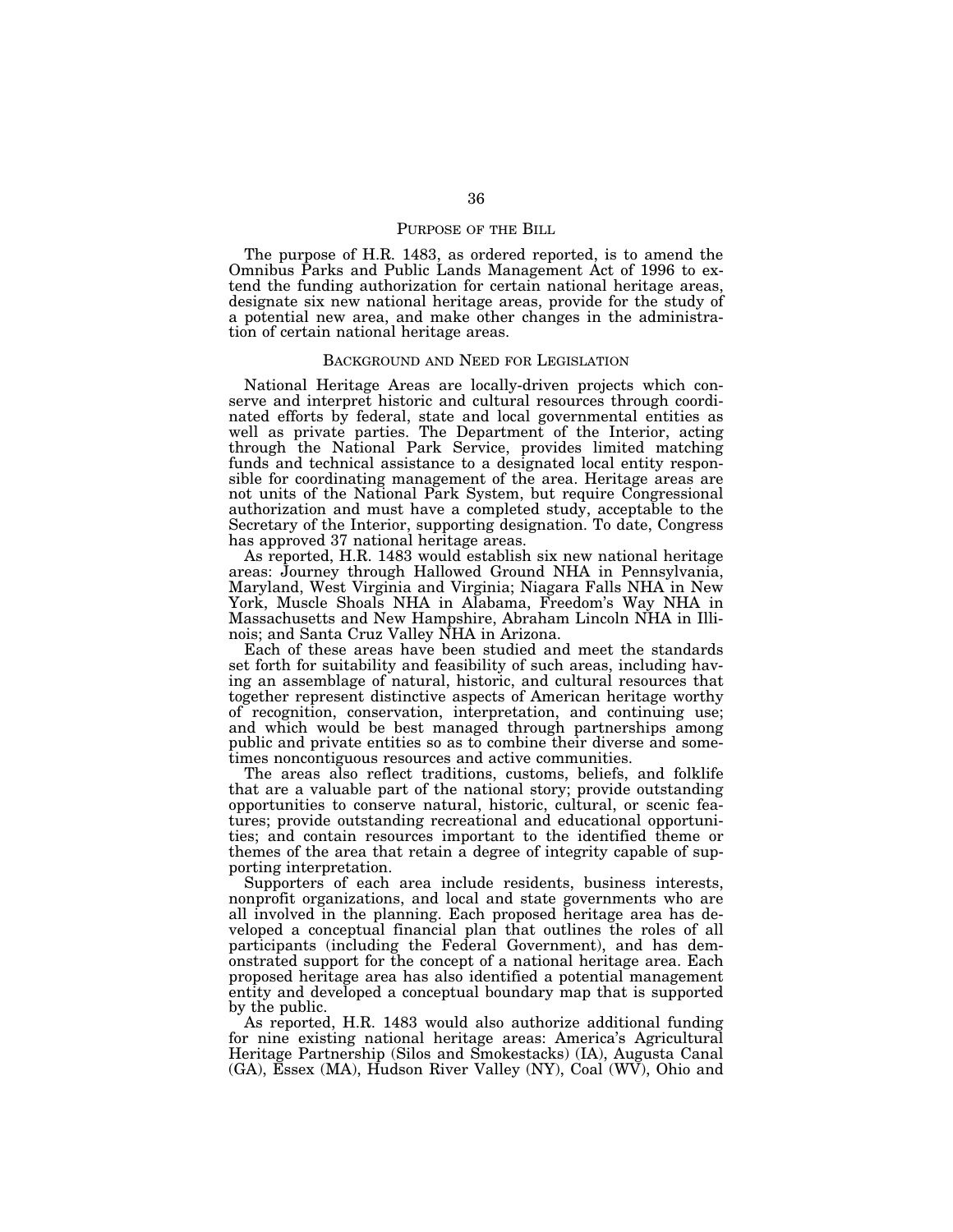Erie Canal (OH), Rivers of Steel (PA), South Carolina (SC), and Tennessee Civil War (TN), and requires the Secretary of the Interior to evaluate the long-term viability of each area.

H.R. 1483 as reported also would require a study of Virginia's Northern Neck as a possible heritage area; make technical changes to the management language governing the Ohio and Erie Canal National Heritage Corridor, the National Coal Heritage Area, and Erie Canalway National Heritage Corridor (NY); would add counties to the South Carolina and Rivers of Steel NHAs; and would extend the authorization of the New Jersey Coastal Heritage Trail Route.

#### COMMITTEE ACTION

H.R. 1483 was introduced on March 12, 2007, by Rep. Ralph Regula (R–OH). The bill was referred to the Committee on Natural Resources, and within the Committee to the Subcommittee on National Parks, Forests and Public Lands.

H.R. 1483 was the subject of a hearing before the Subcommittee on National Parks, Forests and Public Lands on May 15, 2007. Free standing bills establishing the Journey through Hallowed Ground NHA and the Niagara Falls NHA were approved by the Natural Resources Committee on March 7, 2007, and May 2, 2007, respectively.

Hearings on the other four new national heritage areas were held on June 14, 2007, for the Abraham Lincoln NHA (H.R. 1625) and on July 12, 2007, for Muscle Shoals (H.R. 1145), Freedom's Way (H.R. 1297) and Santa Cruz Valley (H.R. 1885).

The July 12 hearing also featured H.R. 105, which would mandate the Northern Neck study; H.R. 1083, which would add a county to the Rivers of Steel NHA; and H.R. 1815, which would grant a short extension to the authorization of the New Jersey Coastal Heritage Trail Route.

On September 26, 2007, the Full Natural Resources Committee met to consider H.R. 1483.

Rep. Raul Grijalva (D–AZ) offered an amendment in the nature of a substitute to raise the appropriations ceiling for each of the nine national heritage areas identified in the original bill from the current \$10 million to \$15 million, rather than \$20 million as specified in the bill as introduced. The substitute does not provide any extension of the current sunset dates for these areas. The substitute would also require an evaluation and report procedure as requested by the National Park Service, would designate six new national heritage areas and set out management, evaluation, sunset and other requirements for each area; direct the National Park Service to study the suitability and feasibility of designating a national heritage area in the Northern Neck of Virginia; make technical corrections in the establishing legislation of three existing national heritage areas, incorporate additional counties within the boundaries of two existing areas, and extend the authorization of the New Jersey Coastal Heritage Trail Route for four years and make other technical changes relating to a report required by Public Law 109–338.

An amendment offered by Rep. Jeff Flake (R–AZ) to express the sense of Congress that the federal government should not fund a national heritage area in perpetuity was agreed to by voice vote.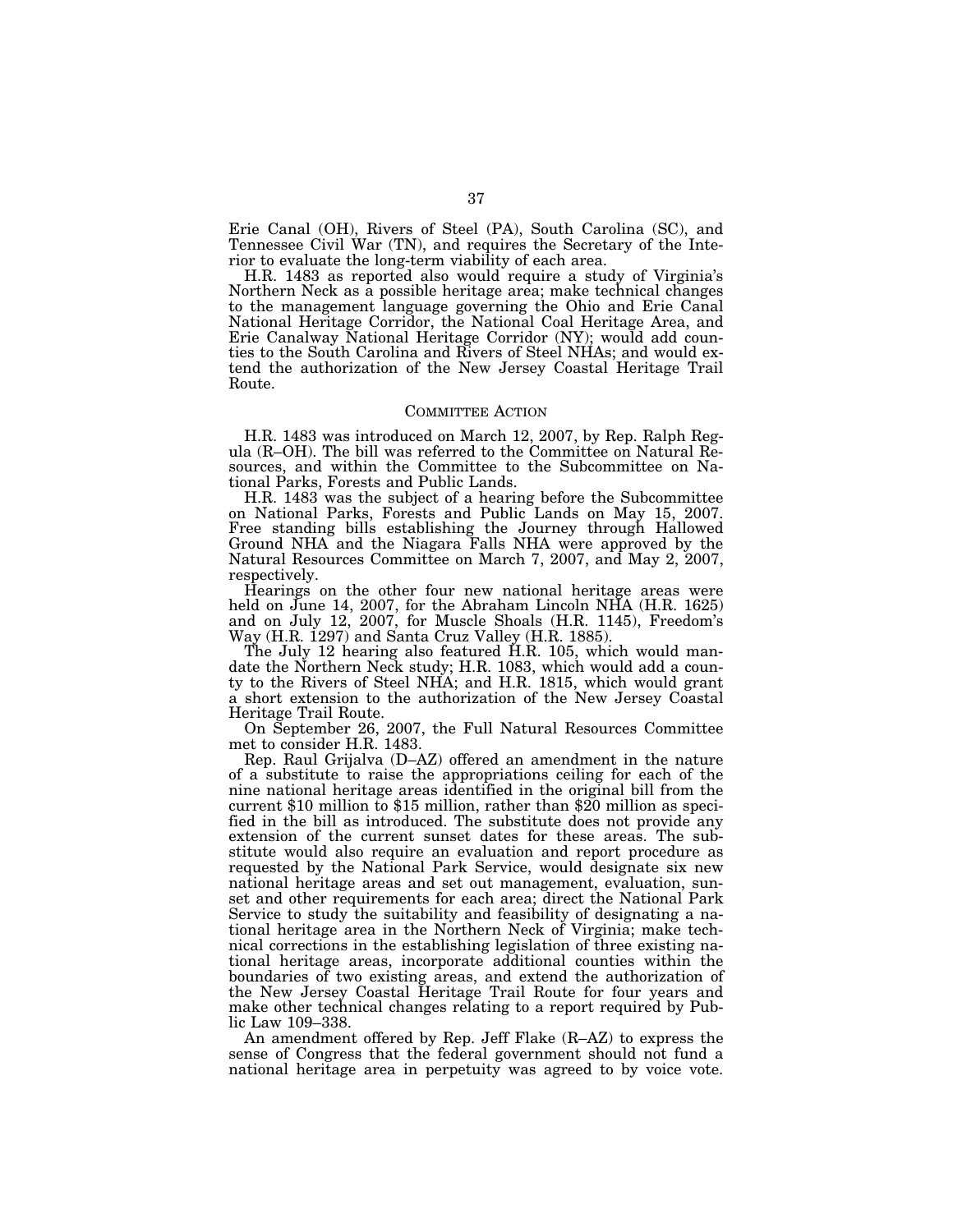An amendment offered by Rep. Dean Heller (R–NV) to delete the sixth congressional district of Maryland and the fifth congressional district of Virginia from the Journey through Hallowed Ground National Heritage Area was rejected on a voice vote.

An amendment offered by Rep. Doug Lamborn (R–CO) to insert a savings clause relating to the development and management of energy, water and water-related infrastructure was offered then withdrawn.

Subsequently, an amendment offered by Chairman Nick Rahall (D–WV) to specify that development and management of energy, water and water-related infrastructure are included in the regulatory activities that are not altered by new heritage area designations was agreed to by voice vote.

An amendment offered by Rep. Rob Bishop (R–UT) to require notification of each private property owner whose land would be preserved, conserved or promoted by the management plan, and to require that any property owner be allowed to withdraw their property from the heritage area by written request, was rejected on a voice vote.

The Grijalva amendment in the nature of a substitute, as amended, was agreed to by voice vote.

The bill, as amended, was then ordered favorably reported to the House of Representatives by a roll call vote of 23 to 12, as follows: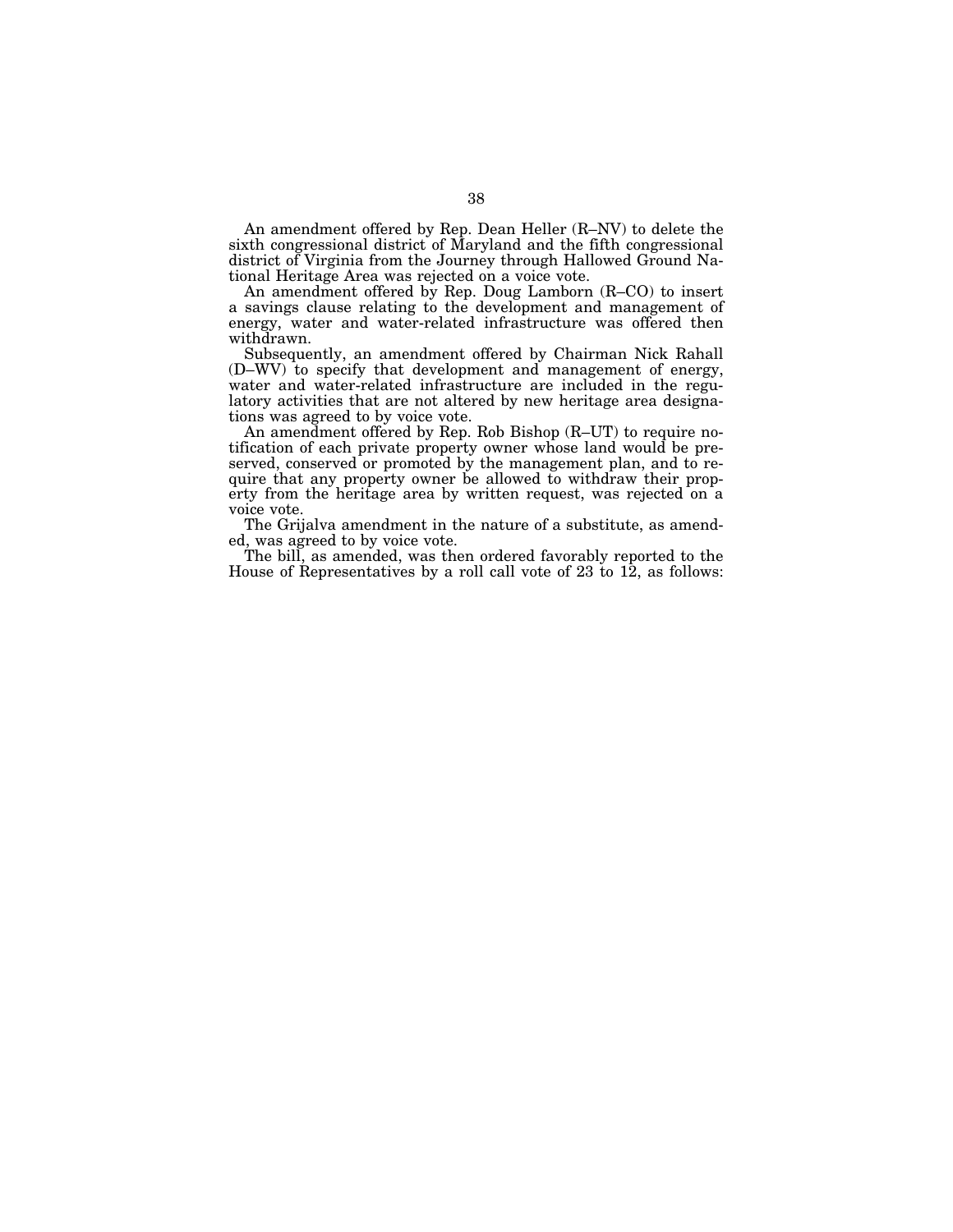# **Committee on Natural Resources**<br>U.S. House of Representatives<br> $110^{th}$  Congress

Convened:

Adjourned:

Date: September 26, 2007

Meeting on: Markup of HR 1483 (Final) Favorably reported to the House of Representatives, as amended, by a roll call vote of 23 yeas and 12 nays.

| <b>MEMBERS</b>            | Yea | Nay | Pres | <b>MEMBERS</b>     | Yea | Nay | Pres |
|---------------------------|-----|-----|------|--------------------|-----|-----|------|
| Mr. Rahall, WV            | ✓   |     |      | Mr. Jindal, LA     |     |     |      |
| Mr. Young, AK             |     |     |      | Mrs. Bordallo, VI  | ✓   |     |      |
| Mr. Miller, CA            |     |     |      | Mr. Gohmert, TX    |     | ✓   |      |
| Mr. Saxton, NJ            |     |     |      | Mr. Costa, CA      | ✓   |     |      |
| Mr. Markey, MA            | ✓   |     |      | Mr. Cole, OK       |     |     |      |
| Mr. Gallegly, CA          |     |     |      | Mr. Boren, OK      | ✓   |     |      |
| Mr. Kildee, MI            |     |     |      | Mr. Bishop, UT     |     | ✓   |      |
| Mr. Duncan, TN            |     |     |      | Mr. Sarbanes, MD   | ✓   |     |      |
| Mr. DeFazio, OR           | ✓   |     |      | Mr. Shuster, PA    |     | ✓   |      |
| Mr. Gilchrest, MD         |     |     |      | Mr. Hinchey, NY    | ✓   |     |      |
| Mr. Faleomavaega, AS      |     |     |      | Mr. Heller, NV     |     | ✓   |      |
| Mr. Cannon, UT            |     |     |      | Mr. Kennedy, RI    | ✓   |     |      |
| Mr. Abercrombie, HI       | ✓   |     |      | Mr. Sali, ID       |     | ✓   |      |
| Mr. Tancredo, CO          |     | ✓   |      | Mr. Kind, WI       | ✓   |     |      |
| Mr. Ortiz, TX             | ✓   |     |      | Mr. Lamborn, CO    |     | ✓   |      |
| Mr. Flake, AZ             |     | ✓   |      | Mrs. Capps, CA     | ✓   |     |      |
| Mr. Pallone, NJ           |     |     |      | Ms. Fallin, OK     |     |     |      |
| Mr. Pearce, NM            |     | ✓   |      | Mr. Inslee, WA     | ✓   |     |      |
| Mrs. Christensen, VI      | ✓   |     |      | Mr. McCarthy, CA   |     | ✓   |      |
| Mr. Brown, SC             | ✓   |     |      | Mr. Mark Udall, CO |     |     |      |
| Mrs. Napolitano, CA       | ✓   |     |      | Mr. Baca, CA       | ✓   |     |      |
| Mr. Fortuño, PR           |     | ✓   |      | Ms. Solis, CA      | ✓   |     |      |
| Mr. Holt, NJ              | ✓   |     |      | Ms. Herseth, SD    | ✓   |     |      |
| Mrs. McMorris Rodgers, WA |     | ✓   |      | Mr. Shuler, NC     | ✓   |     |      |
| Mr. Grijalva, AZ          | ✓   |     |      |                    |     |     |      |
|                           |     |     |      | Total              | 23  | 12  |      |

Markups -  $1/3$  to meet (16), 25 to report<br>September 26, 2007 (3:56pm)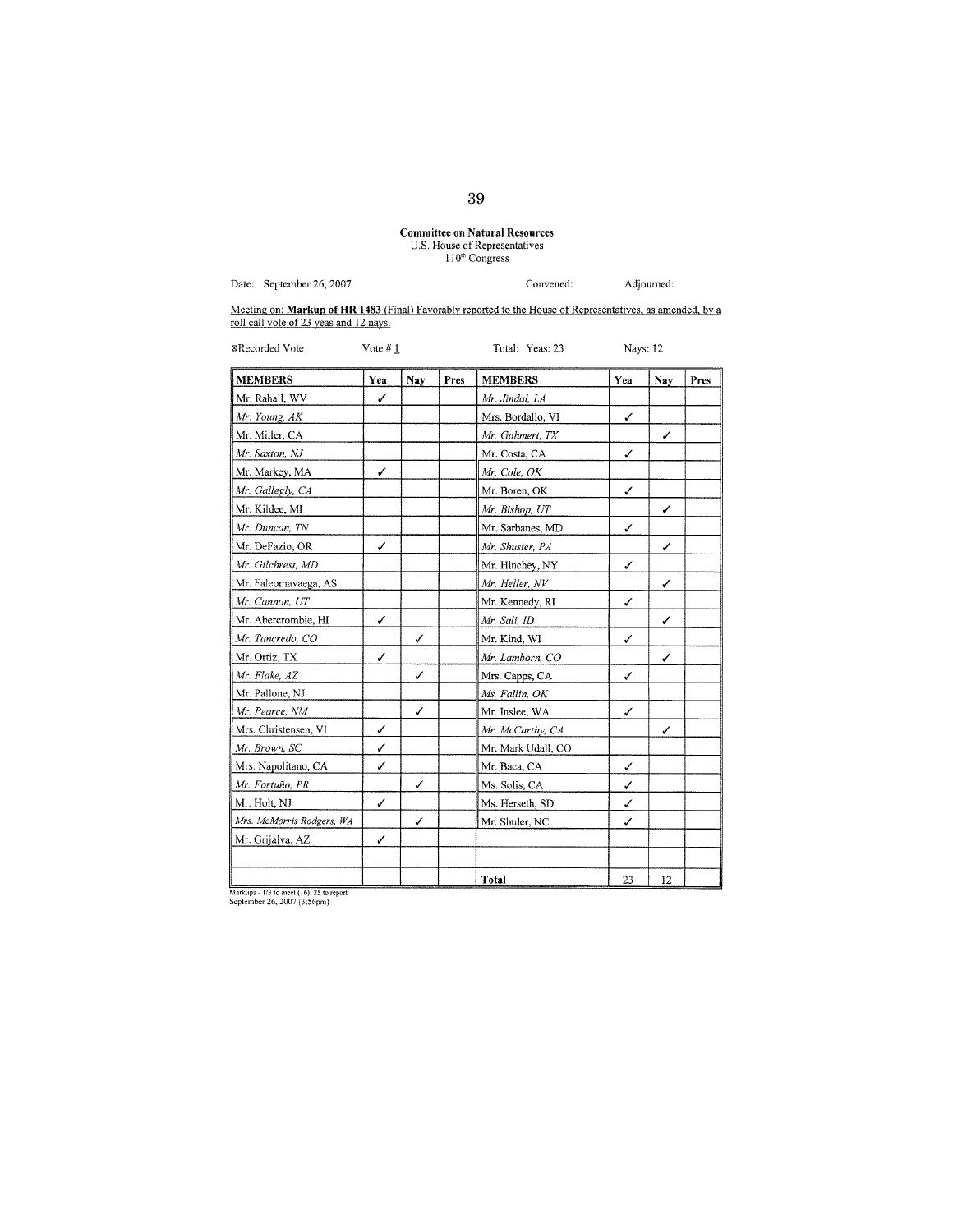#### *Section 1. Short title*

Section 1 states that the bill may be cited as the "Celebrating" America's Heritage Act.''

#### *Section 2. Table of contents*

Section 2 lays out the bill's table of contents.

#### TITLE I: AUTHORIZATION EXTENSIONS AND VIABILITY STUDIES

Title I would increase the total funding authorization from \$10 million to \$15 million for nine existing national heritage areas (NHAs): America's Agricultural Heritage Partnership (Silos and Smokestacks) (IA), Augusta Canal (GA), Essex (MA), Hudson River Valley (NY), Coal (WV), Ohio and Erie Canal (OH), Rivers of Steel (PA), South Carolina (SC), and Tennessee Civil War (TN).

Title I would also require the National Park Service to evaluate the accomplishments of each of those areas, report to Congress on those accomplishments, as well as on government and private investment in the area and make recommendations on the future role, if any, of the National Park Service in that heritage area. The evaluation would begin not later than three years before the sunset date for the area.

#### TITLE II: ESTABLISHMENT OF NATIONAL HERITAGE AREAS

The six subtitles of Title II would each establish a new national heritage area: Journey through Hallowed Ground NHA in Virginia, West Virginia, Maryland, and Pennsylvania (Subtitle A), Niagara Falls NHA in New York (Subtitle B), Muscle Shoals NHA in Alabama (Subtitle C), Freedom's Way NHA in Massachusetts and New Hampshire (Subtitle D), Abraham Lincoln NHA in Illinois (Subtitle E); and Santa Cruz Valley NHA in Arizona (Subtitle F).

Each subtitle sets forth the definitions and purposes of the particular NHA, specifies the states and counties involved, cites a National Park Service map describing the boundaries, identifies the local coordinating entity responsible for the area, sets out requirements for development and implementation of a management plan, establishes an evaluation requirement identical to that contained in Title I, describes the duties and authorities of the local coordinating entity, outlines the area's relationship to other federal agencies, sets forth protections for private property owners and makes clear that the designation does not alter existing regulations or land use plans, authorizes up to \$1 million annually for 15 years for a total of up to \$15 million, and terminates the authority of the National Park Service to provide assistance under each subtitle 15 years after the date of enactment.

Each subtitle includes property rights language identical to that which has already been approved several times by this committee, the Senate Energy and Natural Resources Committee and the full Senate. That language includes provisions making clear that nothing in each subtitle abridges any property right ''including the right to refrain from participating in any plan, project, program of activity conducted within the National Heritage Area,'' and that property owners may not be required under this act to grant access to or through their property.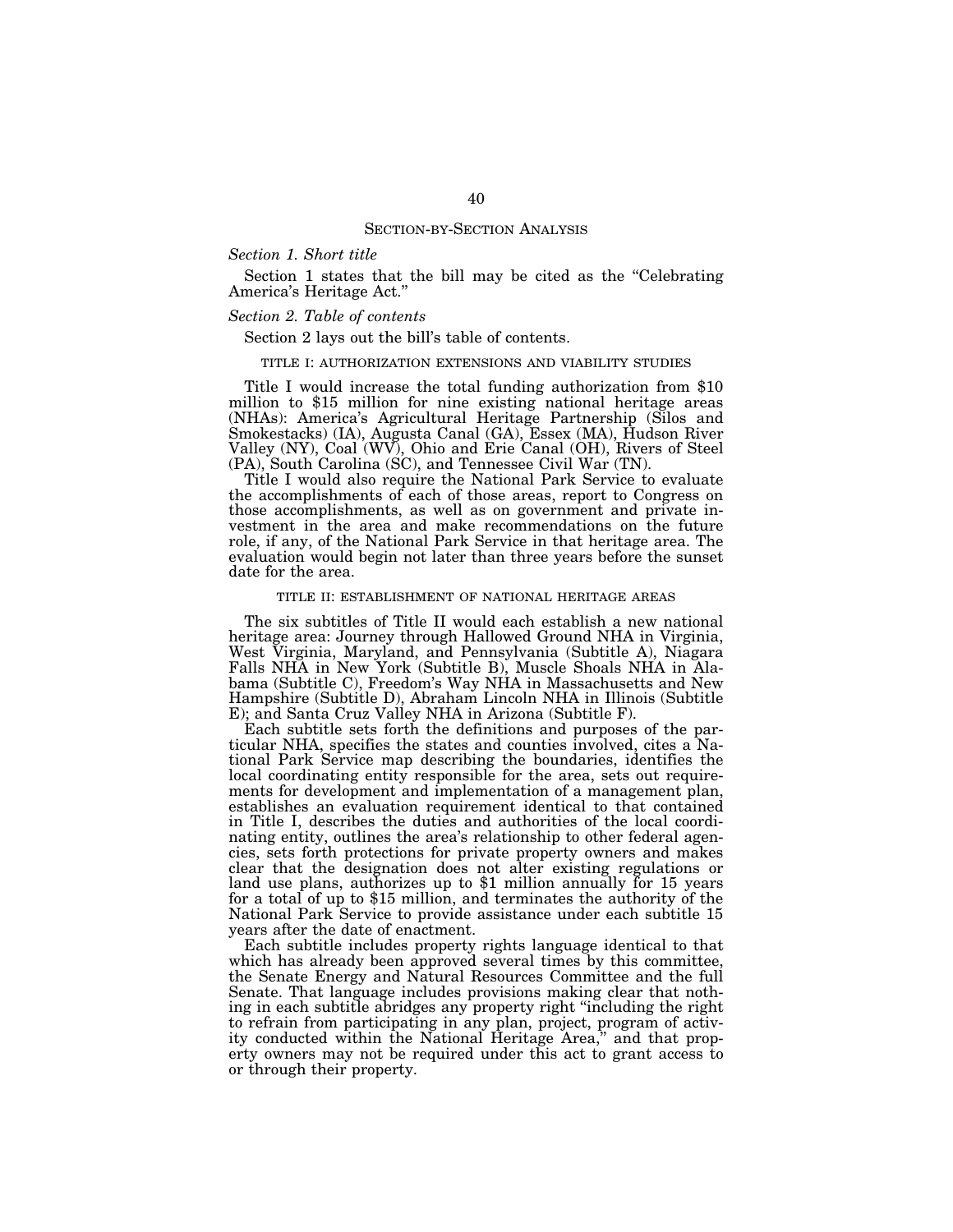Additionally, each subtitle includes language that would prohibit the local coordinating entity from using Federal funds authorized under this act to acquire any interest in real property.

Each subtitle also makes clear that duly adopted land use regulations and plans as well as any other Federal, state, local or tribal regulatory authority are unaffected by the legislation, including development and management of infrastructure related to energy and water projects.

Each subtitle also expressly states that no water rights are authorized or implied, and that states' authority to manage fish and wildlife (including hunting within the National Heritage Area) are unaffected.

#### TITLE III: STUDY

Title III would direct the National Park Service to study the suitability and feasibility of designating certain portions of the Commonwealth of Virginia as the Northern Neck National Heritage Area.

#### TITLE IV: TECHNICAL CORRECTIONS AND ADDITIONS

Title IV would make technical corrections in the establishing legislation of the National Coal Heritage Area, the Ohio & Erie Canal National Heritage Corridor, and the Erie Canalway National Heritage Corridor.

Specifically, the changes for the National Coal Heritage Area would authorize the transition of the management entity to a new organization, the National Coal Heritage Area Authority, and make other technical changes. The technical corrections for the Ohio & Erie Canal are mostly related to a name change for the area and the deauthorization of the Ohio & Erie Canal National Heritage Corridor Committee, whose duties have already been assumed by a non-profit management entity.

Title IV would also make a series of technical changes in the legislation (PL 106–554) authorizing the Erie Canalway National Heritage Corridor. The changes relate to the makeup and operation of the commission established in the original law to develop a management plan; the amendments would also allow appropriated funds to remain available until spent.

Title IV would also add Butler County, PA, to the Rivers of Steel NHA; and Berkeley, Saluda and part of Georgetown County to the South Carolina National Heritage Corridor.

Title IV would also extend the authorization of the New Jersey Coastal Heritage Trail Route by three years to allow completion of a strategic plan ordered by the 109th Congress (PL 109–338) and authorize the use of federal funding to complete the plan.

#### COMMITTEE OVERSIGHT FINDINGS AND RECOMMENDATIONS

Regarding clause  $2(b)(1)$  of rule X and clause  $3(c)(1)$  of rule XIII of the Rules of the House of Representatives, the Committee on Natural Resources' oversight findings and recommendations are reflected in the body of this report.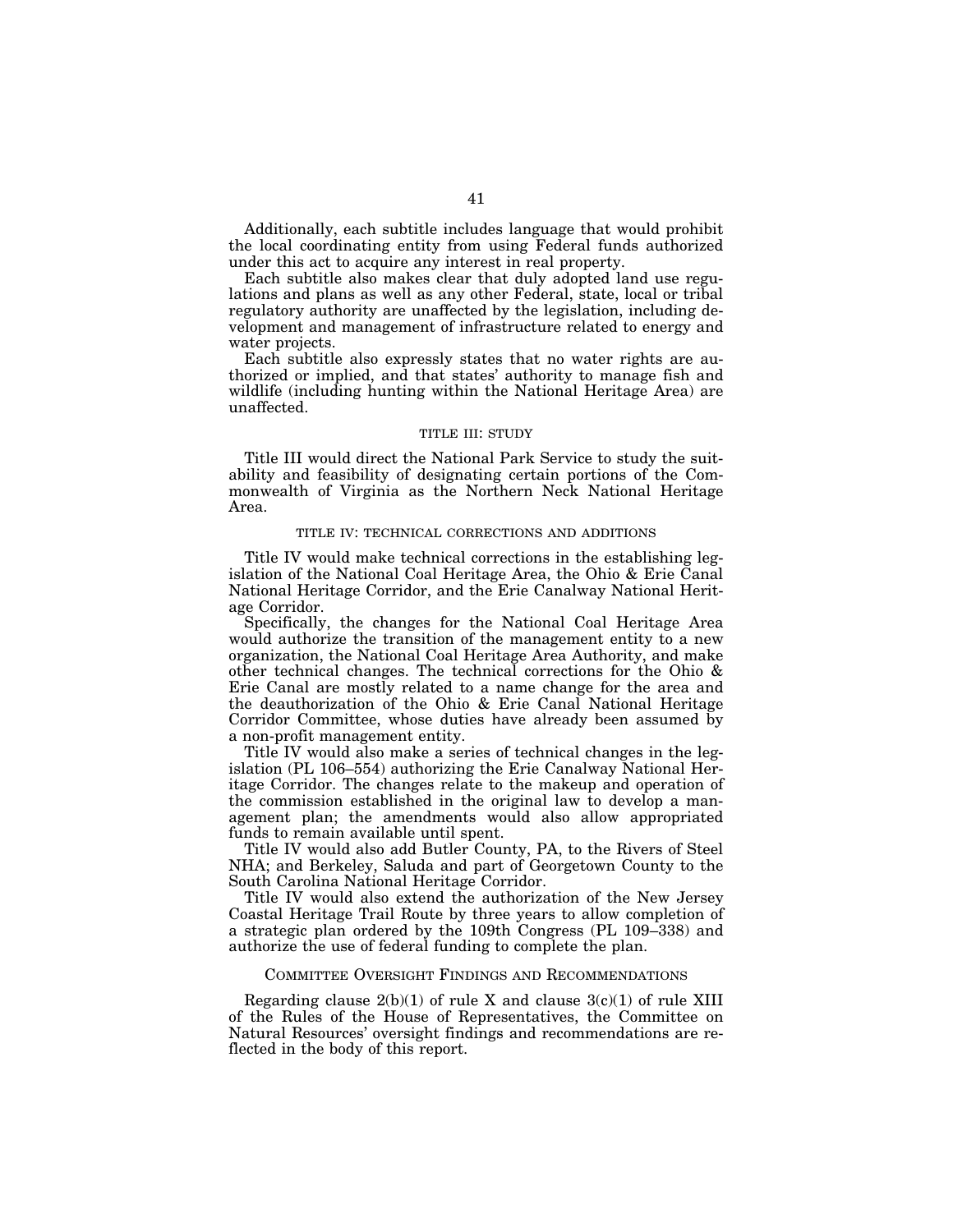#### CONSTITUTIONAL AUTHORITY STATEMENT

Article I, section 8 of the Constitution of the United States grants Congress the authority to enact this bill.

### COMPLIANCE WITH HOUSE RULE XIII

1. **Cost of Legislation**. Clause 3(d)(2) of rule XIII of the Rules of the House of Representatives requires an estimate and a comparison by the Committee of the costs which would be incurred in carrying out this bill. However, clause  $3(d)(3)(B)$  of that rule provides that this requirement does not apply when the Committee has included in its report a timely submitted cost estimate of the bill prepared by the Director of the Congressional Budget Office under section 402 of the Congressional Budget Act of 1974.

2. **Congressional Budget Act**. As required by clause 3(c)(2) of rule XIII of the Rules of the House of Representatives and section 308(a) of the Congressional Budget Act of 1974, this bill does not contain any new budget authority, spending authority, credit authority, or an increase or decrease in revenues or tax expenditures.

3. **General Performance Goals and Objectives**. As required by clause 3(c)(4) of rule XIII, the general performance goal or objective of this bill is to amend the Omnibus Parks and Public Lands Management Act of 1996 to extend the authorization for certain national heritage areas, and for other purposes.

4. **Congressional Budget Office Cost Estimate**. Under clause 3(c)(3) of rule XIII of the Rules of the House of Representatives and section 403 of the Congressional Budget Act of 1974, the Committee has received the following cost estimate for this bill from the Director of the Congressional Budget Office:

#### *H.R. 1483—Celebrating America's Heritage Act*

Summary: H.R. 1483 would establish six national heritage areas (NHAs), which are nonfederal lands and communities managed privately in conjunction with the National Park System. For each of the new areas, the bill would authorize the appropriation of \$1 million annually, up to \$15 million over 15 years. In addition, the bill would increase the ceiling on authorizations of appropriations for nine existing NHAs.

Assuming appropriation of the authorized amounts, CBO estimates that the National Park Service (NPS) would spend \$6 million in 2008 and \$46 million over the 2008–2012 period to implement H.R. 1483. An additional \$60 million would be spent after 2012. Enacting H.R. 1483 would have no significant effect on revenues or direct spending.

The bill contains no intergovernmental or private-sector mandates as defined in the Unfunded Mandates Reform Act (UMRA) and would impose no costs on state, local, or tribal governments.

Estimated cost to the federal government: The estimated budgetary impact of H.R. 1483 is shown in the following table. The costs of this legislation fall within budget function 300 (natural resources and environment).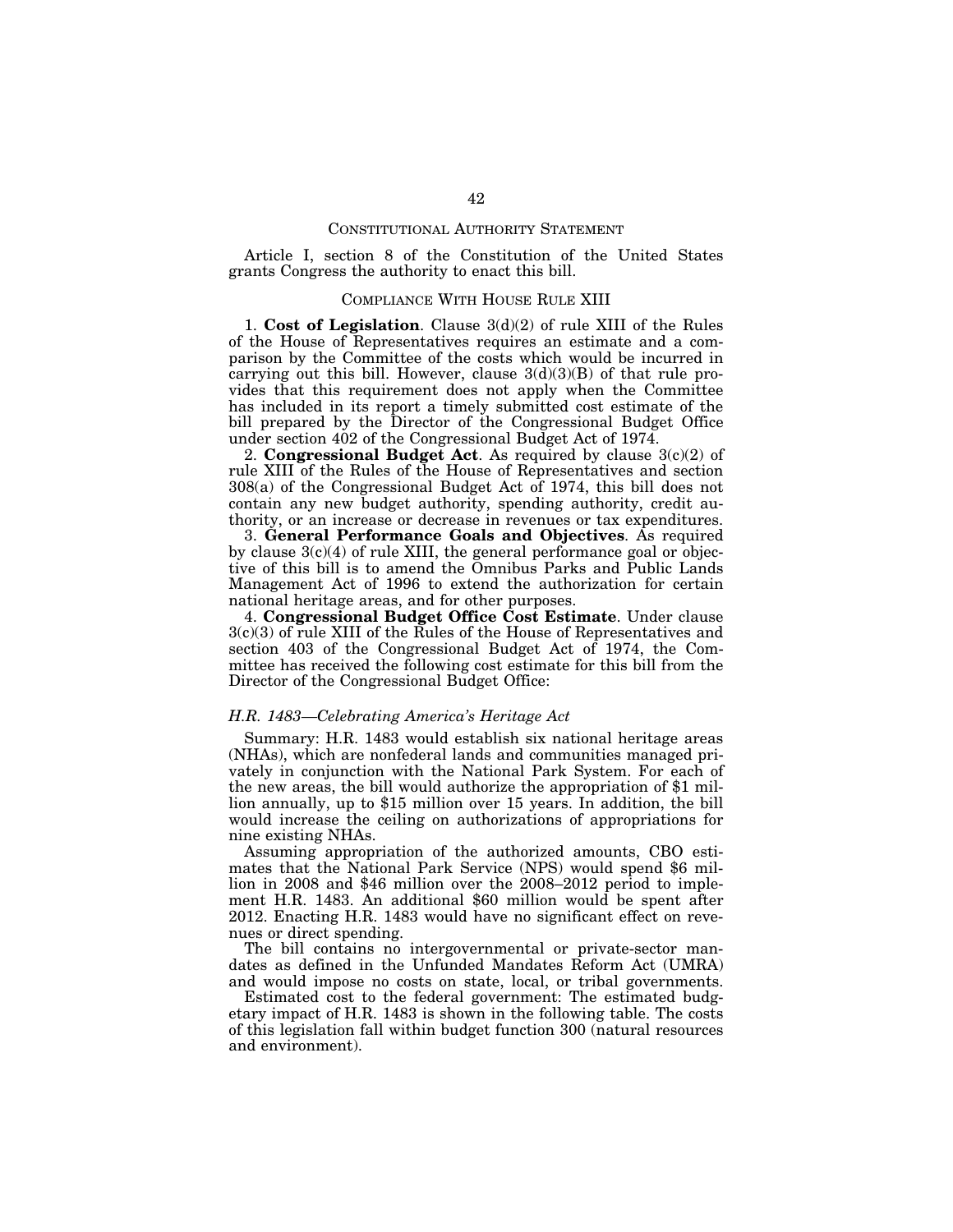|                                              | By fiscal year, in millions of dollars- |      |      |      |      |  |
|----------------------------------------------|-----------------------------------------|------|------|------|------|--|
|                                              | 2008                                    | 2009 | 2010 | 2011 | 2012 |  |
| CHANGES IN SPENDING SUBJECT TO APPROPRIATION |                                         |      |      |      |      |  |
| Spending for Proposed NHAs:                  |                                         |      |      |      |      |  |
|                                              |                                         |      |      |      |      |  |
|                                              |                                         | ĥ    | ĥ    |      |      |  |
| Spending for Existing NHAs:                  |                                         |      |      |      |      |  |
|                                              |                                         |      |      |      |      |  |
|                                              |                                         |      |      |      |      |  |
| Total Spending Under H.R. 1483:              |                                         |      |      |      |      |  |
|                                              |                                         |      | 10   | 10   |      |  |
|                                              |                                         |      | 10   |      |      |  |

Basis of estimate: For this estimate, CBO assumes that H.R. 1483 will be enacted early in fiscal year 2008 and that the authorized amounts will be appropriated for each year. The NPS would use such appropriations to provide technical and financial assistance to the managing entities of the NHAs, which are usually local nonprofit organizations. Historically, the NPS has received appropriations of between \$8 million and \$14 million a year for that purpose.

#### *Spending for proposed NHAs*

The authorization levels in the table include \$1 million annually for each of the six NHAs that would established by the bill:

• Journey Through Hallowed Ground NHA in Maryland and Virginia;<br>• Niagara Falls NHA in New York;

- 
- Muscle Shoals NHA in Alabama;<br>• Freedom's Way NHA in Massachusetts and New Hampshire;

#### ABRAHAM LINCOLN NHA IN ILLINOIS; AND SANTA CRUZ VALLEY NHA IN ARIZONA.

Assuming appropriation of the authorized amounts, CBO estimates that the NPS would spend \$6 million in 2008 and \$30 million over the 2008–2012 period to assist the NHAs with planning and development. We estimate that \$60 million would be spent for this purpose after 2012.

#### *Spending for existing NHAs*

The bill would raise, from \$10 million to \$15 million, the authorization ceiling for nine NHAs that were established in 1996. Under this provision, the nine NHAs would be eligible to receive additional payments of up to \$1 million annually after they have reached the existing ceiling. The affected areas, and their aggregate appropriations to date, include:

• America's Agricultural Heritage Partnership (\$5.1 million);

- Augusta Canal NHA (\$4.7 million); Essex NHA (\$9.3 million);
- 

• Hudson River Valley NHA (\$6 million);

• National Coal Heritage Area (\$1.9 million);

• Ohio and Erie Canal National Heritage Canalway (\$9.4 million);

• Rivers of Steel NHA (\$9.4 million);

• South Carolina National Heritage Corridor (\$7.9 million); and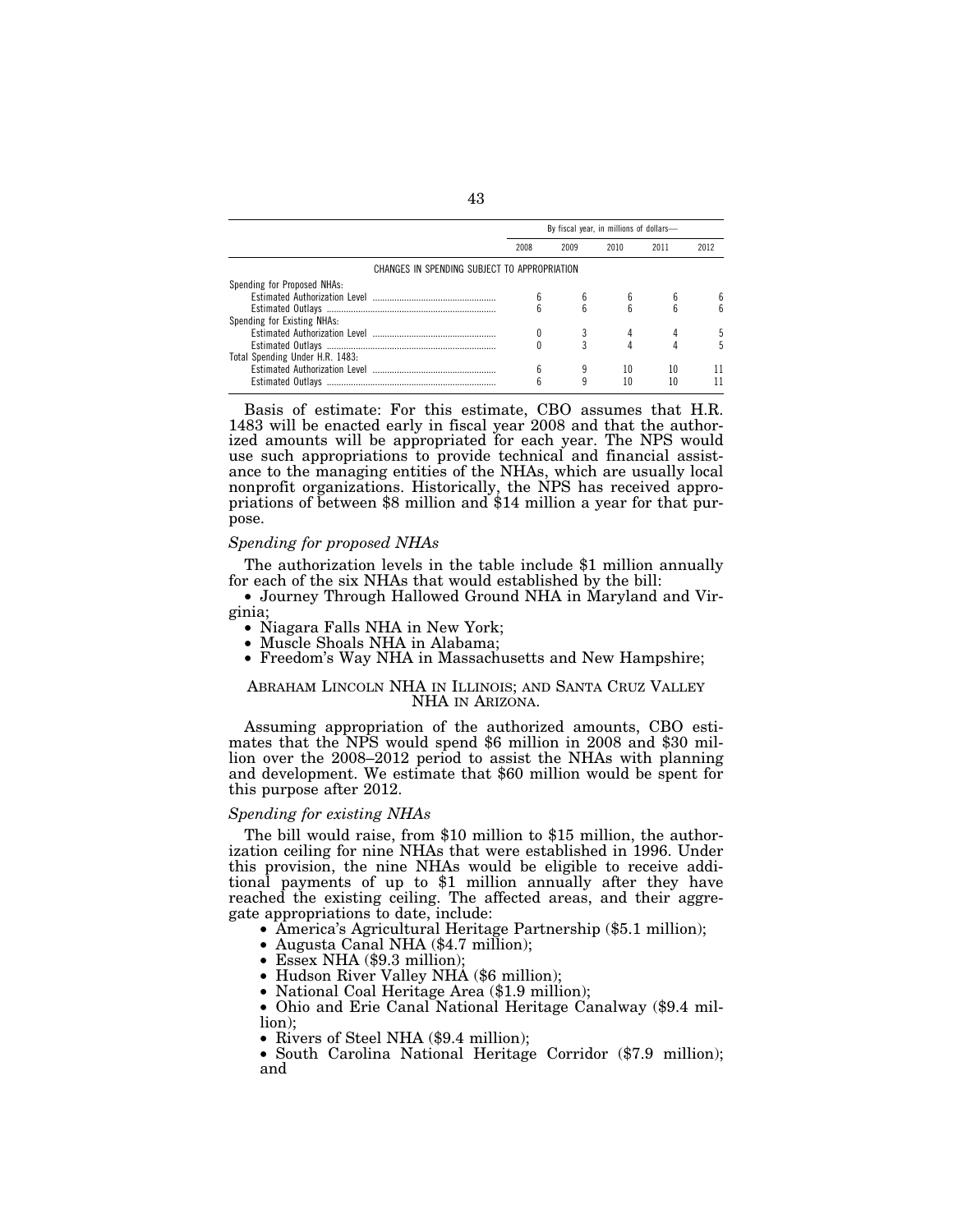• Tennessee Civil War Heritage Area (\$2.1 million)

Based on appropriations to date and assuming appropriation of the additional amounts authorized by the bill for each area after it reaches the existing ceiling, CBO estimates that implementing this aspect of H.R. 1483 would cost \$16 million over the 2008–2012 period. We expect that three of the NHAs would begin receiving the additional funding in 2009. That number would increase to five by 2012. As under existing law, authority for funding for those nine areas would expire after fiscal year 2012; therefore, no additional amounts would be spent after that period under the legislation.

Intergovernmental and private-sector impact: H.R. 1483 contains no intergovernmental or private-sector mandates as defined in UMRA and would impose no costs on state, local, or tribal governments.

Previous CBO estimates: CBO has transmitted cost estimates during the 110th Congress for several bills that would establish the Journey Through Hallowed Ground NHA (see S. 289 and H.R. 319), the Niagara Falls NHA (see S. 800 and H.R. 713), and the Abraham Lincoln NHA (see S. 955). The estimated costs of those bills were the same as those for the similar provisions in H.R. 1483.

Estimate prepared by: Federal costs: Deborah Reis; Impact on state, local, and tribal governments: Leo Lex; Impact on the private sector: Amy Petz.

Estimate approved by: Theresa Gullo, Deputy Assistant Director for Budget Analysis.

#### COMPLIANCE WITH PUBLIC LAW 104–4

This bill contains no unfunded mandates.

#### EARMARK STATEMENT

H.R. 1483 does not contain any congressional earmarks, limited tax benefits, or limited tariff benefits as defined in clause  $9(d)$ ,  $9(e)$ or 9(f) of rule XXI.

#### PREEMPTION OF STATE, LOCAL OR TRIBAL LAW

This bill is not intended to preempt any State, local or tribal law.

CHANGES IN EXISTING LAW MADE BY THE BILL, AS REPORTED

In compliance with clause 3(e) of rule XIII of the Rules of the House of Representatives, changes in existing law made by the bill, as reported, are shown as follows (existing law proposed to be omitted is enclosed in black brackets, new matter is printed in italic, existing law in which no change is proposed is shown in roman):

#### **OMNIBUS PARKS AND PUBLIC LANDS MANAGEMENT ACT OF 1996**

(Division II of Public Law 104–333)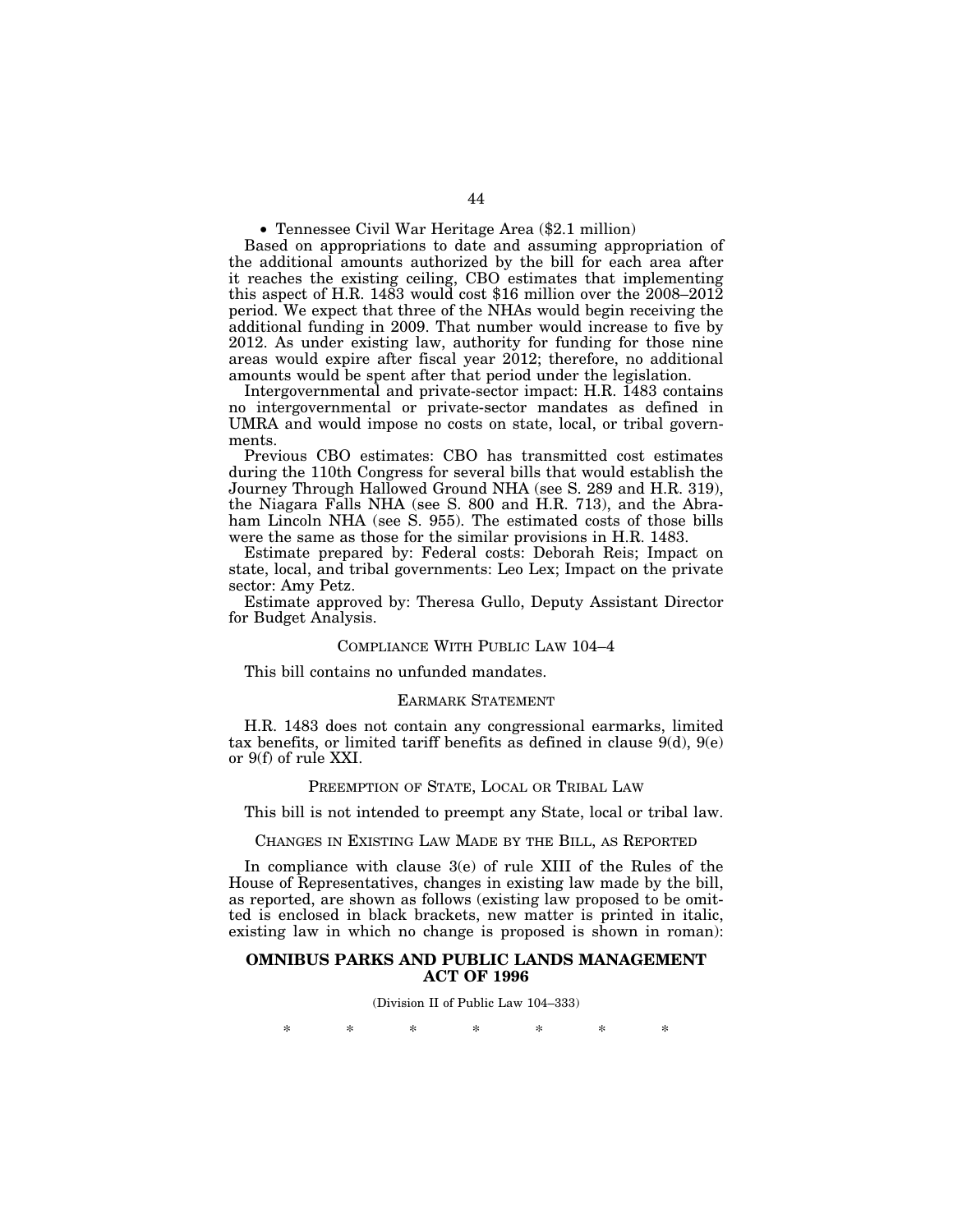### **DIVISION II**

## **TITLE I—NATIONAL COAL HERITAGE AREA**

#### **SEC. 101. SHORT TITLE.**

This title may be cited as the ''National Coal Heritage Area Act of 1996''.

\* \* \* \* \* \* \*

#### **SEC. 103. ESTABLISHMENT.**

 $(a) * * *$ 

ø(b) BOUNDARIES.—The Area shall be shall be comprised of the following:

 $\tilde{I}(1)$  The counties; and in the State of West Virginia that are the subject of the study by the National Park Service, dated 1993, entitled ''A Coal Mining Heritage Study: Southern West Virginia'' conducted pursuant to title VI of Public Law 100– 699.

 $(2)$  Lincoln County, West Virginia.

 $(3)$  Paint Creek and Cabin Creek within Kanawha County, West Virginia.]

*(b) BOUNDARIES.—The National Coal Heritage Area shall be comprised of Lincoln County, West Virginia, and Paint Creek and Cabin Creek within Kanawah County, West Virginia, and the counties that are the subject of the study by the National Park Service, dated 1993, entitled ''A Coal Mining Heritage Study: Southern West Virginia'' conducted pursuant to title VI of Public Law 100–699.* 

\* \* \* \* \* \* \*

#### **[SEC. 105. ELIGIBLE RESOURCES.**

øThe resources eligible for the assistance under paragraph (2) of section 104 shall include those set forth in appendix D of the study by the National Park Service, dated 1993, entitled ''A Coal Mining Heritage Study: Southern West Virginia'', conducted pursuant to title VI of Public Law 100–699. Priority consideration shall be given to those sites listed as ''Conservation Priorities'' and ''Important Historic Resources" as depicted on the map entitled "Study Area: Historic Resources" in such study.]

#### *SEC. 105. ELIGIBLE RESOURCES.*

*(a) IN GENERAL.—The resources eligible for the assistance under section 104 shall include—*

*(1) resources in Lincoln County, West Virginia, and Paint Creek and Cabin Creek in Kanawah County, West Virginia, as determined to be appropriate by the National Coal Heritage Area Authority; and* 

*(2) the resources set forth in appendix D of the study by the National Park Service, dated 1993, entitled ''A Coal Mining Heritage Study: Southern West Virginia'' conducted pursuant to title VI of Public Law 100–699.* 

*(b) PRIORITY.—Priority consideration shall be given to those sites listed as ''Conservation Priorities'' and ''Important Historic Re-*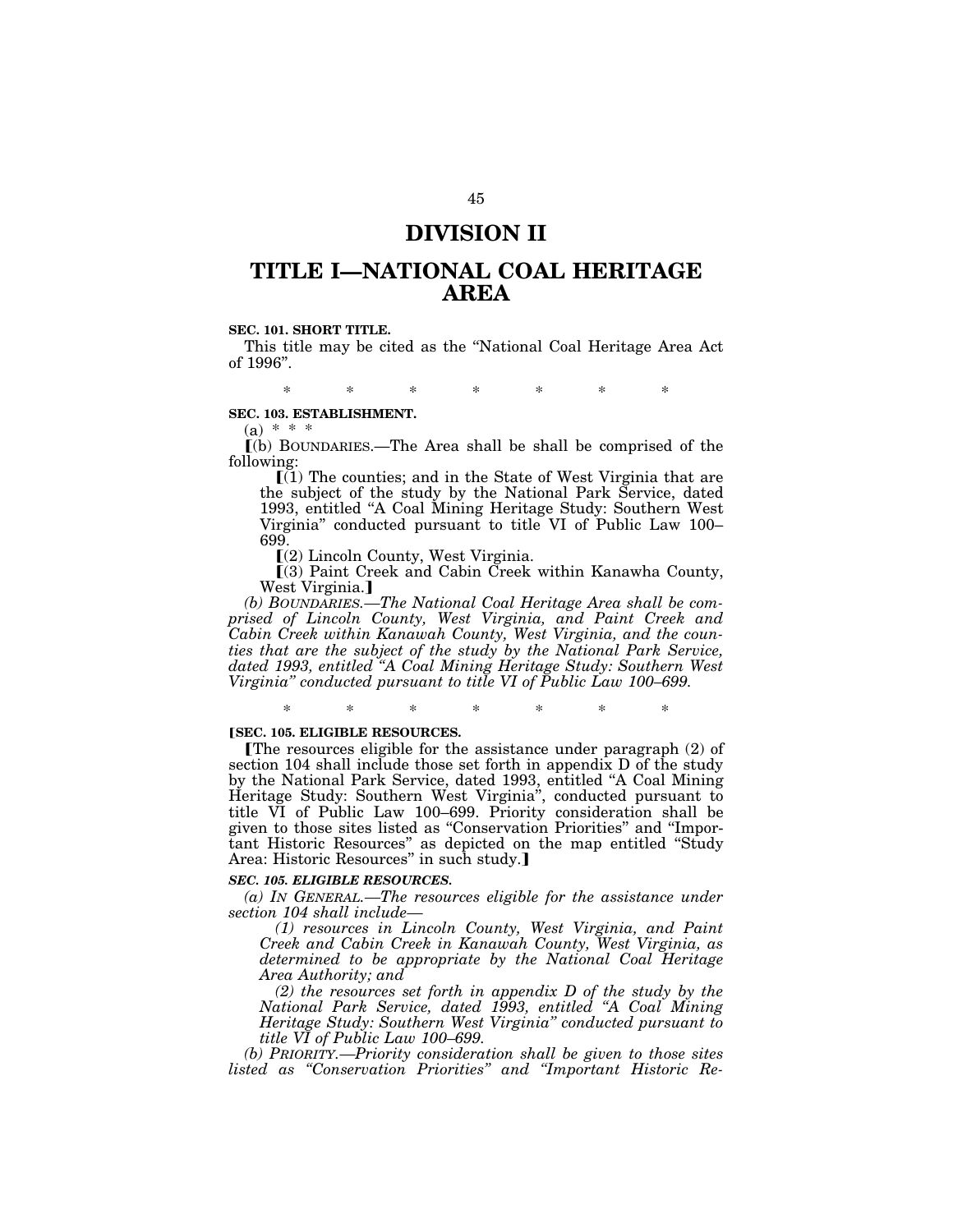*sources'' as depicted on the map entitled ''Study Area: Historic Resources'' in such study.* 

#### **SEC. 106. COAL HERITAGE MANAGEMENT PLAN.**

(a) IN GENERAL.—Pursuant to the contractual agreement referred to in section 104, within three years after the date of enactment of this title, the [Governor of the State of West Virginia, acting through the Division of Culture and History and the Division<br>of Tourism and Parks,] *National Coal Heritage Area Authority* shall submit to the Secretary a Coal Heritage Management Plan for the Area. The plan shall at a minimum-<br>(1) \* \* \*

\* \* \* \* \* \* \*  $(3)$  set forth the responsibilities of the State of West Virginia, units of local government, nonprofit entities, or *Na-*<br> *tional* Coal Heritage Area Authority or the *Coal Heritage Area Authority* Secretary to administer any properties acquired pursuant to section 104.

(b) PLAN APPROVAL.—The Secretary shall approve the plan submitted under subsection (a) unless he determines that it would *not*  meet the objectives of this title.

\* \* \* \* \* \* \*

#### **SEC. 108. AUTHORIZATION OF APPROPRIATIONS.**

(a) IN GENERAL—There is authorized to be appropriated under this title not more than \$1,000,000 for any fiscal year. Not more than a total of  $\left[ $10,000,000 \right] $15,000,000$  may be appropriated for the Area under this title.

\* \* \* \* \* \* \*

## **TITLE II—TENNESSEE CIVIL WAR HERITAGE AREA**

\* \* \* \* \* \* \*

#### **SEC. 209. AUTHORIZATION OF APPROPRIATIONS.**

(a) IN GENERAL.—There is authorized to be appropriated under this title not more than \$1,000,000 for any fiscal year. Not more than a total of [\$10,000,000] \$15,000,000 may be appropriated for the national heritage area under this title.

\* \* \* \* \* \* \*

# **TITLE III—AUGUSTA CANAL NATIONAL HERITAGE AREA**

\* \* \* \* \* \* \*

#### **SEC. 311. AUTHORIZATION OF APPROPRIATIONS.**

(a) IN GENERAL.—There is authorized to be appropriated under this title not more than \$1,000,000 for any fiscal year. Not more than a total of  $\llbracket $10,000,000 \rrbracket $15,000,000$  may be appropriated for the Heritage Area under this title.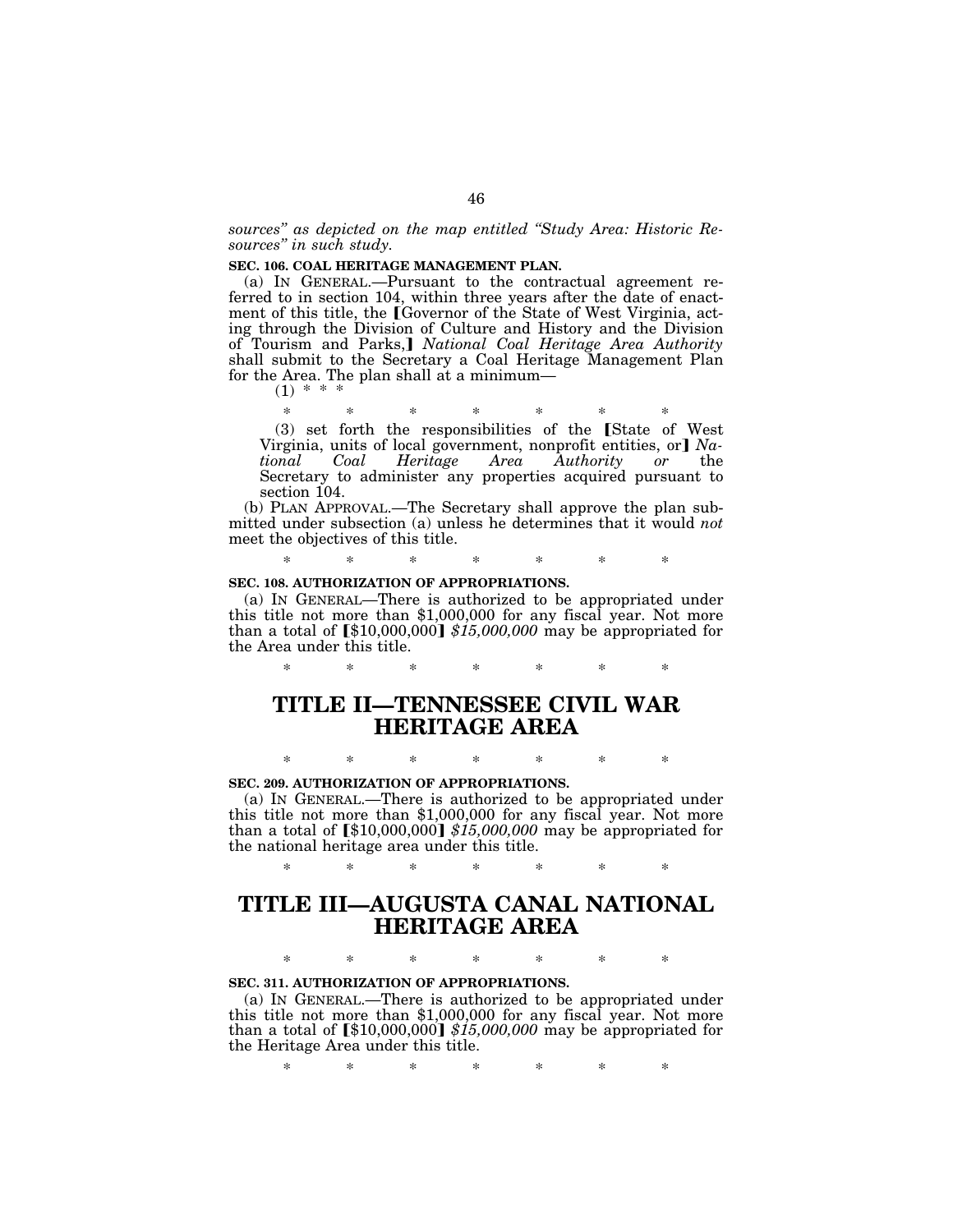### **TITLE IV—STEEL INDUSTRY HERITAGE PROJECT**

\* \* \* \* \* \* \*

#### **SEC. 403. STEEL INDUSTRY AMERICAN HERITAGE AREA.**

 $(a) * * * *$ 

(b) BOUNDARIES.—The Heritage Area shall be comprised of the counties of Allegheny, Armstrong, Beaver, *Butler,* Fayette, Greene, Washington, and Westmoreland in Pennsylvania.

\* \* \* \* \* \* \*

#### **SEC. 409. AUTHORIZATION OF APPROPRIATIONS.**

(a) IN GENERAL.—There is authorized to be appropriated under this title not more than \$1,000,000 for any fiscal year. Not more than a total of  $\llbracket $10,000,000 \rrbracket $15,000,000$  may be appropriated for the Heritage Area under this title.

\* \* \* \* \* \* \*

## **TITLE V—ESSEX NATIONAL HERITAGE AREA**

\* \* \* \* \* \* \*

#### **SEC. 508. AUTHORIZATION OF APPROPRIATIONS.**

(a) IN GENERAL.—There is authorized to be appropriated under this title not more than \$1,000,000 for any fiscal year. Not more than a total of  $\left[ $10,000,000 \right] $15,000,000$  may be appropriated for the Area under this title.

\* \* \* \* \* \* \*

### **TITLE VI—SOUTH CAROLINA NATIONAL HERITAGE CORRIDOR**

\* \* \* \* \* \* \* **SEC. 604. SOUTH CAROLINA NATIONAL HERITAGE CORRIDOR.**   $(a) * * * *$ 

(b) BOUNDARIES.—

 $(1)$  \* \*

(2) INCLUDED COUNTIES.—The Corridor shall consist of the following counties of South Carolina, in part or in whole, as the heritage plan may specify on the recommendations of the units of local government with the Corridor area:

(A) Oconee.

\* \* \* \* \* \* \* *(O) Berkeley County.* 

*(P) Saluda County.* 

*(Q) The portion of Georgetown County that is not part of the Gullah/Geechee Cultural Heritage Corridor.*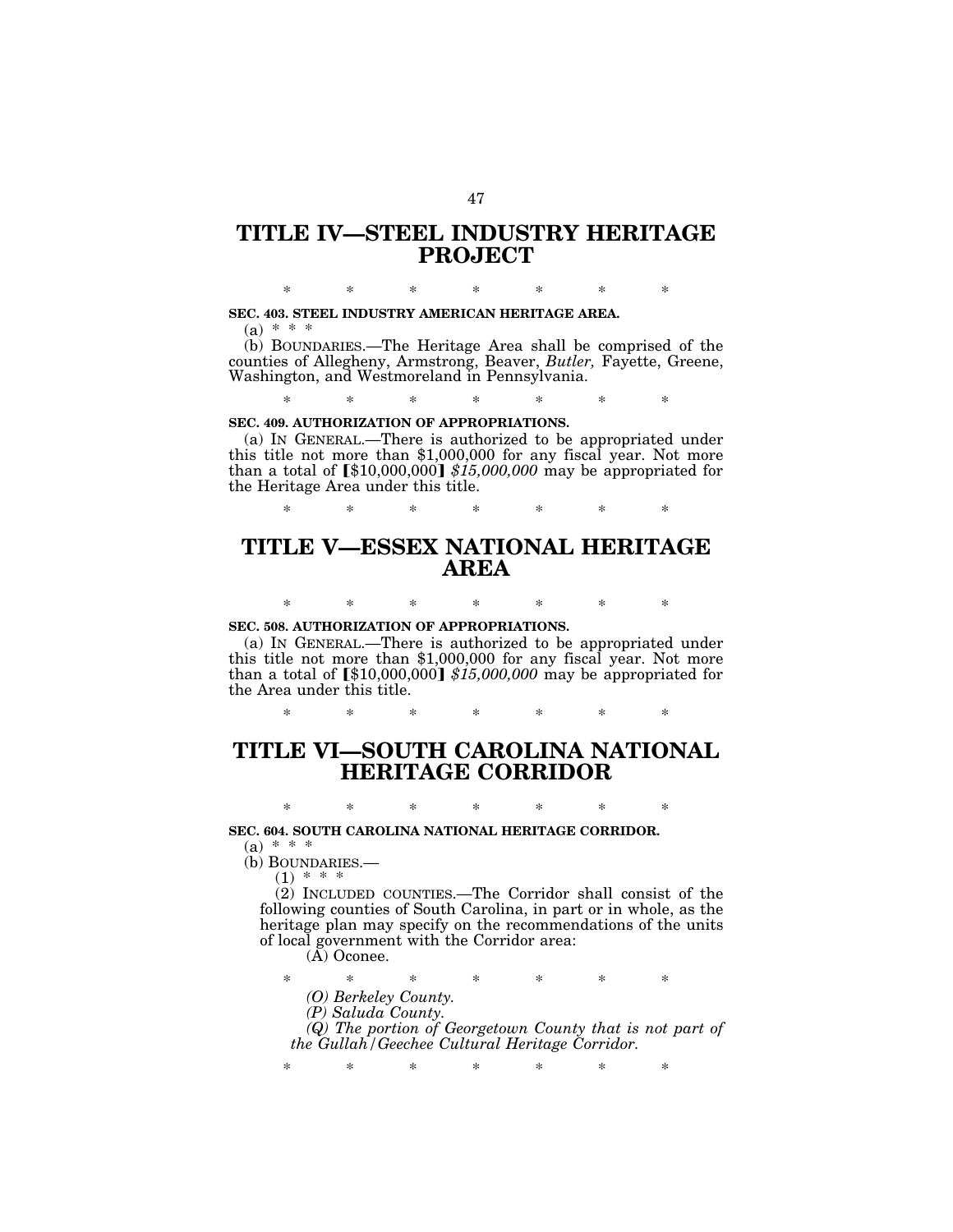#### **SEC. 608. AUTHORIZATION OF APPROPRIATIONS.**

(a) IN GENERAL.—There is authorized to be appropriated under this title not more than \$1,000,000 for any fiscal year. Not more than a total of  $\llbracket $10,000,000 \rrbracket $15,000,000$  may be appropriated for the Corridor under this title.

\* \* \* \* \* \* \*

## **TITLE VII—AMERICA'S AGRICULTURAL HERITAGE PARTNERSHIP**

#### **SEC. 708. AUTHORIZATION OF APPROPRIATIONS.**

(a) IN GENERAL.—There is authorized to be appropriated under this title not more than \$1,000,000 for any fiscal year. Not more than a total of  $\llbracket $10,000,000 \rrbracket $15,000,000$  may be appropriated for the Partnership under this title.

\* \* \* \* \* \* \*

### **TITLE VIII—OHIO & ERIE [CANAL NA-TIONAL HERITAGE CORRIDOR**¿ *NA-TIONAL HERITAGE CANALWAY*

#### **SEC. 801. SHORT TITLE.**

This title may be cited as the "Ohio & Erie [Canal National Heritage Corridor] *National Heritage Canalway* Act of 1996".

#### **SEC. 802. FINDINGS AND PURPOSE.**

(a) FINDINGS.—Congress finds the following:

### $(1) * * *$

\* \* \* \* \* \* \* (6) A 1993 Special Resources Study of the Ohio & Erie Canal Corridor conducted by the National Park Service entitled "A<br>Route to Prosperity" has concluded that the [corridor] *canalway* is eligible as a National Heritage Corridor.

(7) Local governments, the State of Ohio, and private sector interests have embraced the heritage [corridor] *canalway* concept and desire to enter into partnership with the Federal Government to preserve, protect, and develop the [corridor] *canalway* for public benefit.

(b) PURPOSES.—The purposes of this title are—<br>(1) \* \* \*

(2) to encourage within the [corridor] *canalway* a broad range of economic opportunities enhancing the quality of life for present and future generations;

 $(3)$  to provide a management framework to assist the State of Ohio, its political subdivisions, and nonprofit organizations, or combinations thereof, in preparing and implementing an integrated Corridor Management Plan and in developing policies and programs that will preserve, enhance, and interpret the cultural, historical, natural, recreation, and scenic resources of the **[**corridor**]** *canalway*; and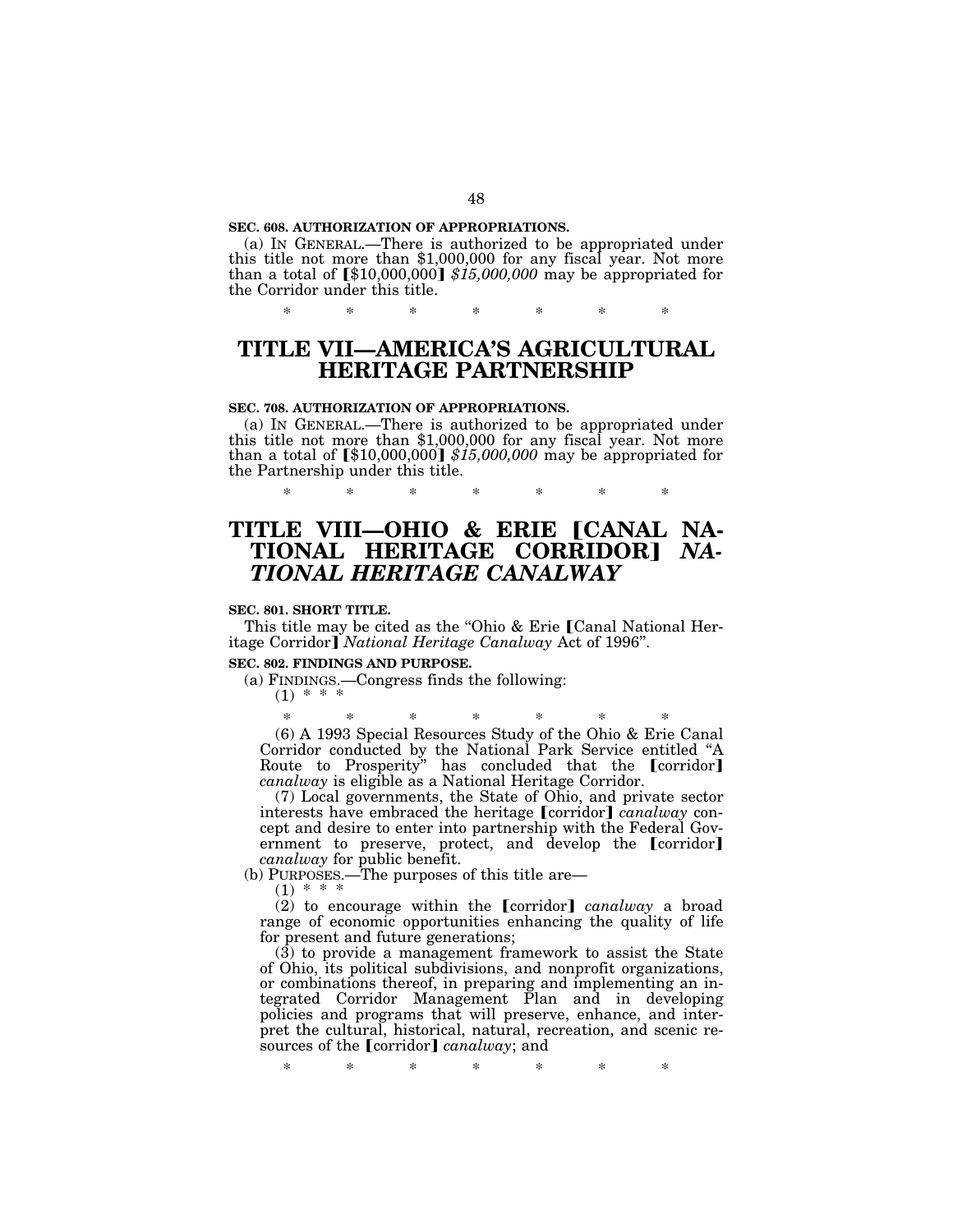**SEC. 803. DEFINITIONS.** 

For the purposes of this title:

(1) The term "[corridor] *canalway*" means the Ohio & Erie øCanal National Heritage Corridor¿ *National Heritage Canalway* established by section 804.

 $(2)$  The term "Committee" means the Ohio & Erie Canal National Heritage Area Committee established by section 805.<sub>1</sub>

[(3)] (2) The term "Corridor Management Plan" means the management plan developed under section [808] 806.<br>[(4)] (3) The term "Secretary" means the Secretary of the In-

terior.

 $[(5)]$  (4) The term "technical assistance" means any guidance, advice, help, or aid, other than financial assistance, provided by the Secretary of the Interior.<br>
[(6)] (5) The term "financial assistance" means funds appro-

priated by Congress and made available to the management entity for the purposes of preparing and implementing a Corridor Management Plan.

 $[(7)]$   $(6)$  The term "management entity" means the entity recognized by the Secretary pursuant to section  $[807(a)]$ *805(a)* to receive, distribute, and account for Federal funds appropriated for the purposes of this title.

# SEC. 804. OHIO & ERIE **[CANAL NATIONAL HERITAGE CORRIDOR**] *NA-*<br>*TIONAL HERITAGE CANALWAY.*

(a) ESTABLISHMENT.—There is established in the State of Ohio the Ohio & Erie [Canal National Heritage Corridor] *National Heritage Canalway.*<br>
(b) BOUNDARIES.—<br>
(1) IN GENERAL.—The boundaries of the **[**corridor**]** *canalway* 

shall be composed of the lands that are generally the route of the Ohio & Erie Canal from Cleveland to Zoar, Ohio, as depicted in the 1993 National Park Service Special Resources Study, "A Route to Prosperity", subject to paragraph (2). The specific boundaries shall be those specified in the management<br>plan submitted under section [808] *806*. The Secretary shall prepare a map of the [corridor] *canalway* which shall be on file and available for public inspection in the office of the Director of the National Park Service.

(2) CONSENT OF LOCAL GOVERNMENTS.—No privately owned property shall be included within the boundaries of the  $\lceil \text{cor-} \rceil$ ridor] *canalway* unless the municipality in which the property is located agrees to be so included and submits notification of such agreement to the Secretary.

(c) ADMINISTRATION.—The **[**corridor] *canalway* shall be administered in accordance with the provisions of this title.

#### **[SEC. 805. THE OHIO & ERIE CANAL NATIONAL HERITAGE CORRIDOR COMMITTEE.**

 $(a)$  ESTABLISHMENT.—There is hereby established a Committee to be known as the ''Ohio & Erie Canal National Heritage Corridor Committee'', whose purpose shall be to assist Federal, State, and local authorities and the private sector in the preparation and implementation of an integrated Corridor Management Plan.

 $\lceil$ (b) MEMBERSHIP.—The Committee shall be comprised of 21 members, as follows: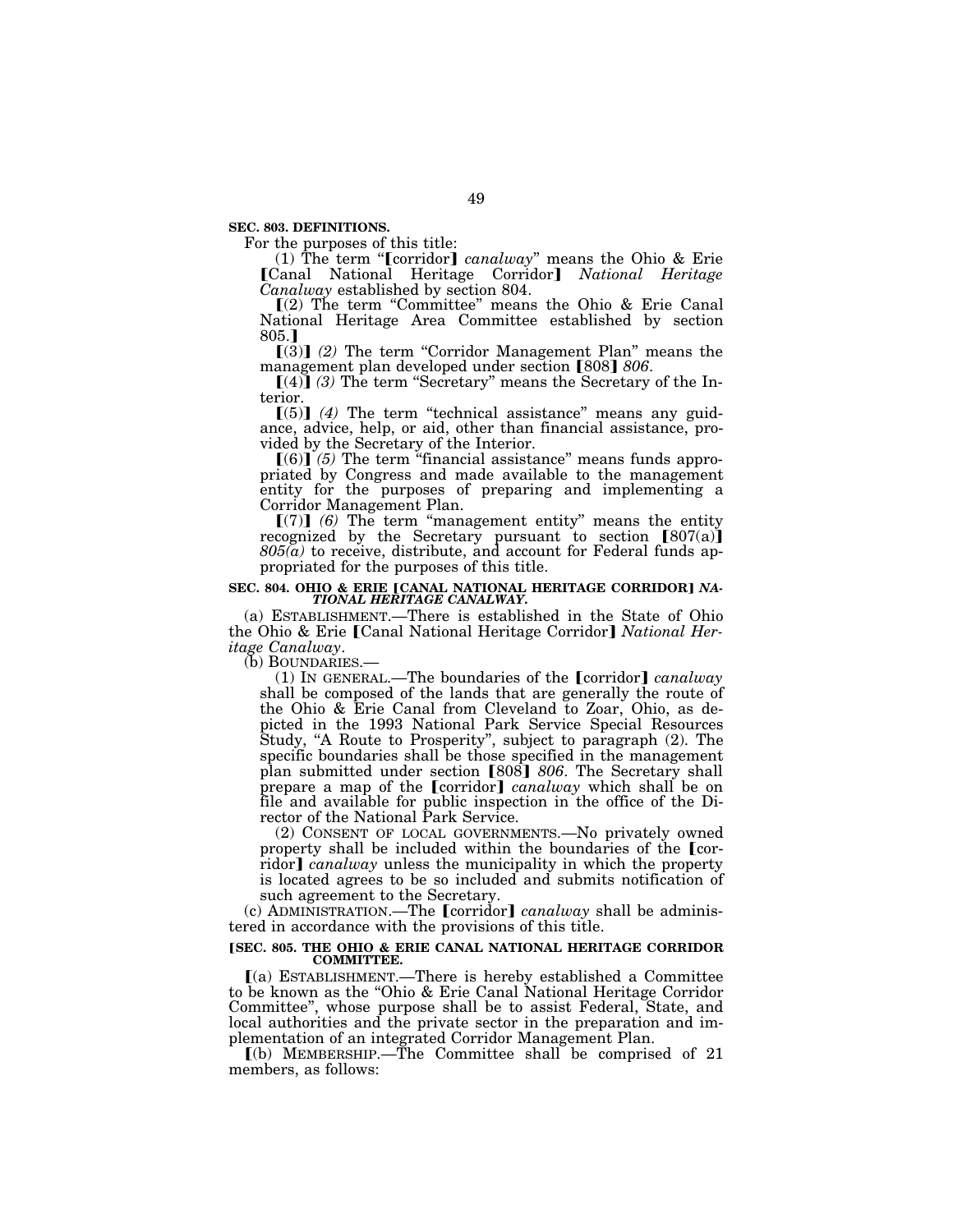$\Gamma(1)$  Four individuals, appointed by the Secretary after consideration of recommendations submitted by the Greater Cleveland Growth Association, the Akron Regional Development Board, the Stark Development Board, and the Tuscarawas County Chamber of Commerce, who shall include one representative of business and industry from each of Ohio counties of Cuyahoga, Summit, Stark, and Tuscarawas.

 $(2)$  One individual, appointed by the Secretary after consideration of recommendations submitted by the Director of the Ohio Department of Travel and Tourism, who is a director of a convention and tourism bureau within the corridor.

 $(3)$  One individual, appointed by the Secretary after consideration of recommendations submitted by the Ohio Historic Preservation Officer, with knowledge and experience in the field of historic preservation.

 $(a)$  One individual, appointed by the Secretary after consideration of recommendations submitted by the Director of the National Park Service, with knowledge and experience in the field of historic preservation.

 $(5)$  Three individuals appointed by the Secretary after consideration of recommendations submitted by the county or metropolitan park boards in the Ohio counties of Cuyahoga, Summit, and Stark.

 $(6)$  Eight individuals appointed by the Secretary after consideration of recommendations submitted by the county commissioners or county chief executive of the Ohio counties of Cuyahoga, Summit, Stark and Tuscarawas, including—

 $\overline{I(A)}$  from each county, one representative of the planning offices of the county; and

 $I(B)$  from each county, one representative of a municipality in the county.

 $(7)$  Two individuals appointed by the Secretary after consideration of recommendations submitted by the Governor of Ohio, who shall be representatives of the Directors of the Ohio Department of Natural Resources and the Ohio Department of Transportation.

ø(8) The Superintendent of the Cuyahoga Valley National Recreation Area, ex officio.<br>
[(c) APPOINTMENTS.—

 $(1)$  IN GENERAL.—Except as provided in paragraph  $(2)$ , members of the Committee shall be appointed for terms of three years and may be reappointed.

 $(2)$  INITIAL APPOINTMENTS.—The Secretary shall appoint the initial members of the Committee within 30 days after the date on which the Secretary has received all recommendations pursuant to subsection (b). Of the members first appointed—

 $(A)$  the members appointed pursuant to subsection  $(b)(6)(B)$  shall be appointed to a term of two years and may not be reappointed to a consecutive term; and

 $\mathbb{I}(B)$  the member appointed pursuant to subsection  $(b)(2)$ shall be appointed to a term of two years and may not be reappointed to a consecutive term.

ø(d) CHAIR AND VICE CHAIR.—The chair and vice chair of the Committee shall be elected by the members of the Committee. The terms of the chair and vice chair shall be two years.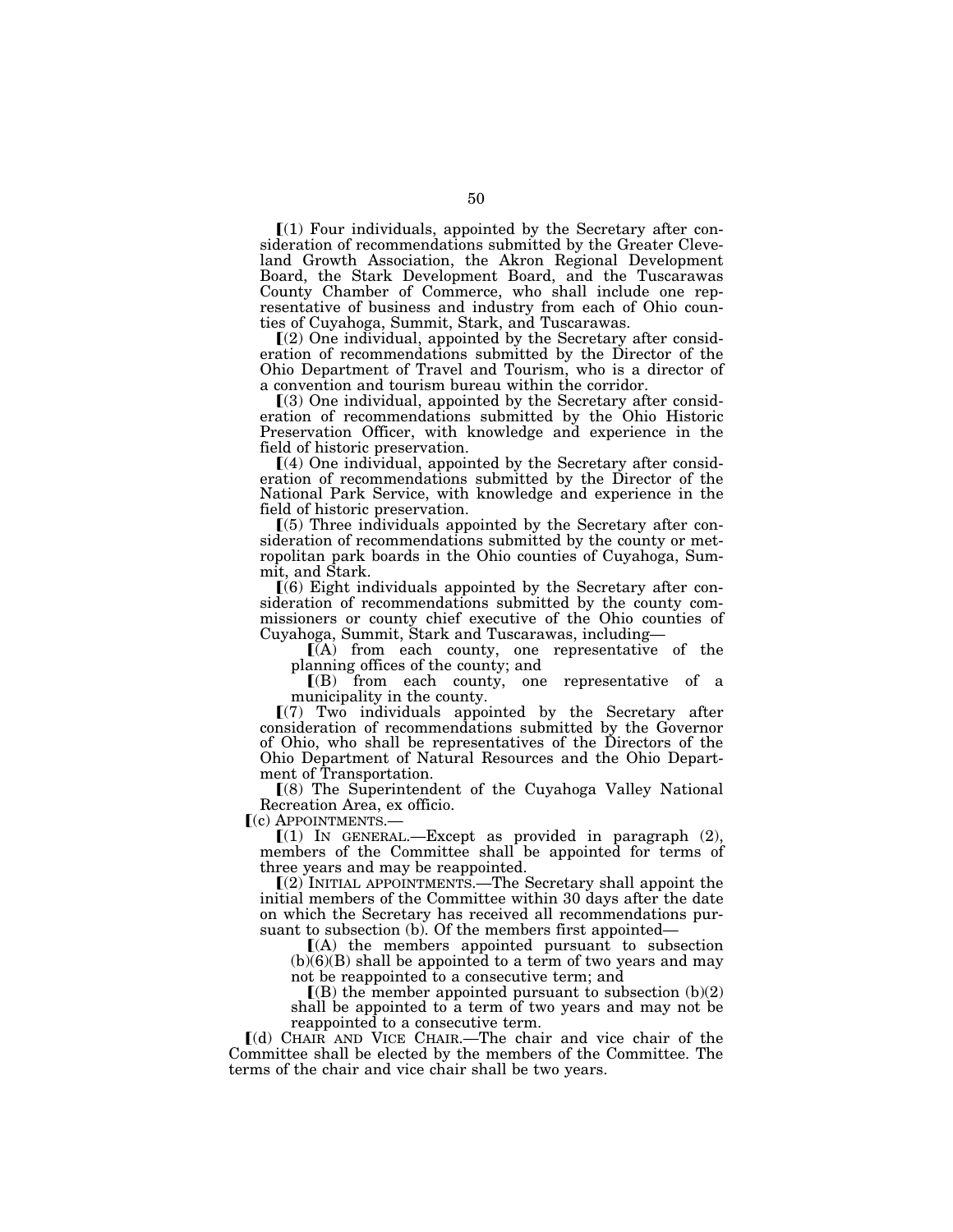$\mathbf{I}(\mathbf{e})$  VACANCY.—A vacancy in the Committee shall be filled in the manner in which the original appointment was made. Any member appointed to fill a vacancy occurring before the expiration of the term for which their predecessor was appointed shall be appointed only for the remainder of such term. Any member of the Committee appointed for a definite term may serve after the expiration of their term until their successor has taken office.

ø(f) COMPENSATION AND EXPENSES.—Members of the Committee shall serve without compensation for their service on the Committee.

 $(q)$  QUORUM.—Eleven members of the Committee shall constitute a quorum.

ø(h) MEETINGS.—The Committee shall meet at least quarterly at the call of the chairperson or 11 of its members. Meetings of the Committee shall be subject to section 552b of title 5, United States Code (relating to open meetings).

ø(i) NOT TREATED AS ADVISORY COMMITTEE.—The Committee shall not be treated as an Advisory Committee for purposes of the Federal Advisory Committee Act (5 U.S.C. App.).

#### **[SEC. 806. POWERS AND DUTIES OF THE NATIONAL HERITAGE CORRIDOR COMMITTEE.**

 $(a)$  HEARINGS.—The Committee may, for the purpose of carrying out this title, hold such hearings, sit and act at such times and places, take such testimony, and receive such evidence, as the Committee considers appropriate. The Committee may not issue subpoenas or exercise any subpoena authority.

ø(b) BYLAWS.—The Committee may make such bylaws and rules, consistent with this title, as it considers necessary to carry out its functions under this title.

ø(c) POWERS OF MEMBERS AND AGENTS.—Any member or agent of the Committee, if so authorized by the Committee, may take any action which the Committee is authorized to take by this title.

ø(d) CORRIDOR MANAGEMENT PLAN.—Upon submission of a draft Corridor Management Plan to the Committee from the management entity, the Committee shall, within 60 days, review such plan for consistency with the purposes of this title and endorse the plan or return it to the management entity for revision. Upon endorsement of the Corridor Management Plan, the Committee shall submit such plan to the Secretary for approval pursuant to section 808.

ø(e) REVIEW OF BUDGET.—The Committee shall review on an annual basis the proposed expenditures of Federal funds by the management entity for consistency with the purpose of this title and the Corridor Management Plan.]

#### **SEC. [807] 805. MANAGEMENT ENTITY.**

(a) ENTITY.—Upon petition, the Secretary is authorized to recognize the Ohio & Erie Canal Association as the management entity for the Heritage Corridor.

(b) ELIGIBILITY.—To be eligible for designation as the management entity of the [corridor] *canalway*, an entity must possess the legal ability to—

(1) receive Federal funds for use in preparing and implementing the management plan for the [corridor] *canalway*;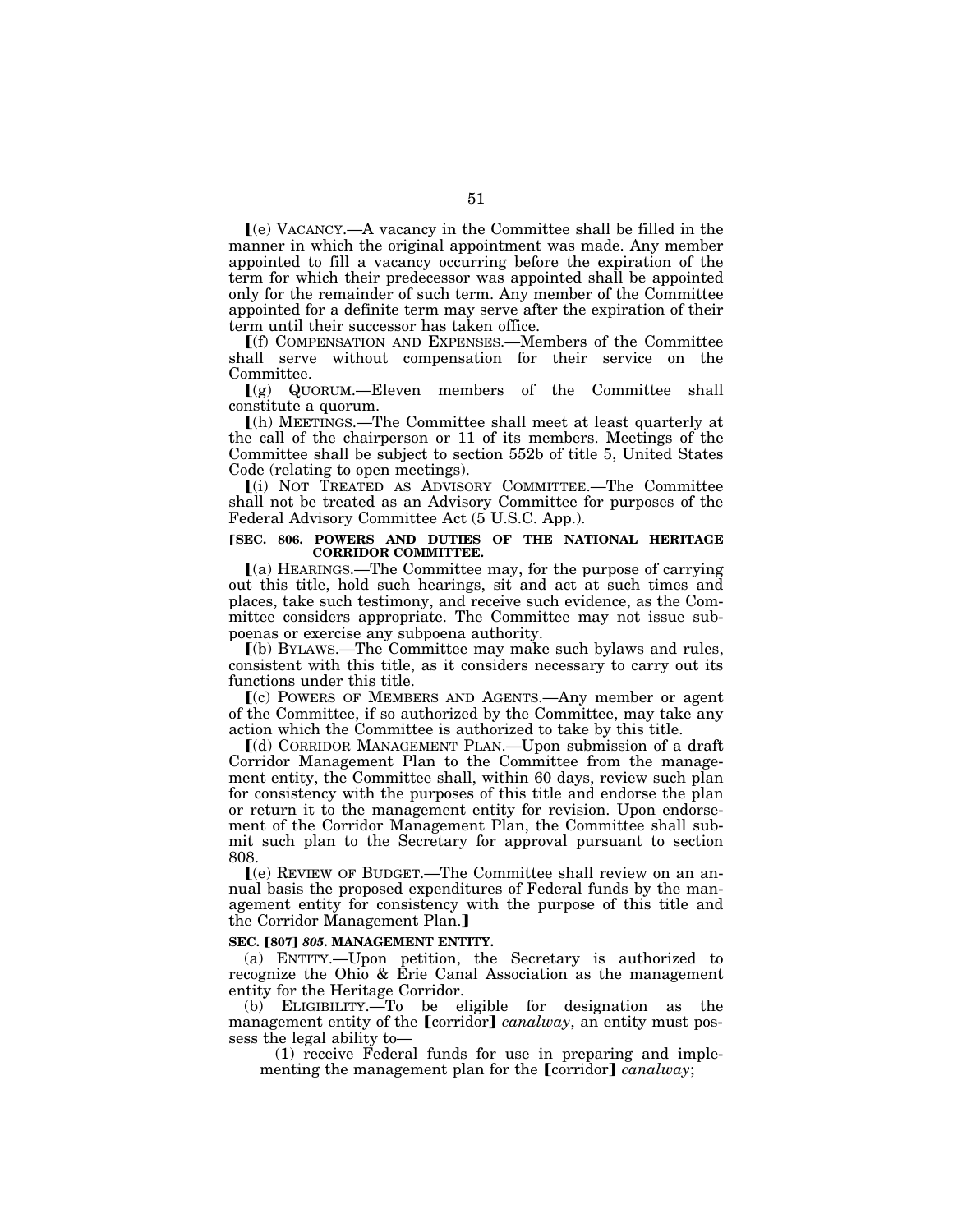(2) disburse Federal funds to other units of government or other organizations for use in preparing and implementing the management plan for the [corridor] *canalway*;

(3) account for all Federal funds received or disbursed; and (4) sign agreements with the Federal Government.

 $(1)$  AUTHORIZATION TO RECEIVE.—The management entity is authorized to receive appropriated Federal funds.

(2) DISQUALIFICATION.—If a management plan for the  $[cor$ ridor] *canalway* is not submitted to the Secretary as required under section [808] 806 within the time specified herein, the management entity shall cease to be eligible for Federal funding under this title until such a plan regarding the [corridor] *canalway* is submitted to the Secretary.

(d) AUTHORITIES OF MANAGEMENT ENTITY.—The management entity of the [corridor] *canalway* may, for purposes of preparing and implementing the management plan for the [corridor] *canalway*, use Federal funds made available under this title—

 $(1)$  \*

\* \* \* \* \* \* \*

(e) PROHIBITION OF ACQUISITION OF REAL PROPERTY.—The management entity for the [corridor] *canalway* may not use Federal funds received under this title to acquire real property or any interest in real property.

#### **SEC. [808] 806. DUTIES OF THE MANAGEMENT ENTITY.**

(a) CORRIDOR MANAGEMENT PLAN.—<br>(1) SUBMISSION FOR REVIEW BY **[COMMITTEE]** *SECRETARY*.—<br>Within 3 years after the date on which the Secretary has recognized the management entity for the **[**corridor**]** *canalway*, the management entity shall develop and submit for review to the [Committee] *Secretary* a management plan for the [cor-<br>ridor] *canalway*.

ridor¿ *canalway*. (2) PLAN REQUIREMENTS.—A management plan submitted under this title shall present comprehensive recommendations for the conservation, funding, management, and development of the *[corridor] canalway*. The plan shall be prepared with public participation. The plan shall take into consideration existing Federal, State, county, and local plans and involve residents, public agencies, and private organizations in the [corridor] *canalway*. The plan shall include a description of actions that units of government and private organizations are recommended to take to protect the resources of the **[corridor]** *canalway*. The plan shall specify existing and potential sources of funding for the conservation, management, and development of the **[corridor]** *canalway*. The plan also shall include the following, as appropriate:

(A) An inventory of the resources contained in the  $\lceil$ corridor] *canalway*, including a list of property in the [corridor] *canalway* that should be conserved, restored, managed, developed, or maintained because of the natural, cultural, or historic significance of the property as it relates to the themes of the [corridor] *canalway*.

(B) A recommendation of policies for resource management that consider and detail the application of appro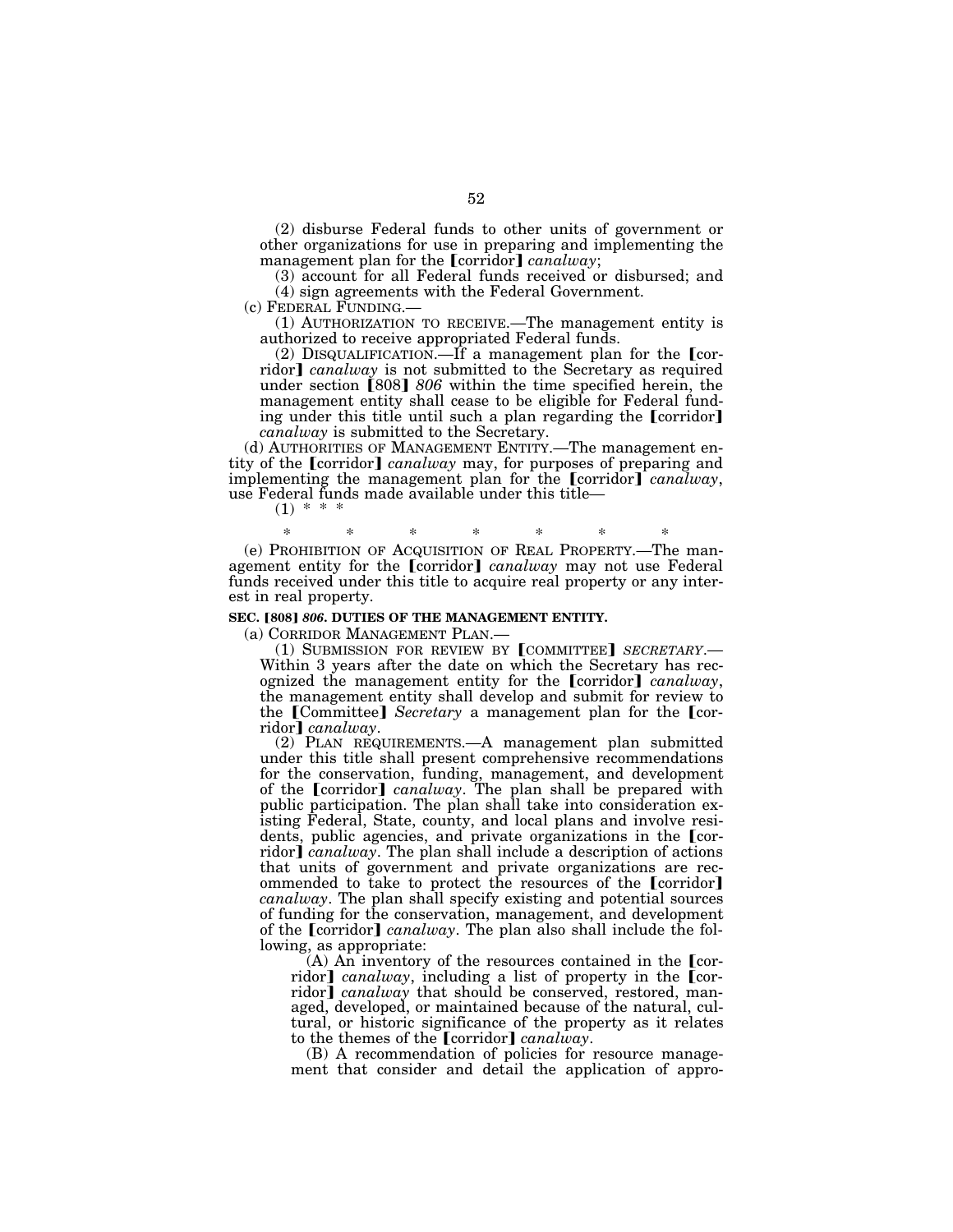priate land and water management techniques, including (but not limited to) the development of intergovernmental cooperative agreements to manage the historical, cultural, and natural resources and recreational opportunities of the **[corridor]** *canalway* in a manner consistent with the support of appropriate and compatible economic viability.

(C) A program, including plans for restoration and construction, for implementation of the management plan by the management entity and specific commitments, for the first six years of operation of the plan by the partners identified in said plan.

(D) An analysis of means by which Federal, State, and local programs may best be coordinated to promote the purposes of this title.<br>(E) An interpretive plan for the  $\lceil$  corridor  $\rceil$  canalway.

(3) APPROVAL AND DISAPPROVAL OF THE **[CORRIDOR**] *CANALWAY* MANAGEMENT PLAN.—

(A) IN GENERAL.—Upon submission of the Corridor Management Plan from the Committee, the Secretary shall approve or disapprove said plan not later than 60 days after receipt of the plan. If the Secretary has taken no action after 60 days upon receipt, the plan shall be considered approved.

(B) DISAPPROVAL AND REVISIONS.—If the Secretary disapproves the Corridor Management Plan, the Secretary shall advise the [Committee] *management entity*, in writing, of the reasons for the disapproval and shall make recommendations for revision of the plan. The Secretary shall approve or disapprove proposed revisions to the plan not later than 60 days after receipt of such revision. If the Secretary has taken no action for 60 days after receipt, the plan shall be considered approved.

(b) PRIORITIES.—The management entity shall give priority to the implementation of actions, goals, and policies set forth in the man-<br>agement plan for the [corridor] *canalway*, including—

(1) assisting units of government, regional planning organizations, and nonprofit organizations—

zations, and nonprofit organizations— (A) in conserving the øcorridor¿ *canalway*;

 $(B)$  in establishing and maintaining interpretive exhibits in the  $[corridor] can always;$ 

 $(C)$  in developing recreational opportunities in the [corridor] *canalway*;

(D) in increasing public awareness of and appreciation for the natural, historical, and cultural resources of the [corridor] *canalway*;

(E) in the restoration of historic buildings that are located within the boundaries of the [corridor] *canalway* and relate to the themes of the [corridor] *canalway*; and

(F) in ensuring that clear, consistent, and environmentally appropriate signs identifying access points and sites of interest are put in place throughout the [corridor] *canalway*; and

(2) consistent with the goals of the management plan, encouraging economic viability in the affected communities by appropriate means.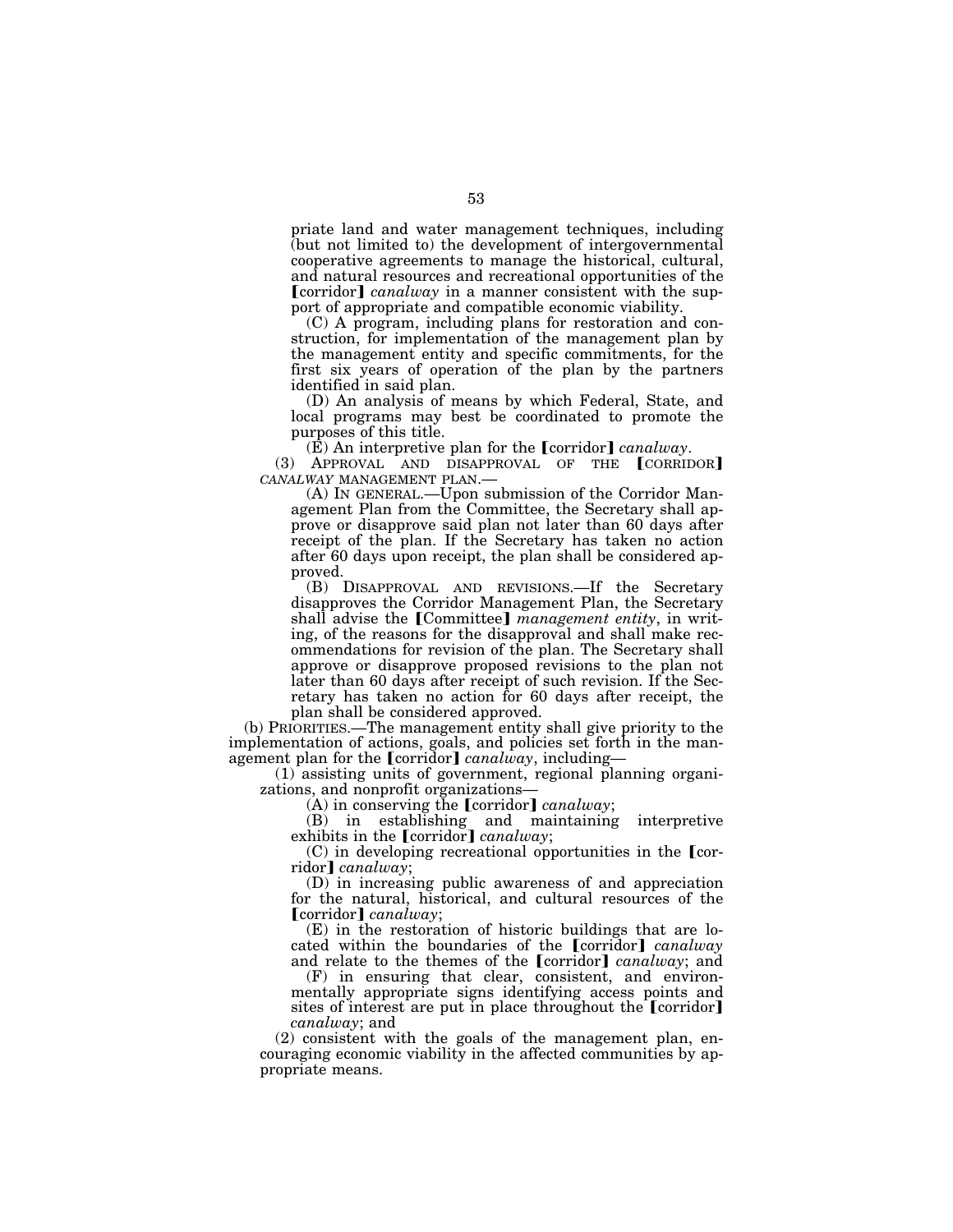(c) CONSIDERATION OF INTERESTS OF LOCAL GROUPS.—The management entity shall, in preparing and implementing the management plan for the *[corridor] canalway*, consider the interest of diverse units of government, businesses, private property owners, and nonprofit groups within the geographic area.

(d) PUBLIC MEETINGS.—The management entity shall conduct public meetings at least quarterly regarding the implementation of the Corridor Management Plan.

(e) ANNUAL REPORTS.—The management entity shall, for any fiscal year in which it receives Federal funds under this title or in which a loan made by the entity with Federal funds under section  $[807(d)(1)]$   $805(d)(1)$  is outstanding, submit an annual report to the Secretary setting forth its accomplishments, its expenses and income, and the entities to which it made any loans and grants during the year for which the report is made.

(f) COOPERATION WITH AUDITS.—The management entity shall, for any fiscal year in which its receives Federal funds under this title or in which a loan made by the entity with Federal funds under section  $[807(d)(1)]$   $805(d)(1)$  is outstanding, make available for audit by the Congress, the Secretary, and appropriate units of government all records and other information pertaining to the expenditure of such funds and any matching funds, and require, for all agreements authorizing expenditure of Federal funds by other organizations, that the receiving organizations make available for such audit all records and other information pertaining to the expenditure of such funds.

#### **SEC.** ø**809**¿ *807***. DUTIES AND AUTHORITIES OF FEDERAL AGENCIES.**

(a) TECHNICAL ASSISTANCE AND GRANTS.— (1) IN GENERAL.—The Secretary may provide technical assistance and grants to units of government, nonprofit organizations, and other persons, upon request of the management entity of the  $\lceil$  *canalway*, and to the management entity, regarding the management plan and its implementation.<br>(2) PROHIBITION OF CERTAIN REQUIREMENTS

(2) PROHIBITION OF CERTAIN REQUIREMENTS.—The Secretary may not, as a condition of the award of technical assistance or grants under this section, require any recipient of such technical assistance or grant to enact or modify land use restrictions.<br>(3) DETERMINATIONS

(3) DETERMINATIONS REGARDING ASSISTANCE.—The Secretary shall decide if the [corridor] *canalway* shall be awarded technical assistance or grants and the amount of that assistance. Such decisions shall be based on the relative degree to which the **[corridor]** *canalway* effectively fulfills the objectives contained in the Corridor Management Plan and achieves the purposes of this title. Such decisions shall give consideration to projects which provide a greater leverage of Federal funds.

(b) PROVISION OF INFORMATION.—In cooperation with other Federal agencies, the Secretary shall provide the general public with information regarding the location and character of the  $[cor$ ridor] *canalway*.

(c) OTHER ASSISTANCE.—Upon request, the Superintendent of **[Cuyahoga Valley National Recreation Area]** *Cuyahoga Valley National Park* may provide to public and private organizations within the **[corridor]** *canalway* (including the management entity for the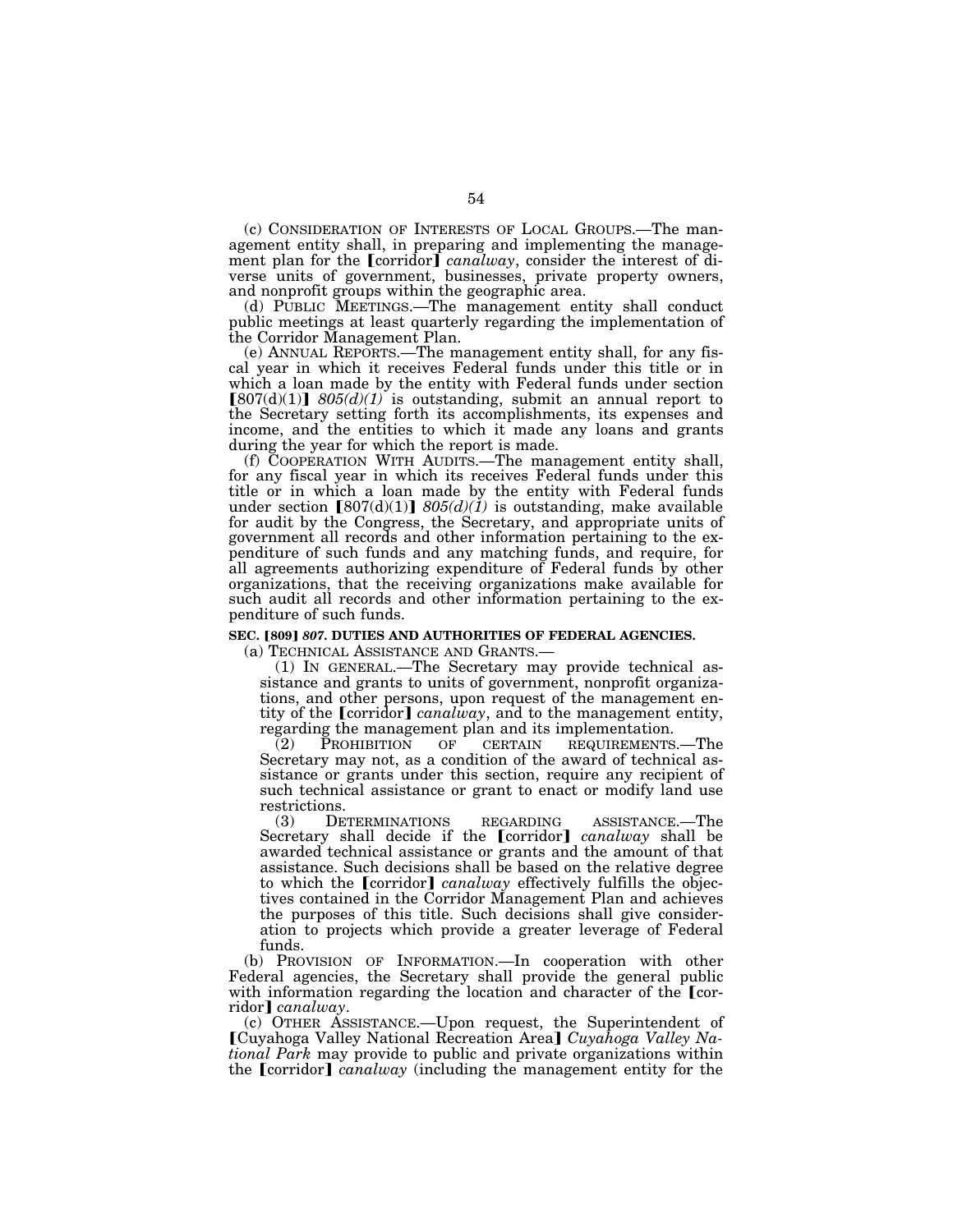**[corridor]** *canalway*) such operational assistance as appropriate to support the implementation of the Corridor Management Plan, subject to the availability of appropriated funds. The Secretary is authorized to enter into cooperative agreements with public and private organizations for the purposes of implementing this subsection.

(d) DUTIES OF OTHER FEDERAL AGENCIES.—Any Federal entity conducting any activity directly affecting the [corridor] *canalway* shall consider the potential effect of the activity on the Corridor Management Plan and shall consult with the management entity of the *[corridor] canalway* with respect to the activity to minimize the adverse effects of the activity on the [corridor] *canalway*.

# SEC. [810] 808. LACK OF EFFECT ON LAND USE REGULATION AND PRIVATE PROPERTY.

(a) LACK OF EFFECT ON AUTHORITY OF GOVERNMENTS.—Nothing in this title shall be construed to modify, enlarge, or diminish any authority of Federal, State, or local governments to regulate any use of land as provided for by law or regulation.

(b) LACK OF ZONING OR LAND USE POWERS.—Nothing in this title shall be construed to grant powers of zoning or land use control to the [Committee or] management entity of the [corridor]

*canalway*. (c) LOCAL AUTHORITY AND PRIVATE PROPERTY NOT AFFECTED.— Nothing in this title shall be construed to affect or to authorize the **[Committee]** *management entity* to interfere with—<br>(1) the rights of any person with respect to private

property; or

 $(2)$  any local zoning ordinance or land use plan of the State of Ohio or a political subdivision thereof.

#### **SEC.** ø**811**¿ *809***. SUNSET.**

The Secretary may not make any grant or provide any *financial*  assistance under this title after September 30, 2012.

**SEC. [812] 810. AUTHORIZATION OF APPROPRIATIONS.** (a) IN GENERAL.—There is authorized to be appropriated under this title not more than \$1,000,000 for any fiscal year. Not more than a total of  $\llbracket $10,000,000 \rrbracket $15,000,000$  may be appropriated for the **[corridor]** *canalway* under this title.

(b) 50 PERCENT MATCH.—Federal funding provided under this title, after the designation of this [corridor] *canalway*, may not exceed 50 percent of the total cost of any assistance or grant provided or authorized under this title.

\* \* \* \* \* \* \*

### **TITLE IX—HUDSON RIVER VALLEY NATIONAL HERITAGE AREA**

\* \* \* \* \* \* \*

### **SEC. 909. AUTHORIZATION OF APPROPRIATIONS.**

 $(a) * * * *$ 

\* \* \* \* \* \* \* (c) IMPLEMENTATION.—There is authorized to be appropriated to the Secretary, for grants (and the administration thereof) for the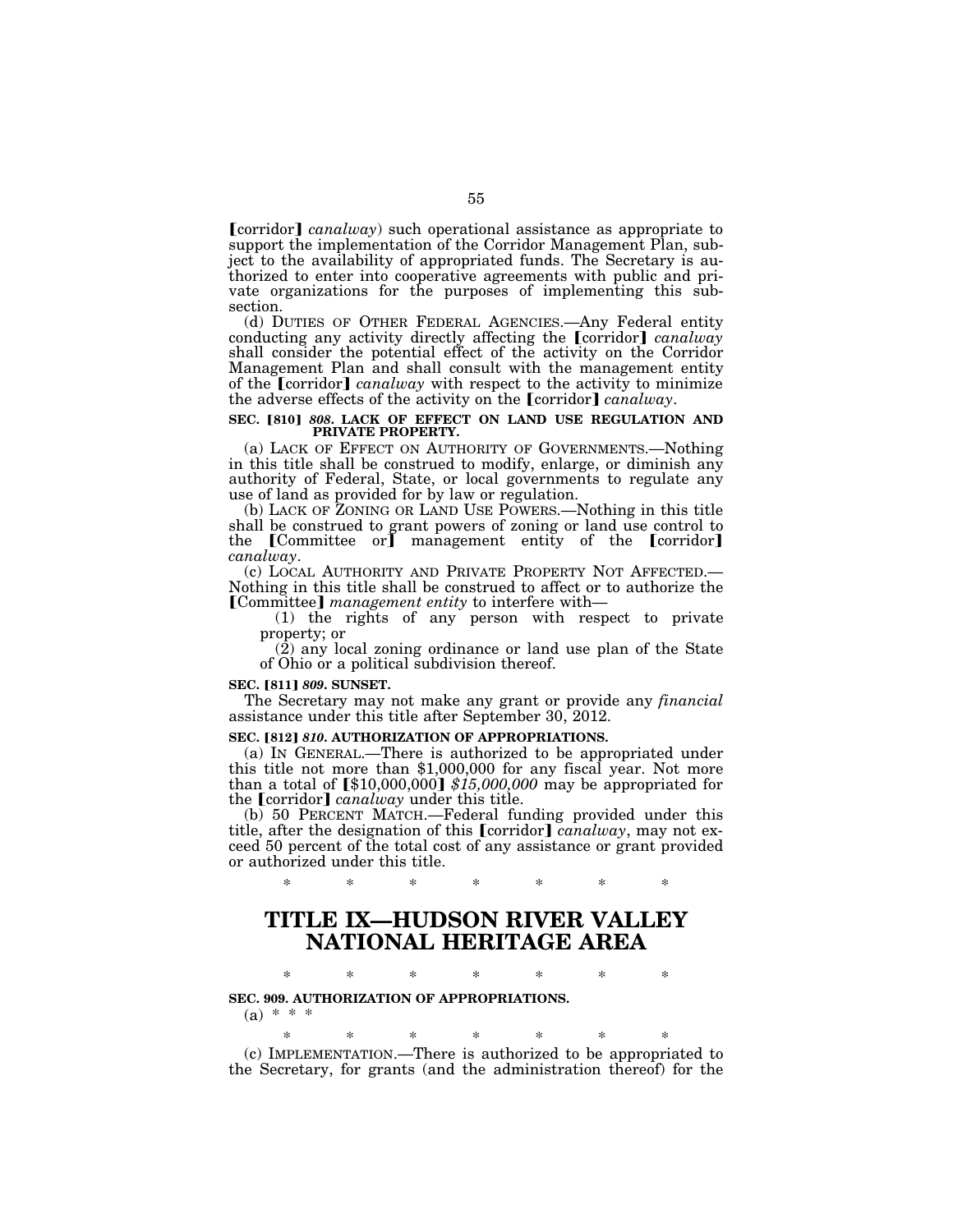implementation of the management plans for the Heritage Area pursuant to section 908, not more than [\$10,000,000] \$15,000,000, to remain available until expended, subject to the following conditions:  $(1) * *$ 

\* \* \* \* \* \* \*

#### **SECTION 6 OF THE ACT OF OCTOBER 20, 1988**

(Public Law 100–515)

AN ACT to provide for the establishment of the Coastal Heritage Trail Route in the State of New Jersey, and for other purposes.

#### **SEC. 6. AUTHORIZATION OF APPROPRIATIONS.**

(a) IN GENERAL.—There are authorized to be appropriated to the Secretary such sums as are necessary to carry out this Act.<br>(b) USE OF FUNDS.—

 $[(1)$  IN GENERAL.—Amounts made available under subsection (a) shall be used only for—

 $[(A)$  technical assistance; and

 $($ B) the design and fabrication of interpretative materials, devices, and signs.

*(1) IN GENERAL.—Amounts made available under subsection (a) shall be used only for— (A) technical assistance;* 

*(B) the design and fabrication of interpretive materials, devices, and signs; and* 

*(C) the preparation of the strategic plan.* 

\* \* \* \* \* \* \* (3) COST-SHARING REQUIREMENT.<br>  $(A)$  \* \* \*

\* \* \* \* \* \* \* *(C) Notwithstanding paragraph (3)(A), funds made available under subsection (a) for the preparation of the strategic plan shall not require a non-Federal match.* 

(c) TERMINATION OF AUTHORITY.—The authorities provided to the Secretary under this Act shall terminate on September 30, [2007] *2011*.

### **ERIE CANALWAY NATIONAL HERITAGE CORRIDOR ACT**

### TITLE VIII—ERIE CANALWAY NATIONAL HERITAGE CORRIDOR

#### **SEC. 801. SHORT TITLE; DEFINITIONS.**

(a) SHORT TITLE.—This title may be cited as the ''Erie Canalway National Heritage Corridor Act''.

\* \* \* \* \* \* \*

#### **SEC. 804. THE ERIE CANALWAY NATIONAL HERITAGE CORRIDOR COM-MISSION.**

(a) \* \* \*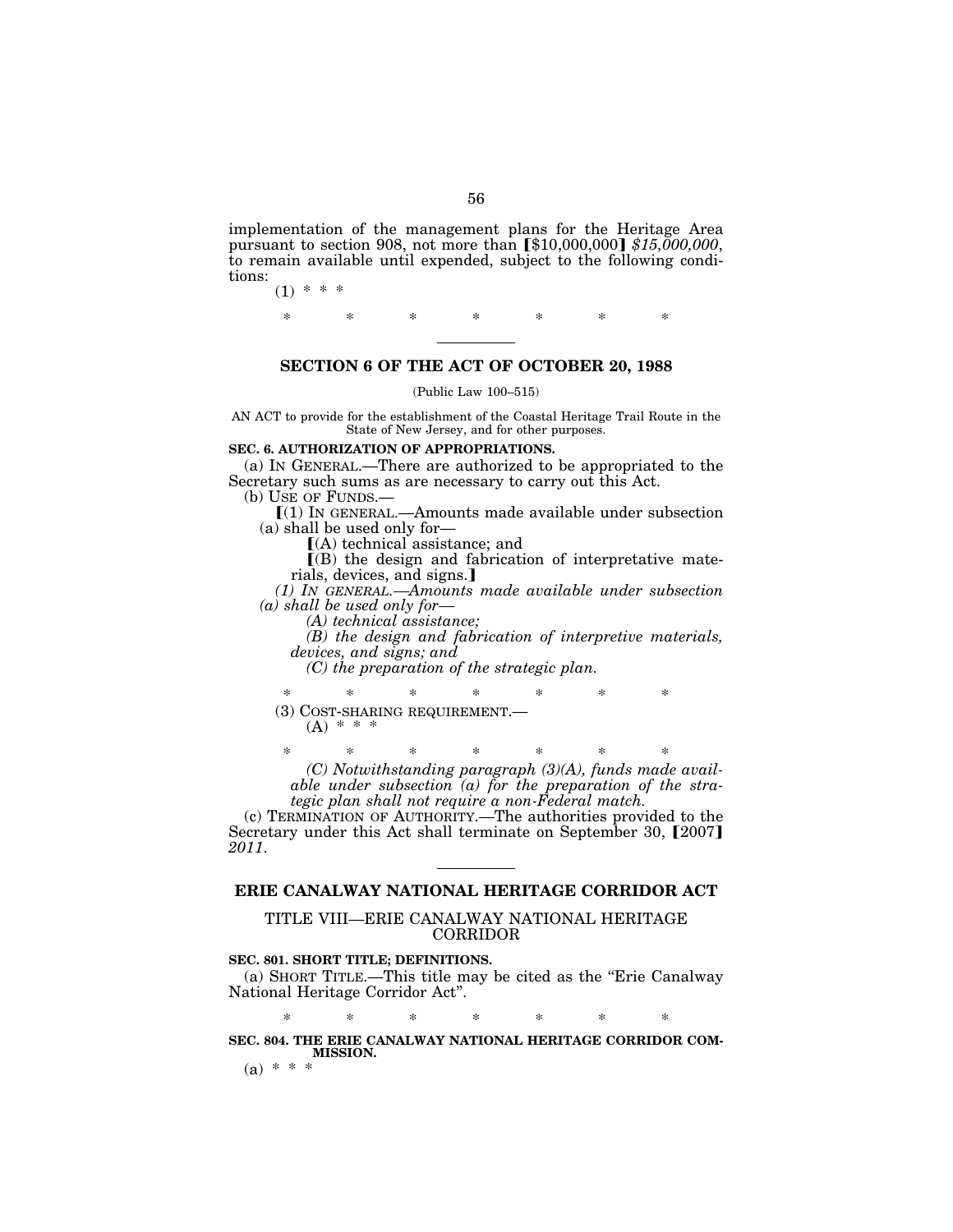(b) MEMBERSHIP.—The Commission shall be composed of  $[27]$  at *least 21 members, but not to exceed 27* members as follows:

 $(1) * *$ 

(2) Seven members, appointed by the Secretary after consideration of recommendations submitted by the Governor and other appropriate officials, with knowledge and experience of the following agencies or those agencies' successors: The New York State Secretary of State, the New York State Department of [Environment] *Environmental* Conservation, the New York State Office of Parks, Recreation and Historic Preservation, the New York State Department of Agriculture and Markets, the New York State Department of Transportation, and the New York State Canal Corporation, and the Empire State Development Corporation.

 $(3)$  The remaining [19] members who reside within the Corridor and are geographically dispersed throughout the Corridor shall be from local governments and the private sector with knowledge of tourism, economic and community development, regional planning, historic preservation, cultural or natural resource management, conservation, recreation, and education or museum services. These members will be appointed by the Secretary as follows:

ø(A) Eleven members based on a recommendation from each member of the United States House of Representatives whose district shall encompass the Corridor. Each shall be a resident of the district from which they shall be recommended.

 $[(B)]$   $(A)$  Two members based on a recommendation from each United States Senator from New York State.

 $[(C)]$   $(B)$  Six members who shall be residents of any county constituting the Corridor. [One such member shall have knowledge and experience of the Canal Recreationway Commission.

*(C) The remaining members shall be based on recommendations from each member of the United States House of Representatives whose district encompasses the Corridor, each of whom shall be a resident of or employed within the district from which they shall be recommended.* 

(f) QUORUM AND VOTING.— $[$  Fourteen members of the Commission] A majority of the seated (sworn) Commissioners shall constitute a quorum but a lesser number may hold hearings. Any member of the Commission may vote by means of a signed proxy exercised by another member of the Commission, however, any member voting by proxy shall not be considered present for purposes of establishing a quorum. For the transaction of any business or the exercise of any power of the Commission, the Commission shall have the power to act by a majority vote of the members present at any meeting at which a quorum is in attendance.

(g) MEETINGS.—The Commission shall meet at least quarterly at the call of the chairperson or  $[14$  of its members.] *a majority of the seated (sworn) Commissioners.* Notice of Commission meetings and agendas for the meeting shall be published in local newspapers throughout the Corridor. Meetings of the Commission shall be sub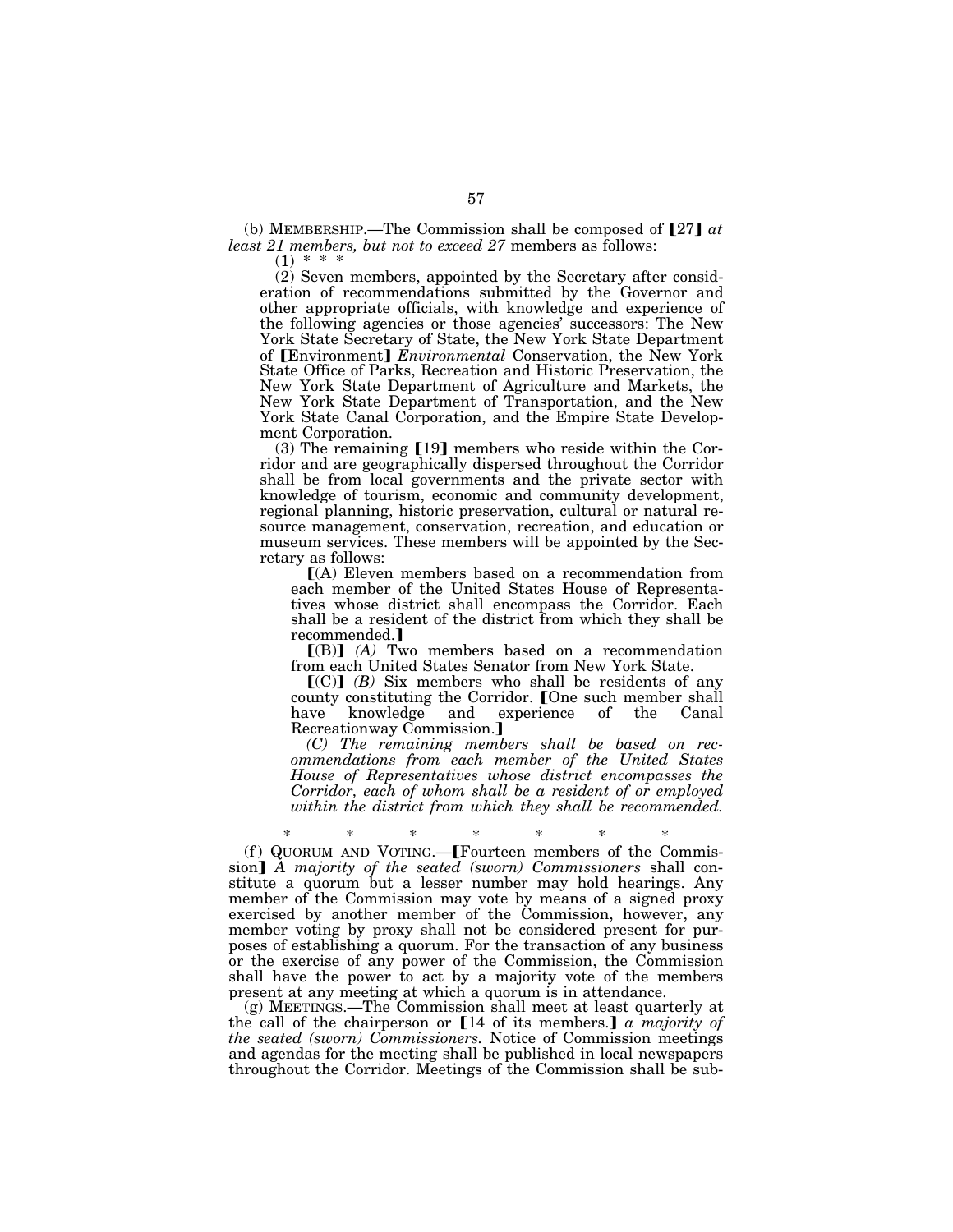ject to section 552b of title 5, United States Code (relating to open meetings).

(h) POWERS OF THE COMMISSION.—To the extent that Federal funds are appropriated, the Commission is authorized—

 $(1)$  \*

\* \* \* \* \* \* \*

 $(4)$  to appoint and fix the compensation of **S** staff to carry out its duties;*such staff as may be necessary to carry out its duties. Staff appointed by the Commission—*

*(A) may be appointed subject to the provisions of title 5, United States Code, governing appointments in the competitive service; and* 

*(B) may be paid in accordance with the provisions of chapter 51 and subchapter III of Chapter 53 of such title relating to the classification and General Schedule pay rates;* 

\* \* \* \* \* \* \* ( j) TERMINATION.—The Commission shall terminate on the day occurring  $\llbracket 10 \text{ years after the date of enactment of this title} \rrbracket$  *15 years after the date of the enactment of this title*.

\* \* \* \* \* \* \* **SEC. 807. DUTIES OF THE SECRETARY.** 

 $(a) * * * *$ 

\* \* \* \* \* \* \* (e) DETAIL.—Each fiscal year during the existence of the Commission and upon the request of the Commission, the Secretary shall detail to the Commission, on a nonreimbursable basis, two employees of the Department of the Interior to enable the Commission to carry out the Commission's [duties with regard to the preparation and approval of the Canalway Plan.] duties. Such detail shall be without interruption or loss of civil service status, benefits, or privileges.

*(f) OPERATIONAL ASSISTANCE.—Subject to the availability of appropriations, the Superintendent of Saratoga National Historical Park may, on request, provide to public and private organizations in the Heritage Area, including the Commission, any operational assistance that is appropriate for the purpose of supporting the implementation of the management plan.* 

\* \* \* \* \* \* \*

#### **SEC. 810. AUTHORIZATION OF APPROPRIATIONS.**

(a) IN GENERAL.—

(1) CORRIDOR.—There is authorized to be appropriated for the Corridor not more than \$1,000,000 for any fiscal year. *Such sums shall remain available until expended.* Not more than a total of \$10,000,000 may be appropriated for the Corridor under this title.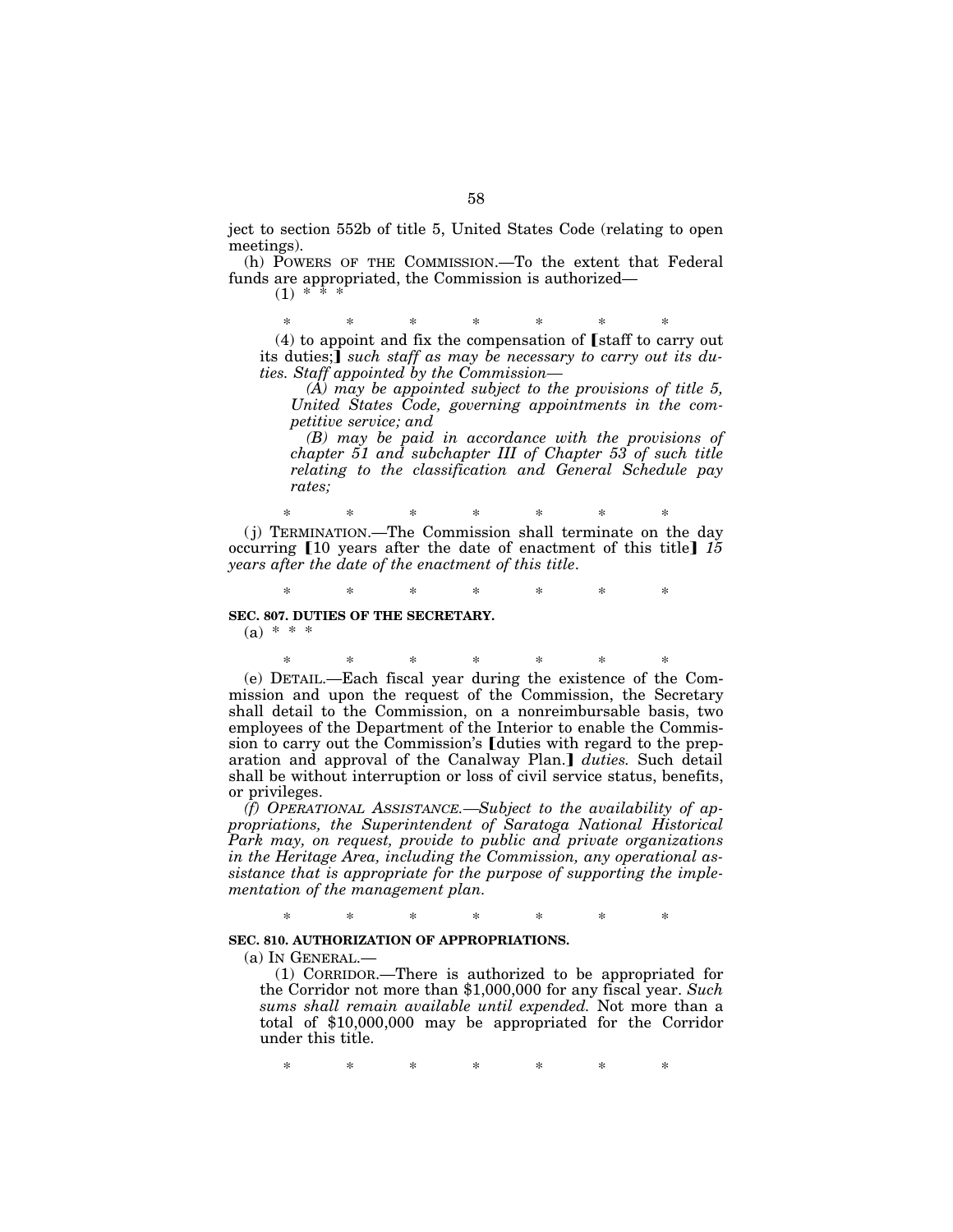#### DISSENTING VIEWS ON H.R. 1483

We oppose H.R. 1483 because it is an irresponsible bill further marred by Committee Democrats in markup on September 26, 2007. While the intent of H.R. 1483 was evident—extending the authorization and funding for nine heritage areas that have nearly hit their authorized funding cap—it is not clear why the Democrats chose to take this bill and turn it into a vehicle for more spending. The Grijalva amendment in the nature of a substitute (ANS) passed by the Democrats is a thumb in the eye to private property rights advocates and fiscal responsibility. Inexplicably the Democrats gave the six new heritage areas included in the ANS a \$5 million raise over what was requested in their respective bills as introduced. Each heritage area will now receive \$15 million in federal money and remain eligible for additional federal funds. The total cost of the bill with the Democrat ANS is over \$135 million. While one committee member described this as a "small paltry pittance,'' it should be recorded that \$135 million is equal to the total annual federal income taxes paid by 33,276 middle-class taxpayers.

Taxpayer advocates testified against H.R. 1483 in subcommittee. Heritage areas must become self-sufficient. Even former National Parks Subcommittee Chairman, the late Bruce Vento, agreed with this principle. On October 5, 1994, during floor debate on the heritage areas that will be reauthorized in H.R. 1483 he explained, ''there is a limit to the length of time or the amount of money the Federal Government can be in a heritage area. In 10 years, we are out of there. Then they are on their own and we get the benefit of that conservation.'' We ought to heed the counsel of Chairman Vento, a known advocate of heritage areas, and block these second and third bites of the apple.<br>The Democrats made a supposed gesture of responsibility by cut-

ting the original H.R. 1483 request for additional funds from  $$10$ million to \$5 million per reauthorized heritage area. That would have been a \$45 million dollar savings over the bill as introduced. Unfortunately for taxpayers, the Democrats seized on the opportunity to pile on six new heritage areas and rename the monster the ''Celebrating America's Heritage Act.'' This bill is indeed a celebration for those who will receive new heritage areas and the federal funds that accompany it. Those who will not celebrate are private property owners who may have an empowered, enriched, and Congressionally-blessed heritage area management entity to spar with. Congressman Rob Bishop offered a common sense amendment to allow property owners the opportunity to remove their land from the heritage area boundaries and require the management entity of a heritage area to obtain written consent from an owner before their property is conserved, preserved, or promoted. Democrats contend that the bill language offers protection because owners are not required to participate. They fail to mention that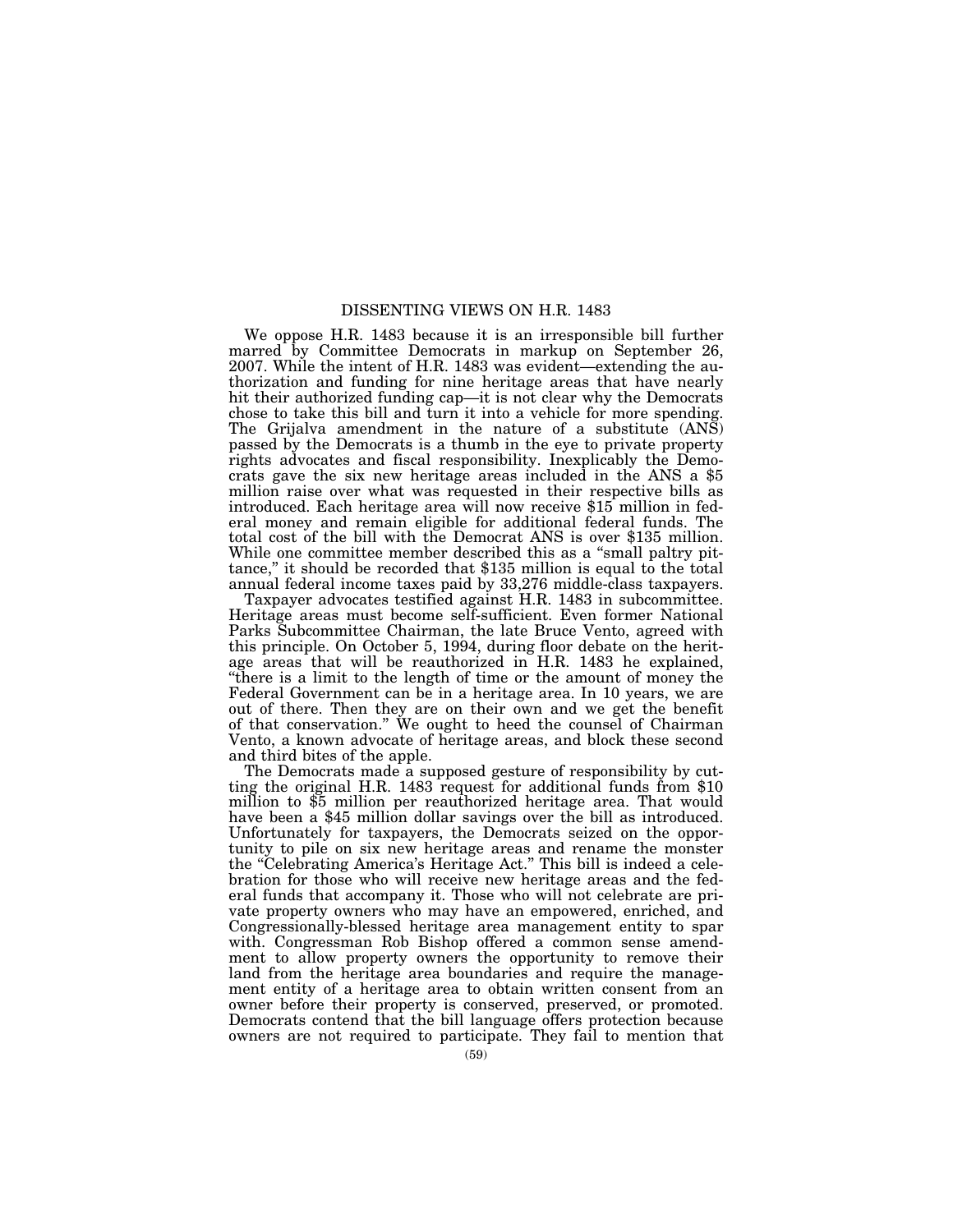property owners remain under the sphere of influence of the management entity because they are in the Congressionally designated boundaries. Predictably, Democrats turned their back on property rights and rejected the Bishop amendment.

Of the six new heritage areas in H.R. 1483 as reported, two have been shuttled through Committee by the Democrats. The Journey Through Hallowed Ground Heritage Area, was marked up on March 7, 2007, following a contentious meeting with the hope that concerns of Members whose districts will be in the proposed heritage area would be worked out. While efforts were made, agreements were not reached, but the Democrats pressed forward despite appeals from Congressman Roscoe Bartlett (MD–6) and Congressman Virgil Goode (VA–5) to remove their districts from the designation. This is a simple request and it is astonishing that such a request was belittled by the Democrats. At Mr. Goode and Mr. Bartlett's request, Congressman Dean Heller (NV–2) offered an amendment to remove those districts, but democrats rebuffed it, claiming that Mr. Goode and Bartlett should be satisfied with the language Democrats have written. Subcommittee Chairman Grijalva explained, ''I think the protections are there for the constituents of my colleagues for them to opt in or opt out, and I think those protections suffice.'' We agree that those protections would suffice, but unfortunately they are not included in the Grijalva amendment, and as stated earlier democrats rejected opt out authority included in the Bishop amendment. Why would private property owners believe they will be able to "opt out" when two Members of Congress could not have their districts removed? We believe a Member's wish to be included in a Federal designation is an essential qualification to its creation. It is distressing that a federal designation, especially a controversial Heritage Area, which is typically billed as ''voluntary,'' is being forced on two Congressional districts.

Title II, Subtitle B of the Grijalva ANS previously passed the Natural Resources Committee as H.R. 713. This Heritage Area is being quickly advanced while lacking the same private property rights protection that was provided to the previous twelve established heritage areas. Additionally, this heritage area lacks local support in the form of a management entity responsible for its operation. In its place, the Secretary of the Interior will establish a top down commission and control the Heritage Area. We understand the proponents of this legislation hope this Heritage Area will play a role in the economic redevelopment of the Niagara Falls region. A casino is at the heart of the economic redevelopment plan that this bill is designed to promote. This raises the question: What role will the National Heritage Area play in the promotion of the casino? We believe advocacy of gaming should never be part of legislation to establish heritage areas. If the heritage area is to play an integral role in the redevelopment plans of the Niagara Falls region, and the center of that plan is the casino, Congress must create a firewall between the heritage area and gaming. Congressman Rob Bishop offered an amendment to delineate those interests and to our astonishment, the Majority voted in a straight party line that such separation was unnecessary. We hope the Majority ex